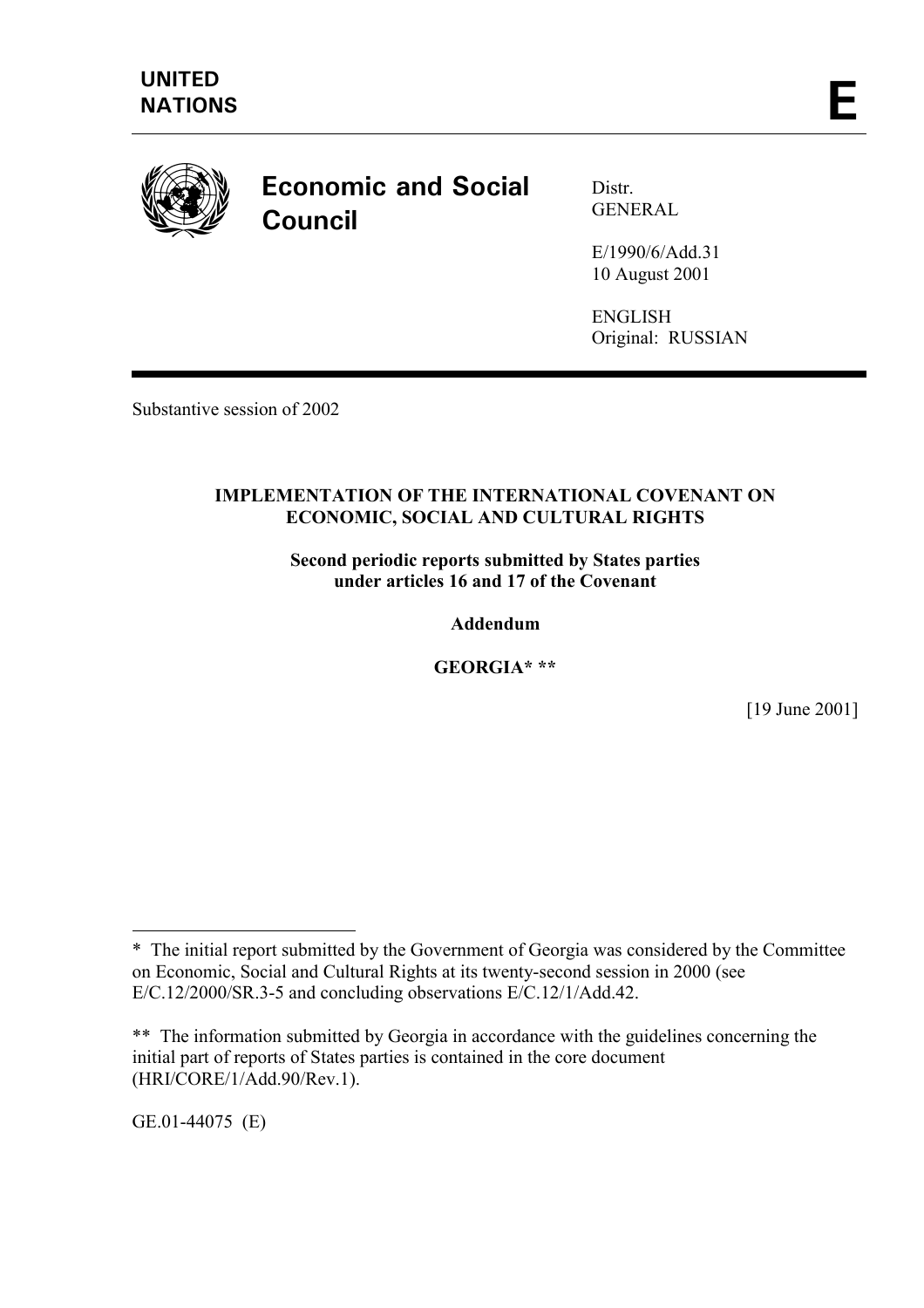# **CONTENTS**

| Paragraphs  | Page |
|-------------|------|
| $1 - 15$    | 3    |
| 16          | 5    |
| 17          | 5    |
| 18          | 5    |
| $19 - 78$   | 6    |
| 79 - 99     | 15   |
| 100         | 18   |
| $101 - 124$ | 18   |
| $125 - 141$ | 23   |
| $142 - 186$ | 25   |
| $187 - 225$ | 35   |
| $226 - 242$ | 47   |
| $243 - 288$ | 51   |
|             | 58   |
|             | 59   |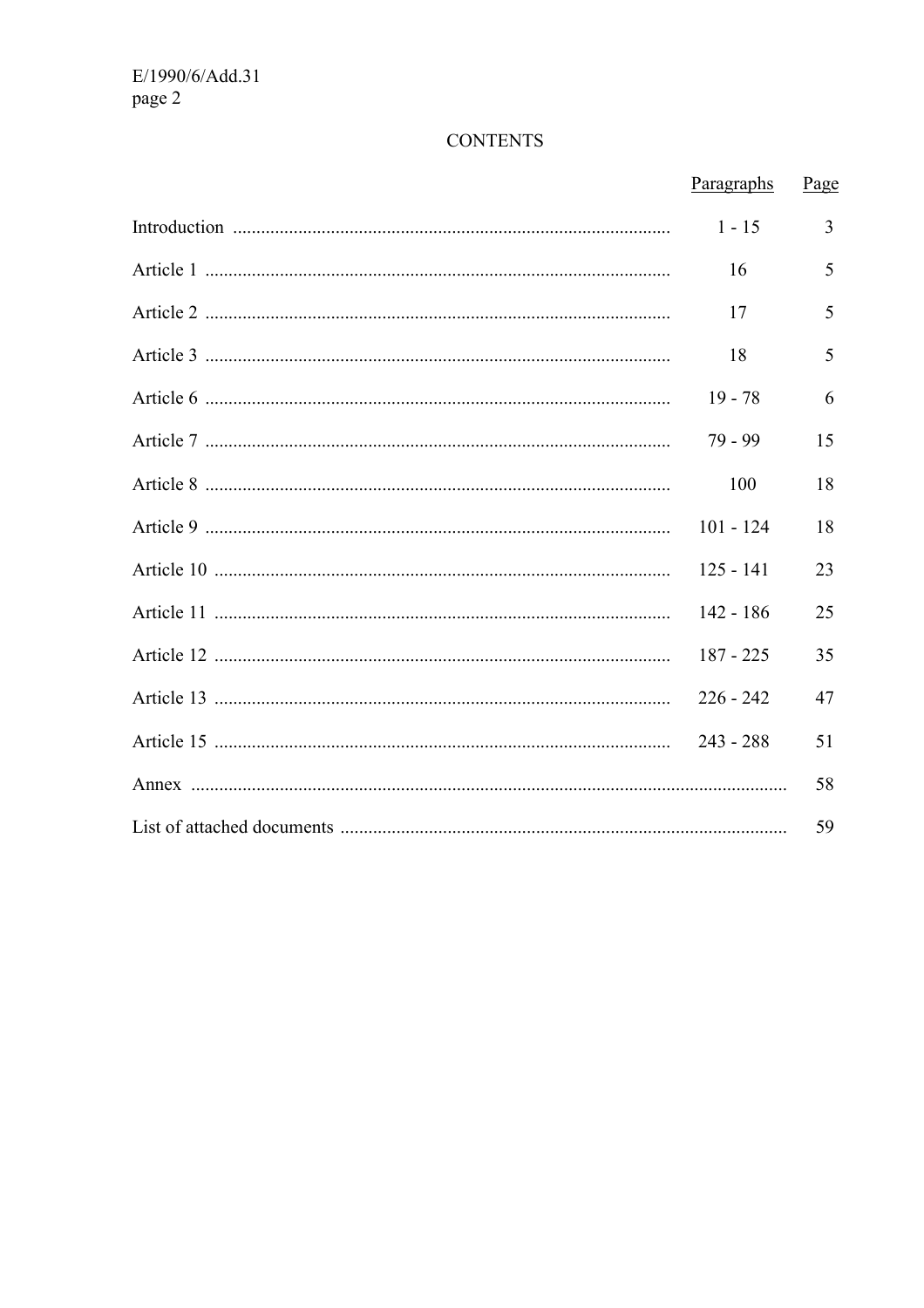### **Introduction**

1. On 25 January 1994, the Georgian Parliament adopted a decision by which Georgia acceded to the International Covenant on Economic, Social and Cultural Rights (hereinafter the "Covenant"). The Covenant entered into force for Georgia on 3 August 1994. Pursuant to articles 16 and 17 of the Covenant, the country's initial report on measures to implement its obligations under the Covenant (E/1990/5/Add.37) was submitted in August 1997 to the Committee on Economic, Social and Cultural Rights. The report was considered in April 2000 and the Committee adopted its concluding observations in May 2000 (see document E/C.12/1/Add.42).

2. The concluding observations of the Committee on Economic, Social and Cultural Rights were published in the official press of Georgia and, in that way, were made widely accessible to all sectors of the country's population.

3. This report is the second periodic report and covers the period from the submission of the initial report to January 2001. The report has been prepared in accordance with the general guidelines adopted by the Committee on Economic, Social and Cultural Rights.

4. The report was prepared by the Human Rights Protection Service, under the supervision of the Deputy Secretary of the Georgian National Security Council. The National Security Council is a constitutional body chaired by the President. As of January 2001 the afore-mentioned service has been given responsibility for preparing all Georgia's reports on the country's implementation of international human rights instruments and the corresponding presentations to the relevant treaty bodies.

5. The factual information submitted in the report has been provided by the Ministry of Labour, the Ministry of Health and Social Welfare, the Ministry of Education, the Ministry of Town Planning and Construction, the Ministry of Agriculture and Food Production, the Ministry of Culture, the Ministry of Justice and the Georgian Academy of Sciences.

6. During the reporting period Georgia stepped up the process of reforming the judiciary, with a view to making the courts genuinely independent, just and impartial, in accordance with the principle of the supremacy of law. Parliament has adopted the General Courts' Act and the Supreme Court Act in the specific context of court reform, and a system of qualifying examinations for candidates for judgeships has been introduced. One of the exam topics is "International instruments and international treaties and agreements concluded by Georgia in the field of human rights" (General Courts' Act, article 68, paragraph 3). The qualifying examinations called for under the reform have led to the replacement of two thirds of the judges in district, municipal and circuit courts, the supreme courts of the autonomous republics and the Supreme Court of Georgia.

7. The adoption by Parliament of new codes of criminal and civil procedure, which confirm that the courts are the chief avenue for addressing violations of human rights and freedoms, has been an important contribution to the legal reform of the court system. In addition, important legislative instruments such as the civil, criminal and general administrative codes have also been adopted during the period covered by the report.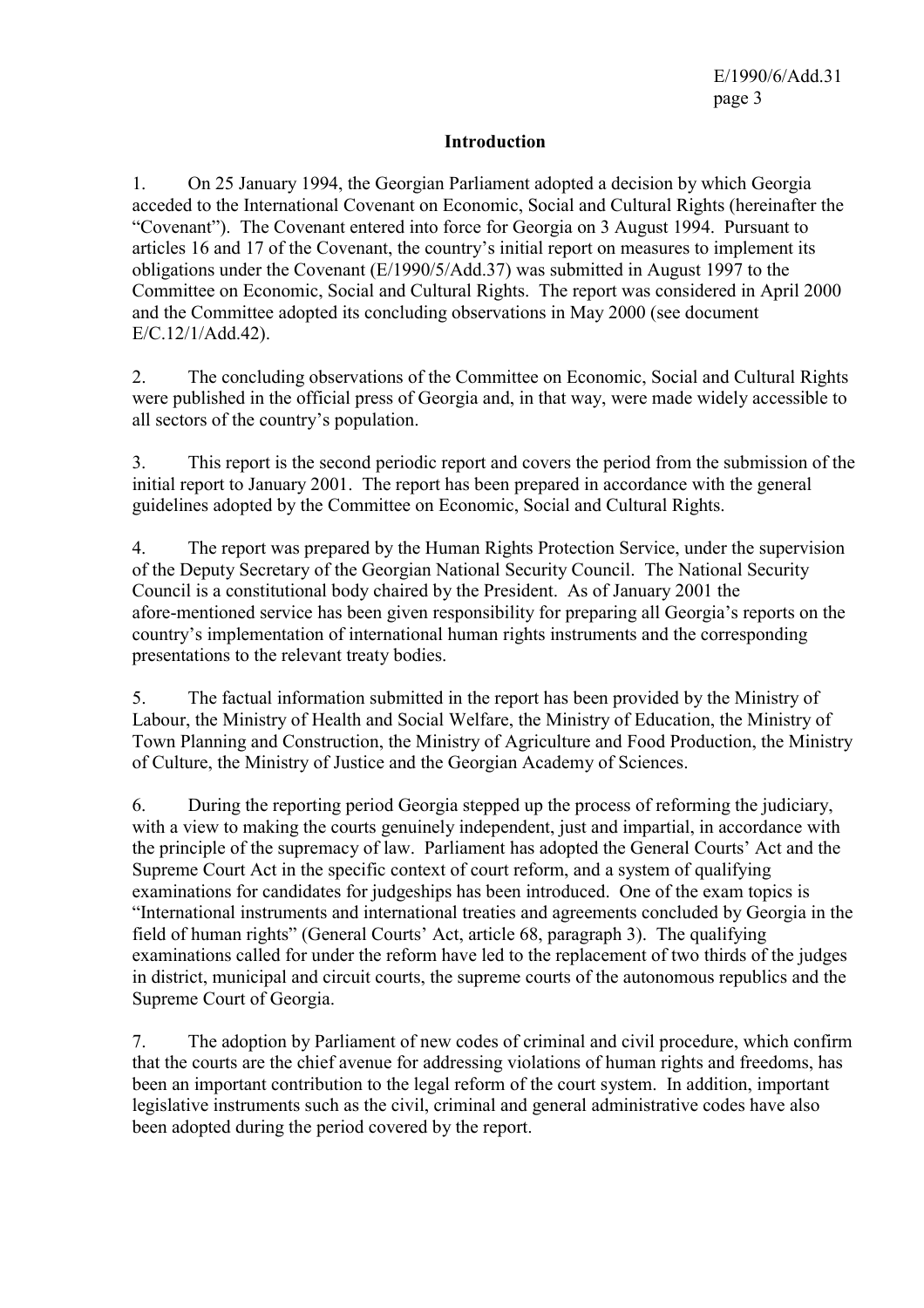8. The Constitutional Court of Georgia, the body which monitors constitutionality, is hard at work. It operates within the framework of the powers conferred upon it by the Constitution and the corresponding enabling legislation. Of the nearly 140 suits brought before the Court to date, 15 have been settled in favour of plaintiffs.

9. During the reporting period Georgia became a party (in June 1999) to another United Nations human rights instrument, the Convention on the Elimination of All Forms of Racial Discrimination. The country's initial report on its efforts to implement the Convention was submitted in good time to the Committee on the Elimination of Racial Discrimination and considered in March 2001. The concerns and recommendations adopted by the Committee on the Elimination of Racial Discrimination were discussed by the Georgian National Security Council in May of this year.

10. In April 1999 Georgia was the first Transcaucasian State to become a full member of the Council of Europe. This is an indication of the European Community's recognition of the progress made by Georgia in building a State governed by the rule of law. Meanwhile, Georgia has assumed greater responsibility, specifically in the area of recognition, observation and exercise of human rights. Georgia has acceded to the European Convention for the Protection of Human Rights and Fundamental Freedoms and its protocols, which - with the exception of the first protocol - the Georgian Parliament has already ratified. Within the framework of that Convention, Georgia has recognized the jurisdiction of the European Court of Human Rights and Georgia's representative to the Court has already been selected - the former President of the Supreme Court of Georgia.

11. In October 1999 Georgia signed a protocol on accession to the Marrakesh Agreement establishing the World Trade Organization (WTO). Parliament has ratified the protocol and Georgia has become a full member of WTO.

12. In November 1998 the first ever elections to local self-government bodies were held in Georgia. In many cases the representative bodies which were formed at the district level as a result of these elections created human rights commissions, which are now operational. The next elections to these local self-government bodies are scheduled for autumn 2001.

13. Under article 6 of the Constitution, international treaties and agreements to which Georgia is party and which do not contradict the Constitution shall prevail over domestic legislation. Under the Legislative Instruments Act, Georgia's international treaties are considered to be normative acts, which means that the provisions of international treaties concluded by Georgia are applied on a par with those of domestic legislation. In the Georgian legal system, international treaties concluded by the country rank third, after the Constitution and the Constitutional Agreement. Moreover, under the International Treaties Act, once Georgia has signed (ratified) an international treaty it becomes an integral part of domestic law. International treaties that establish specific rights and obligations do not need to be elaborated through the adoption of domestic legislative instruments, but have immediate effect in Georgia. Thus it is entirely permissible to apply and cite the Covenant directly in court. There have been no instances of such citation in Georgian courts over the reporting period.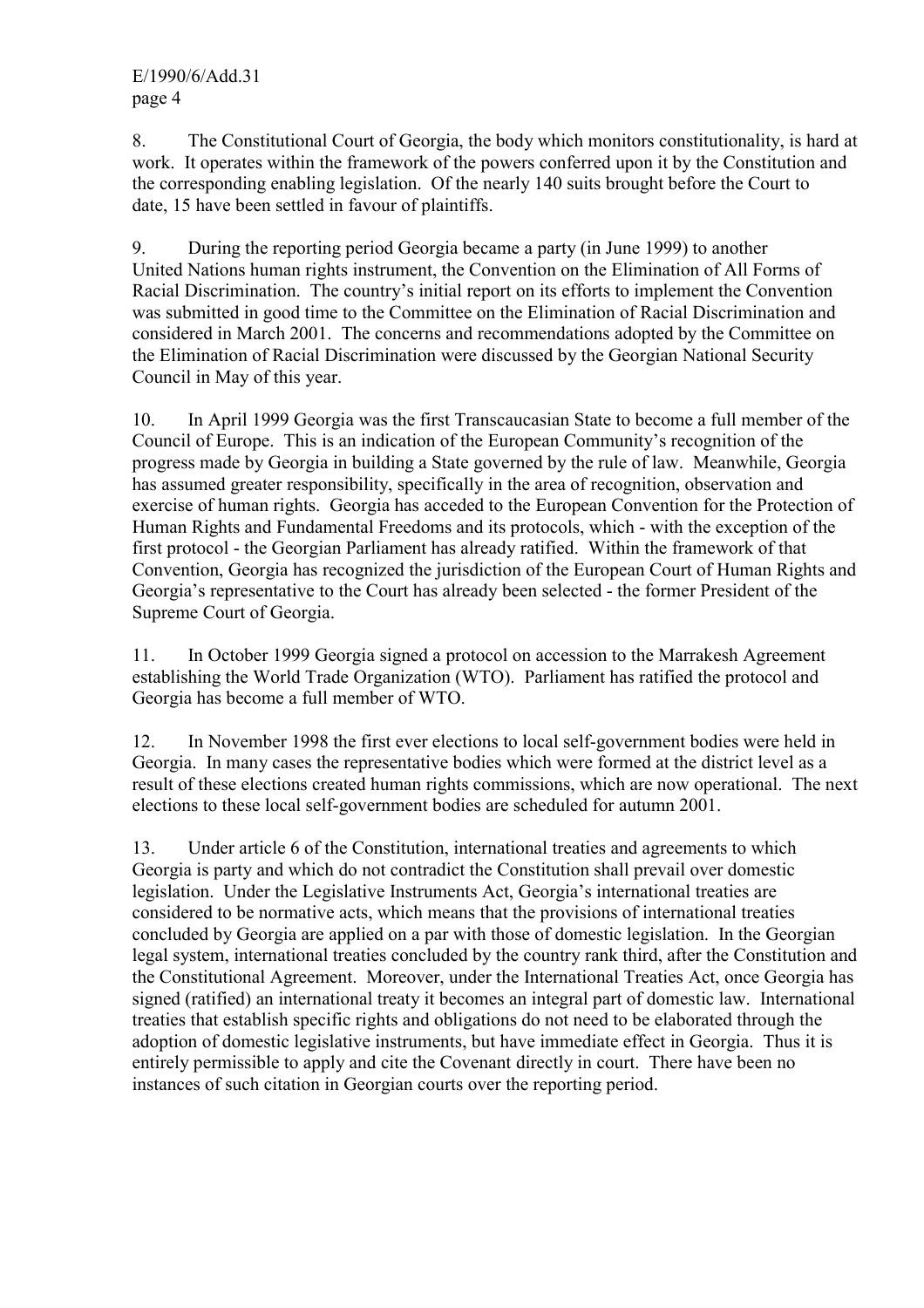14. One of the key problems facing the Georgian State in the immediate future is the need to overcome poverty. Relevant sections of the present report describe steps to be taken for this purpose. With reference to this issue we should also note that, in January 2000, the Georgian Government adopted a document entitled "Blueprint for Social Development", which lays the foundations for a new, long-term programme for the transformation of Georgian society.

- 15. The programme has the following strategic goals:
	- Major improvement in the living conditions and material status of the population;
	- Effective job-placement and job-creation measures and improvements in the quality and competitiveness of the workforce;
	- Measures to uphold constitutional guarantees in the domains of employment, social security, education, health care and culture;
	- Shift of emphasis in social policy on to the family and measures to give effect to the rights and social guarantees of the family, women, children and young people;
	- Improvement in the demographic situation and upgrading of social infrastructure.

### **Article 1**

16. Information on the exercise of the right of all peoples to self-determination may be found in paragraphs 22-41 of Georgia's second periodic report under the International Covenant on Civil and Political Rights.

### **Article 2**

17. With regard to paragraphs 2 and 3 of article 2 of the Covenant (on guaranteeing the principle of non-discrimination and the rights of non-nationals), attention is drawn to paragraphs 42, 43, 45 and 46 of Georgia's second periodic report under the International Covenant on Civil and Political Rights and to paragraphs 9-18 of its initial report under the International Convention on the Elimination of All Forms of Racial Discrimination.

### **Article 3**

18. The question of ensuring the equality of men and women in their exercise of the rights set forth in the Covenant and of other human rights and freedoms is extensively discussed in Georgia's second periodic report under the International Covenant on Civil and Political Rights (paras. 53-59). Information on this issue may also be found in the country's periodic report under the Convention on the Elimination of All Forms of Discrimination against Women, submitted to the relevant United Nations treaty body in September 2000.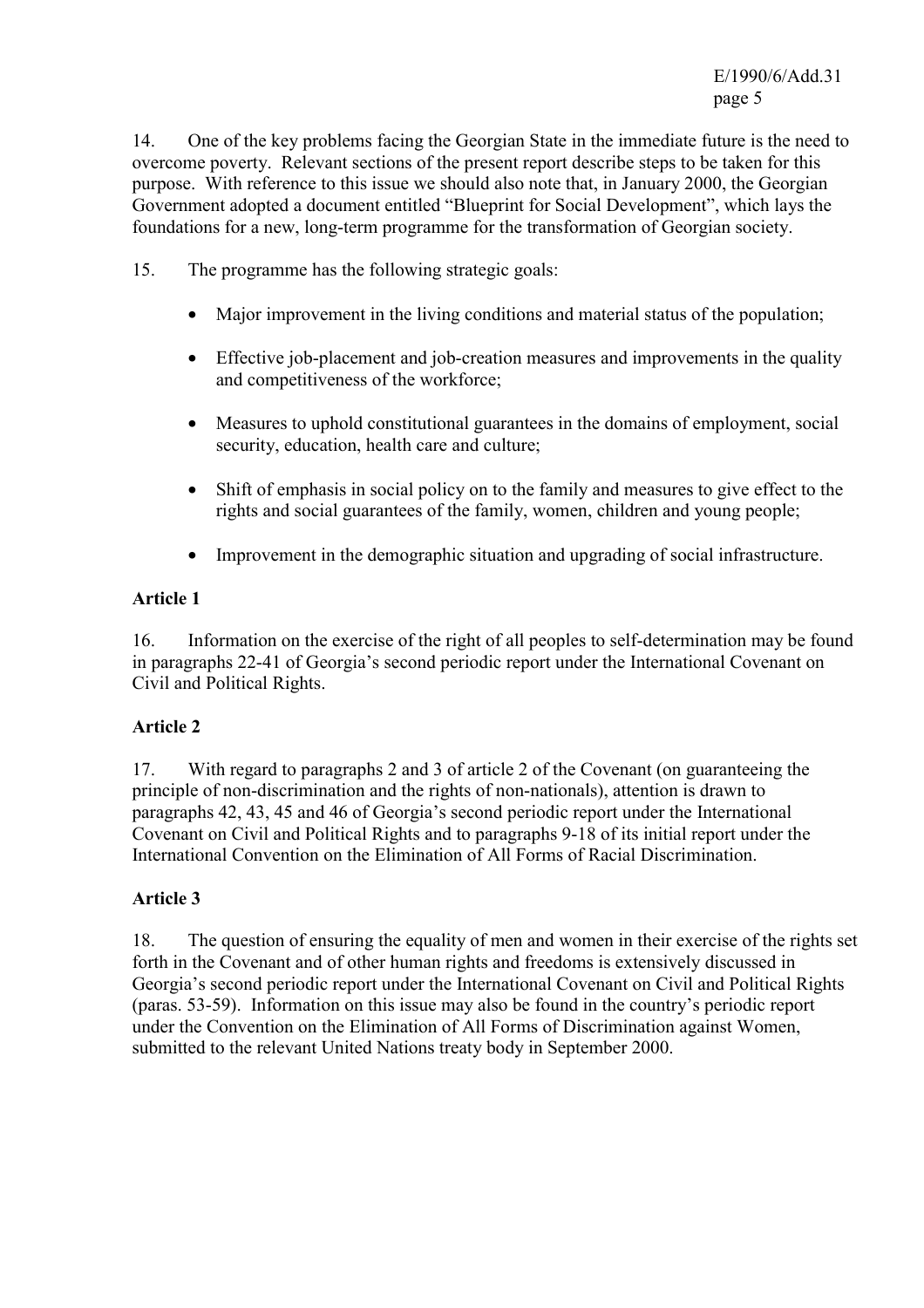# **Article 6**

19. Issues relating to legal safeguards of the right to work are extensively explored in Georgia's initial report under the Covenant (paras. 35, 36 and 38). There were no changes to Georgia's labour legislation during the period under review.

20. Georgia is a party to 11 conventions of the International Labour Organization (ILO), as described in more detail in the comments under article 7 of the Covenant below. Suffice it to mention here that special reports on Georgia's compliance with the requirements of Convention No. 122 concerning Employment Policy and No. 111 concerning Discrimination in respect of Employment and Occupation have been prepared for submission to ILO by the Department of Employment and Labour Relations in the Ministry of Labour, Health and Social Welfare.

21. In 2000 Georgia prepared and submitted to the relevant United Nations treaty bodies its initial report on compliance with the provisions of the International Convention on the Elimination of All Forms of Racial Discrimination, to which it acceded in June 1999, and its second periodic report on implementation of the provisions of the Convention on the Elimination of All Forms of Discrimination against Women. With reference to this article of the Covenant, we should note that the issue of upholding the right to work in freedom from discrimination is discussed both in the report under the International Convention on the Elimination of All Forms of Racial Discrimination (paras. 190-197) and in that under the Convention on the Elimination of All Forms of Discrimination against Women (paras. 82-93). In our comments under articles of the Covenant relating to more specific aspects of the right to work, there are further references to relevant paragraphs of the report under the International Convention on the Elimination of All Forms of Racial Discrimination.

# *Situation regarding employment (general review)*

22. Below we provide information submitted by the Ministry of Labour, Health and Social Security.

23. In recent years the problem of unemployment has become particularly acute in Georgia. Social, economic and political processes under way in the country over the last 10 years have led to a significant decline in the country's basic economic indicators. In 1999 the gross domestic product (GDP) had dropped to 37.1 per cent of its 1990 level. This decline has seriously undermined prospects for employment. The number of persons in employment also declined by 37.2 per cent over the period 1990-1991. The phenomena of quasi-unemployment and under-employment have become extremely widespread. The limited prospects for employment have caused a growing number of job-seekers to leave the country. According to estimates by experts, between 500,000 and 1 million people have left Georgia in search of work. The dramatic decline in the birth rate in the 1990s, further compounded by negative migratory trends, led to a significant reduction in the country's workforce, yet the parallel decline in the demand for labour considerably outstripped the rate of decline of its supply, as reflected in the high unemployment levels.

24. In 1999, 2,056,300 people were economically active, representing 39.5 per cent of the population (as against 50.6 per cent in 1990). Of the population aged 15 and over, 67.5 per cent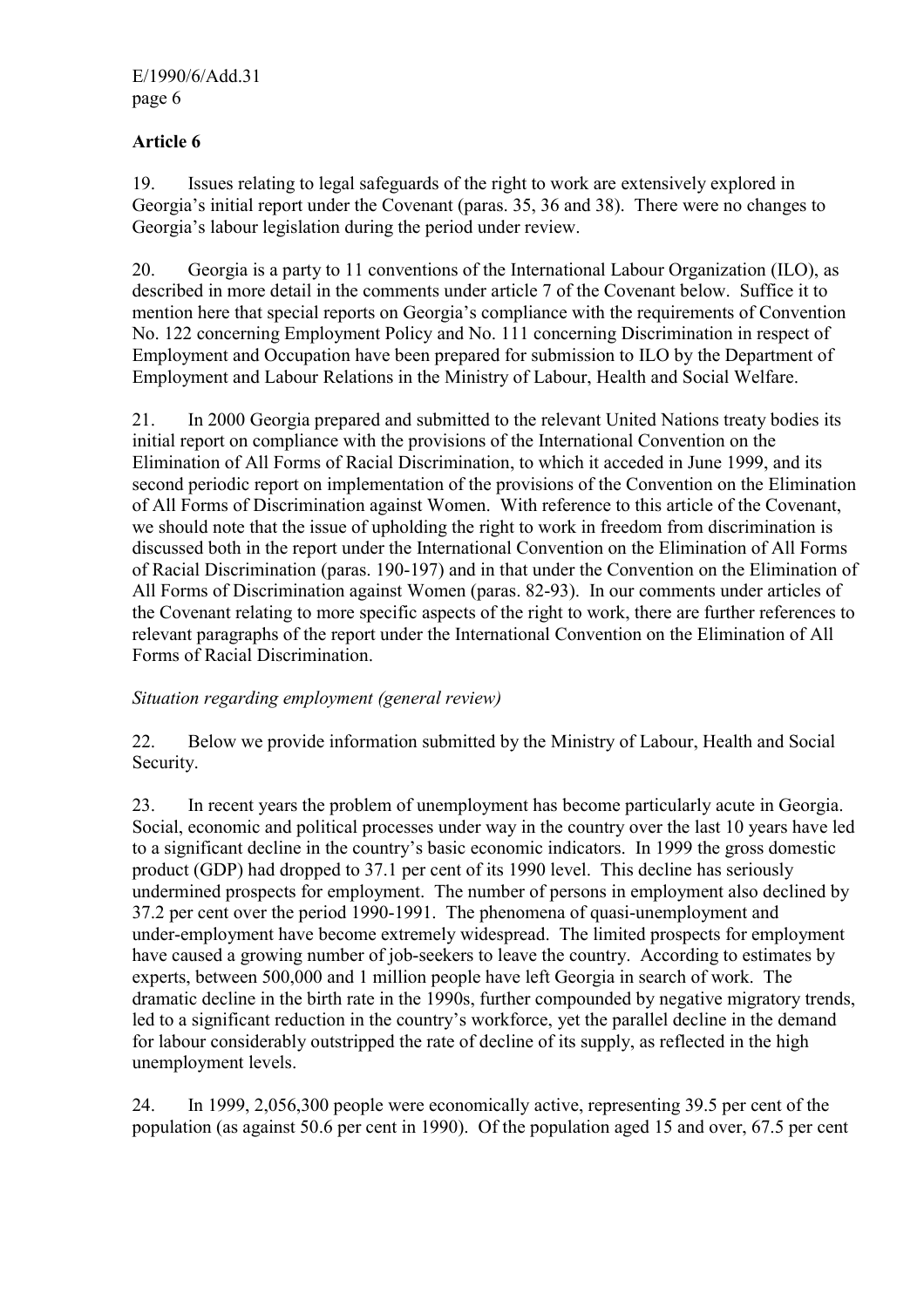were economically active. Of the economically active population, those in employment numbered 1,732,600 (84.2 per cent) and the unemployed - 323,800 (13.8 per cent). By ILO criteria, the country's unemployment level was measured at 13.8 per cent and, by the so-called "soft" criteria, this figure was 15.7 per cent. Set against the average for the country as a whole, the highest unemployment levels were recorded in the capital, Tbilisi, at 29.3 per cent.

25. Among those in employment, wage earners and salaried employees make up 42.2 per cent of the population and self-employed 57.8 per cent. The high percentage of self-employed is due to the fact that the employable family members of persons who own plots of land measuring 1 hectare or more are considered to be in gainful employment, irrespective of whether or not the family is working the land and deriving any income from it. This also explains why unemployment levels in towns (24.8 per cent) are so much higher than in the countryside, although there are in fact far more opportunities for gainful employment in towns than in the countryside.

26. It should also be noted that 63 per cent of wage earners and salaried employees work in the State sector, showing how few inroads have been made by the private sector in the labour market.

27. Official statistics set the level of unemployment among men at 15.3 per cent and among women at 12.1 per cent. This would seem to suggest that the employment indicators for women are higher than for men, but the truth of the matter is different. In fact a particularly high proportion of women are considered to be outside the workforce: the country's economically inactive population includes twice as many women as men. At the same time, a particularly high percentage of employed women are actually working without remuneration on family farms - 40.2 per cent, while for men this figure is only 21.4 per cent.

28. Further statistics on employment may be found in Georgia's initial report under the International Convention on the Elimination of All Forms of Racial Discrimination (paras. 208-210).

29. Broken down by age, unemployment levels are particularly high among young people aged 20-25 (28.8 per cent) and 25-29 (22.5 per cent). In older age groups, unemployment levels drop, a phenomenon which may be attributed to two factors. First, compared to older age groups, the activity level is slightly lower with young people, as the majority of them are undergoing some form of education involving the disruption of their employment and, second, employment possibilities in the job market are limited for young people, both because they themselves are increasingly particular about their working conditions and because they lack the necessary production and employment experience, as well as for other reasons.

30. Data from the United State Employment Fund showed that, as of September 2000, there were 113,800 people officially registered as unemployed. Over the period January-September 2000, a further 20,200 registered as unemployed at local offices of the Fund, while some 9.200 were taken off the list. In all, 550 unemployed people were sent for vocational retraining. Of the 8,100 job seekers who found employment over this period, 1,100 were assigned to temporary community work. The overall majority of those placed in jobs were employed in the services sector.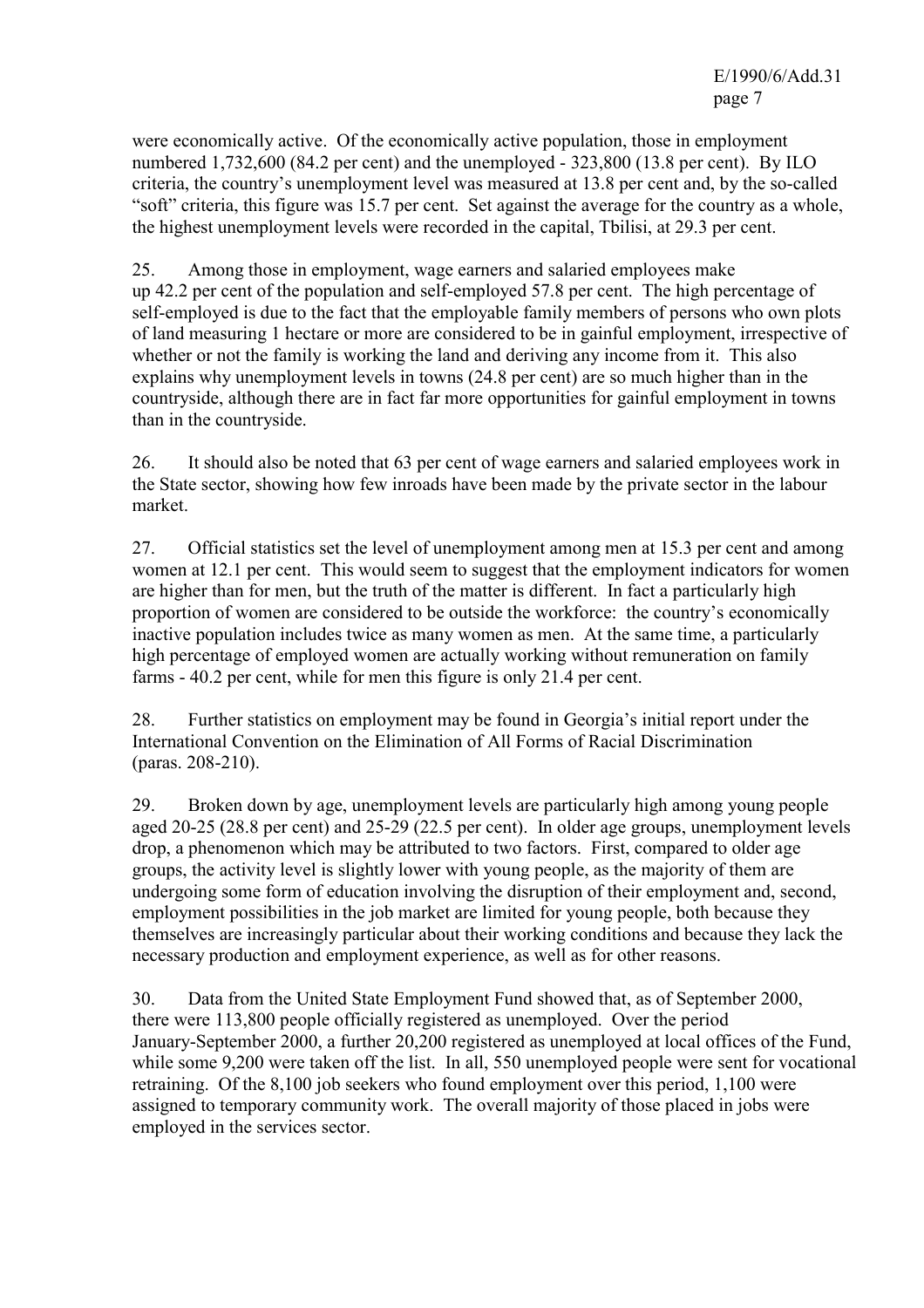31. As of September 2000, unemployment benefits were being paid to some 3,300 unemployed persons. Over this period the total amount paid out in such benefits was some 212,000 lari. Information on this topic may also be found in Georgia's initial report under the International Convention on the Elimination of All Forms of Racial Discrimination (paras. 211-213).

32. Over the period 1997-2000, a State programme has been in operation in Georgia for the social welfare and rehabilitation of the disabled. The programme included a computer-based census of the disabled, whose numbers total some 200,000, including 30,000 children. During the reporting period, 277 disabled persons received vocational training in the country's training centre for the disabled, and of those some 100 were able to find employment.

33. Funds totalling 1 million lari (1 US\$ = 2.08 lari) have been allocated for 2001 to create permanent and temporary jobs and to develop vocational training and retraining for the disabled, as part of job-creation programmes for the disabled.

# *Policies and measures to promote maximum employment*

34. Until December 1999 the Georgian ministry responsible for developing and conducting the State policy in the area of employment was the Ministry of Labour and Social Welfare. Following the amalgamation of this ministry with the Ministry of Health, the new ministry was called the Ministry of Labour, Health and Social Welfare. This ministry's functions include development of the State's employment policy and monitoring its implementation. The United State Employment Fund is a body with independent legal status and the primary source of its funds is a 1 per cent tax withheld from all salaries and wages by employers.

35. Although, in accordance with current legislation, the functions of the Fund extend only to funding measures under the State employment policy, in fact it is the Fund which actually carries out these measures. Over the last six months, the Ministry of Labour, Health and Social Welfare has developed a range of statutory instruments to ensure full and productive employment, which include the following:

- General outline of State employment policy;
- Bill on employment;
- Bill on compulsory State unemployment insurance;
- Bill on economic migration:
- Regulations on the organization of community work;
- Procedure for the conduct of measures to prevent unemployment.

36. The statutes and other instruments listed above are intended to fill the legislative vacuum which still obtains in the employment sphere. A particularly important development has been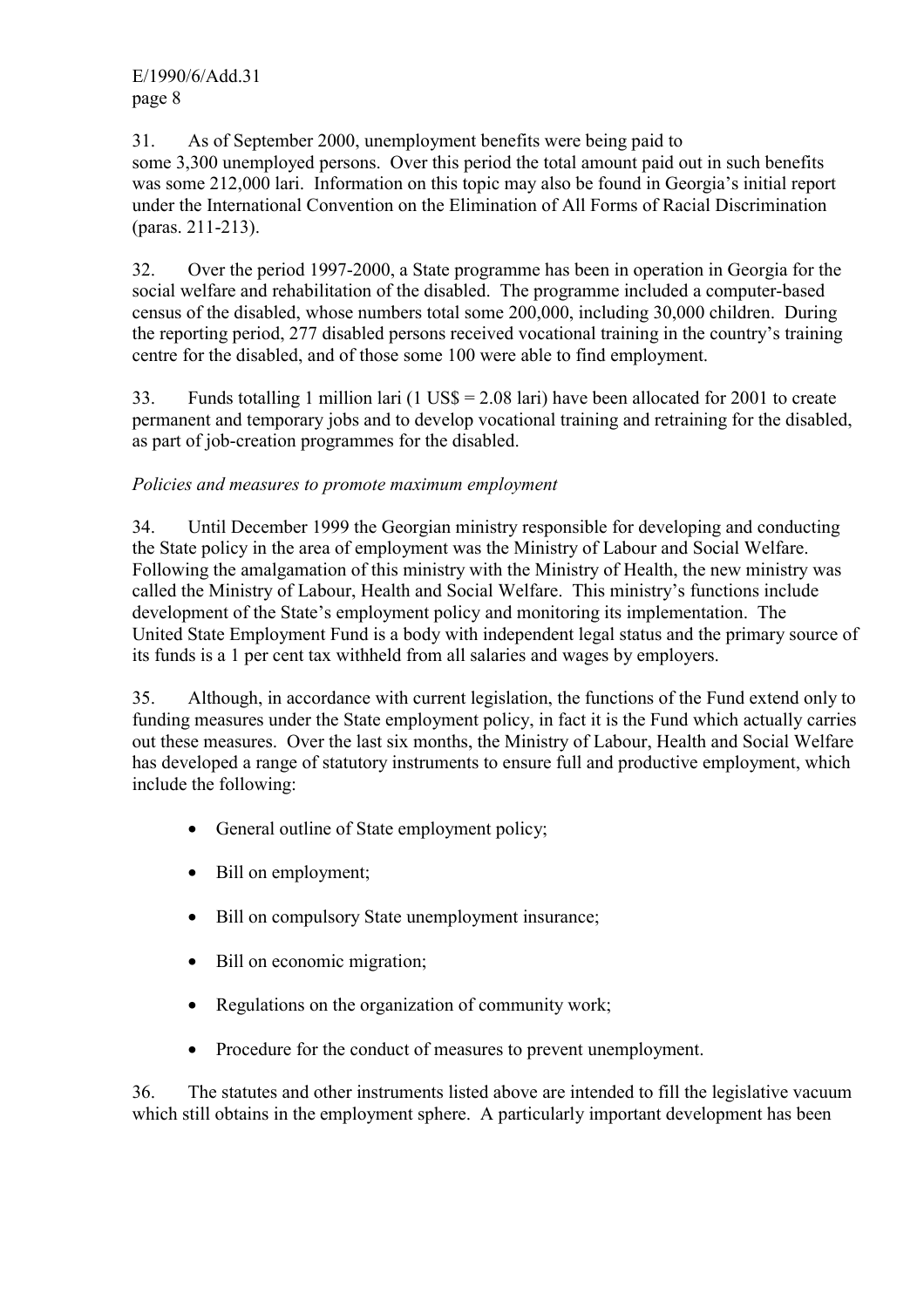the radical change in approaches to employment issues, following the adoption by Parliament in 1997 of the Blueprint for Social Development, which takes a much more proactive line.

37. At the current stage in the country's development, the State employment policy hinges on the creation of mechanisms genuinely capable of promoting employment. At the same time, the priority given to the active promotion of employment through employment agencies does not in any way imply the rejection of social welfare for the unemployed or the conduct of a reactive policy in the employment sphere.

38. The proactive employment policy entails the conduct of measures to create new jobs and to safeguard those already in existence, as well as to promote more effective employment. One of the methods used to attain this goal is by providing financial support for the development of small, medium and family-based enterprises, in particular, through subsidies, guarantees and the granting of loans. Support of this kind will be provided primarily in those areas of the country where unemployment levels are above the national average. In areas targeted for priority development, in addition to the measures mentioned above, job placement measures will also be conducted for people in those sectors of the population which have difficulty competing on the job market, thus, close attention is being given to employment creation for the population of the country's alpine regions.

39. Questions relating to vocational training and ensuring that job-seekers have the necessary qualifications are also of great importance. In line with ILO recommendations, the new employment bill makes provision for the introduction of a system of grants for the vocational training of unemployed persons.

40. Taken as a whole, the country's proactive employment policy is underpinned by a number of State, regional and specific-purpose programmes. A national employment programme has already been drafted, based on the Blueprint for Social Development adopted by Parliament. In preparing the programme, use was made of a range of statistical material, including both empirical and theoretical data (estimates). The main problem is that, to date, no thorough study has been made of the labour market in Georgia. Conduct of such a study has been scheduled for 2001, with the support of the World Bank and ILO. Certain parameters of the State employment policy will be revised in the light of the findings of that study, to ensure that the programme is more focused.

41. Private employment agencies can render significant assistance to job-seekers, working in partnership with State bodies. The new employment bill will provide, for the first time, a legislative framework for the work of private agencies of this kind.

42. Implementation of the State employment policy through the new employment bill will be facilitated by the creation of a State employment service, with the status of a public legal entity. This service will operate as an integrated and effective system, as required by ILO Convention No. 88.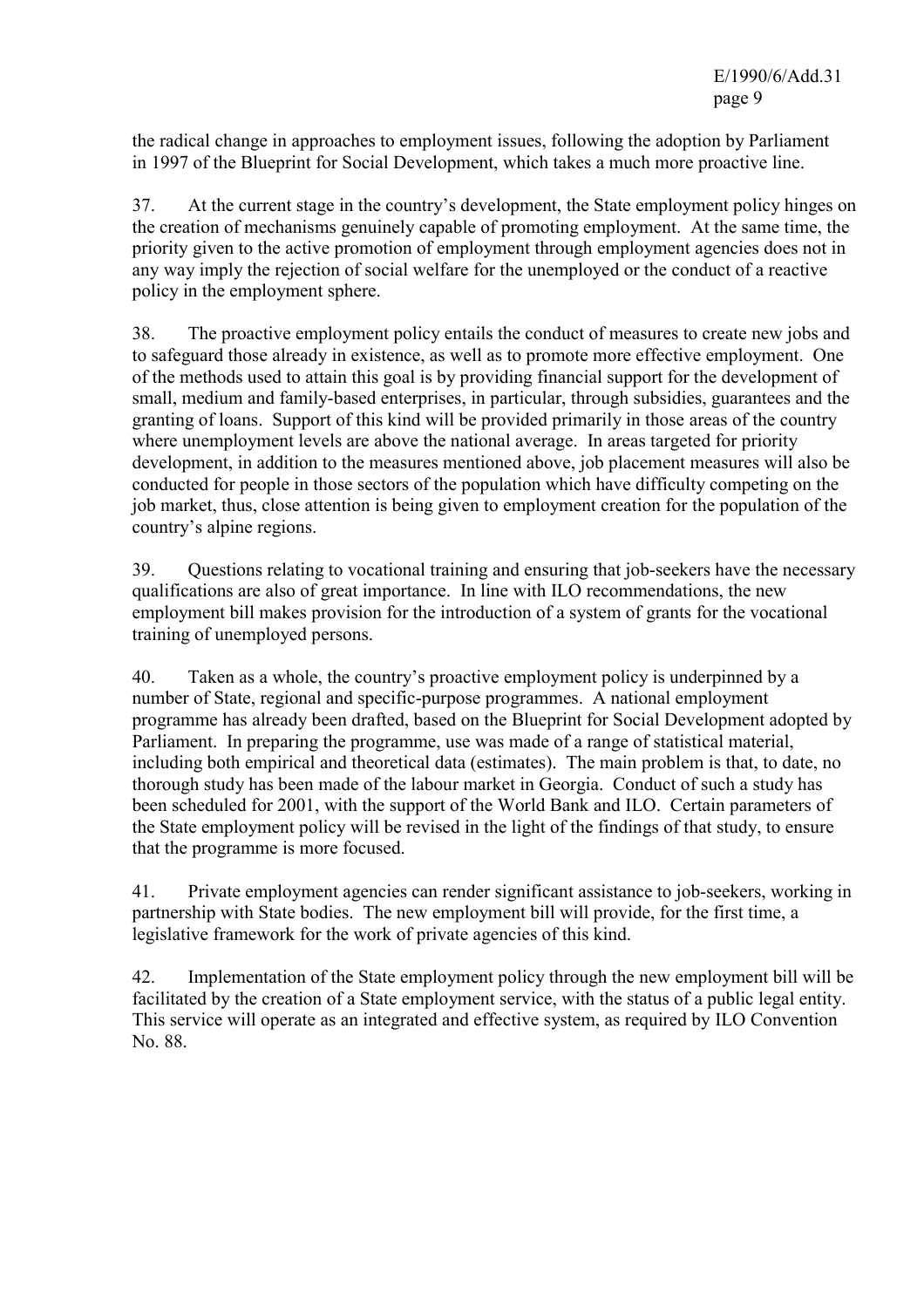### *Free choice of employment; working conditions consistent with the political and economic rights of citizens*

43. Information about constitutional guarantees of the freedom of work and the general legislative framework regulating this area may be found in paragraphs 35 and 36 of the initial report.

44. In addition, it should be noted that the current Employment Act enshrines the right of Georgian citizens to the free choice of employment by direct arrangement with any enterprise or organization, regardless of its form of ownership, or through the State employment service (article 8). The State guarantees the following rights in respect of the unemployed:

- To free vocational training and retraining;
- To free choice of the type of work or activity:
- To the provision of assistance, free of charge, in seeking and finding a job (article 5).

45. In addition, the Employment Act obliges employers to assist the unemployed in finding work through the following measures:

- Drawing up an employment agreement (contract) stipulating the labour relations in accordance with labour legislation;
- Setting in place the necessary conditions for the training, retraining and further training of employees (article 14).

46. Issues relating to working conditions, remuneration, working hours and time off, individual labour disputes, the procedure for hiring and dismissal, etc., are regulated by the Code of Labour Legislation. In this way, everything is done to minimize the possibility of any type of discrimination in judicial and administrative practice and to ensure observance of the principles of justice and the equality of citizens in the sphere of labour and employment.

# *Programmes for the vocational and technical training of the unemployed*

47. In 2000, as part of the State job security programme, 44 vocational training and retraining projects were run, at a total cost of 324,300 lari.

48. The total number of persons undergoing retraining in 2000 was more than double that in 1999. The cost of retraining a single unemployed person was 102 lari, 3.7 times less than the same exercise cost in the previous year. In 1999, budget expenditure on the retraining of the unemployed came to 520,700 lari and, in all, 1,376 unemployed persons underwent retraining: in other words, an average of 380 lari was spent on each of them. Taking into consideration that only 534 of these actually obtained the final certificate, this means that the training of a single qualified unemployed person cost the State 975 lari.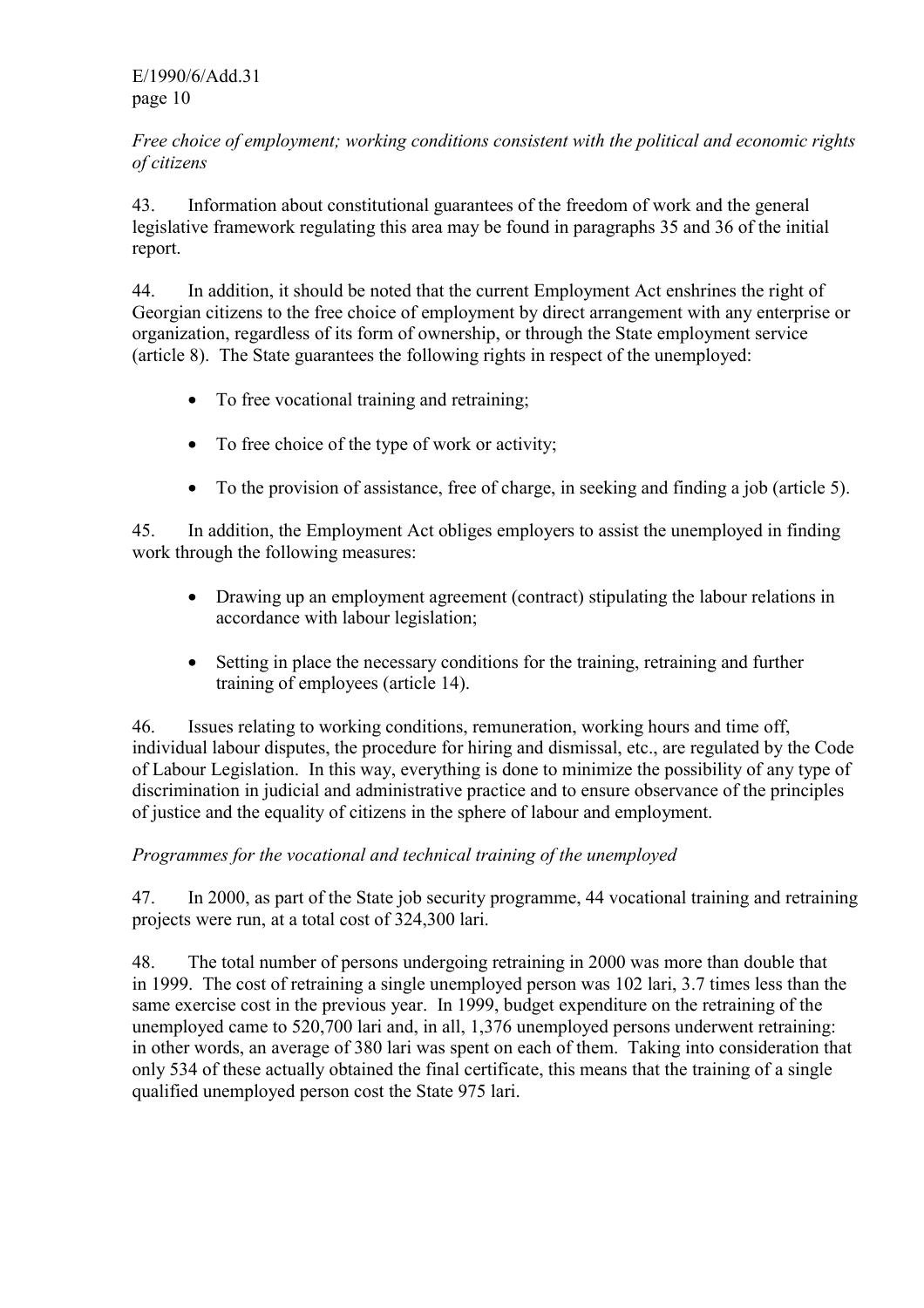49. Accordingly, with effect from 2000, a decision was taken to optimize expenditure on the vocational training of the unemployed. When drawing up the relevant agreements with educational establishments, attention is given primarily to, first, the quality of the course and, second, the system for the award of certificates.

### *Problems in the sphere of employment and steps to overcome them*

50. With reference to observations 23 and 24 by the Committee on Economic, Social and Cultural Rights regarding the issue of the minimum wage and the timely payment of wages in general, mention should be made of the following factors.

51. Secure productive employment is conditional upon proper performance of the corresponding work, which, pursuant to the Employment Act, it is the duty of the employment service to find for the unemployed job-seeker. Under the Code of Labour Legislation (article 2), an employee has the right to remuneration for his or her employment in accordance with its quantity and quality but, in any event, at a level not less than the subsistence minimum established by law.

52. There is a large surplus supply of labour on the Georgian labour market. Because of the high level of unemployment and the generally low level of economic development, the job-related income of most employed people is lower than the subsistence minimum. In the current conditions in the country, salaries and wages have lost their function as incentives and turned into a form of social disbursement unrelated to the quantity and quality of work.

53. The low levels of remuneration have had a negative effect on the attitude of employees to their functions and duties and are primarily responsible, in most cases, for their decisions to take a second job. Another consequence of the low level of wages and salaries is the deterioration in labour discipline and, in general, in efficiency in the workplace. We should note, however, that the situation regarding the timely payment of wages has normalized since mid-2000.

54. Even though the minimum wage has increased nearly fivefold over the period from 1996 to 2000, it still cannot be considered a sufficient livelihood by today's standards. The minimum wage amounts to 17.5 per cent of the subsistence minimum and 24.7 per cent of the average wage and is entirely inadequate to meet minimum living requirements (the minimum wage in Georgia is 20 lari).

55. The level of the minimum wage and its adjustment are inextricably linked to the country's economic situation. As things stand, the minimum wage is insufficient to ensure a subsistence livelihood but it is planned to bring it gradually up to this level. Accordingly, recommendations have been drafted on the issue of the remuneration of labour in the budgetary domain, the minimum wage and means of regulating it. These recommendations have been prepared by the Ministry of Labour, Health and Social Welfare.

56. For an effectively functioning labour market it is, without any question, essential to overcome poverty and achieve balanced economic growth. Accordingly, priority must be given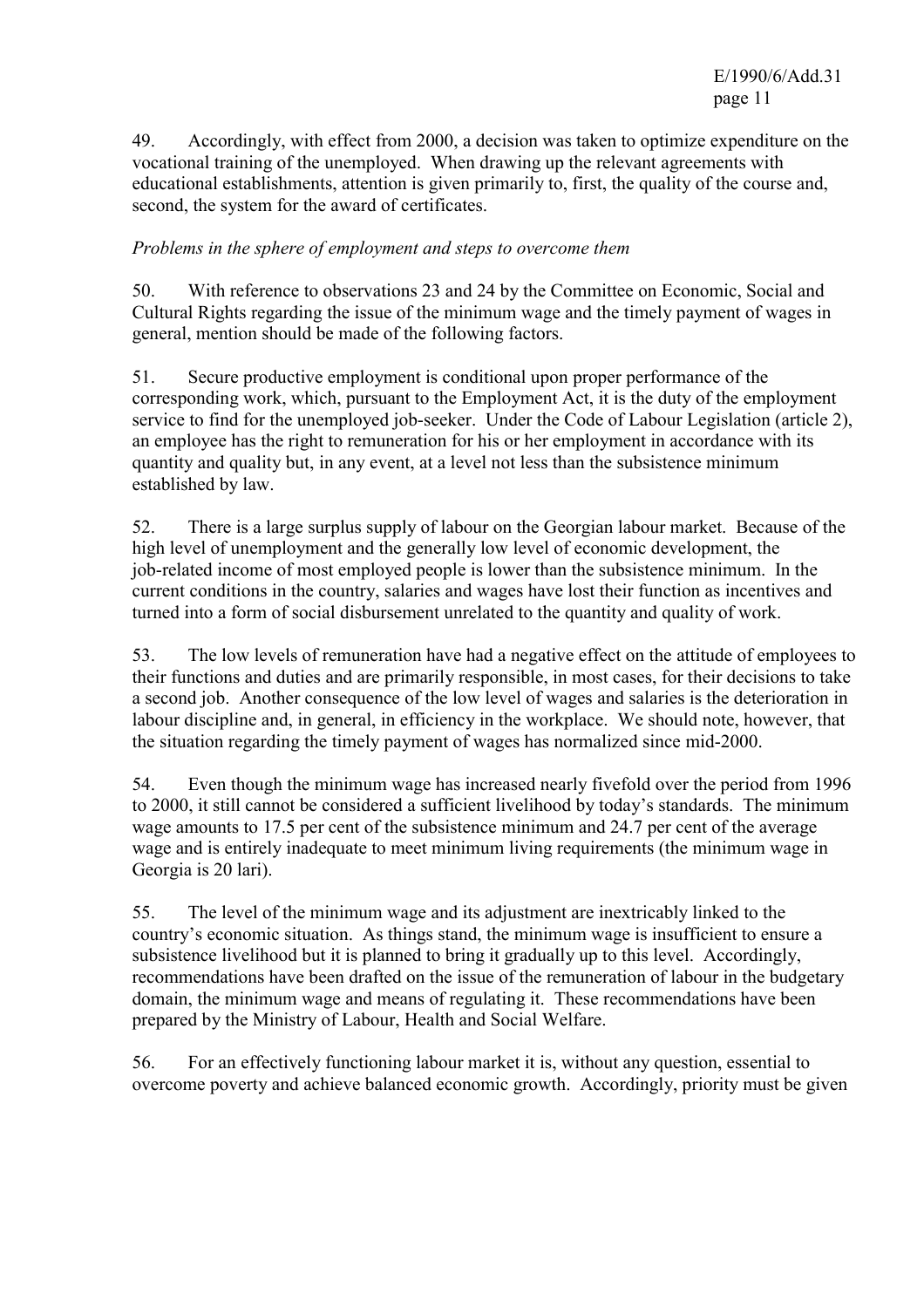E/1990/6/Add.31 page 12

to boosting the productive employment of the labour force in the country's poorest population sectors. In this context, the most serious obstacles to employment efforts at the current time are the following:

- Severe shortage of properly trained and qualified specialists, owing to the lack of the necessary training and retraining system;
- Disturbing scale of long-term, hidden and seasonal unemployment, underemployment and inadequate employment, all of which entail massive economic and social costs;
- Unsound employment structure, in which more than 57 per cent of those in employment are self-employed;
- Huge number of low paid jobs, which is the primary cause of poverty in the country.

57. In the light of the above, the strategic goals of the country's employment policy may be identified as follows: first, making optimal use of the available human resources by regulating the labour market; second, ensuring high levels of employment; and, third, ensuring a quantitative balance between supply and demand in the labour force and, in that way, promoting the country's economic development.

58. From 2002, the Ministry of Labour, Health and Social Welfare intends to cut back the practice of training and retraining specialists without linking such training to specific vacancies. The State employment service will undertake the vocational retraining of registered job-seekers on the basis of an analysis of the actual openings in given professions and the general state of the labour market. At the same time, particular attention will be given to the level of the vocational training centres themselves. Vocational training centres will be selected on a competitive basis through a tendering procedure. The primary requirement placed on establishments of this kind will be to train highly qualified specialists and, for this purpose, specific qualification standards for the various professions will be worked out in conjunction with the Ministry of Education. Vocational training and retraining will be primarily targeted at the potential labour resources in priority development areas whose populations have difficulty competing on the job market.

### *Vocational and technical training and retraining system*

59. The necessary legislative framework for the formation and operation of a vocational guidance and training system in the area of human resource development is already in place in Georgia. The right to education is guaranteed by article 35 of the Constitution and the Education Act and the Elementary Vocational Educational Act spell out the State policy in this area.

60. Vocational guidance and retraining are of key importance to the conduct of a dynamic policy in the area of job placement and employment. The Ministry of Labour, Health and Social Welfare is responsible for monitoring and coordinating the vocational guidance, training and retraining of unemployed persons. Its work in this area is designed to bring the training and retraining system into line with, first, the requirements of ILO Conventions 142 and 122 and, second, the actual demand for human resources in the labour market. To that end, the Ministry is conducting the following measures: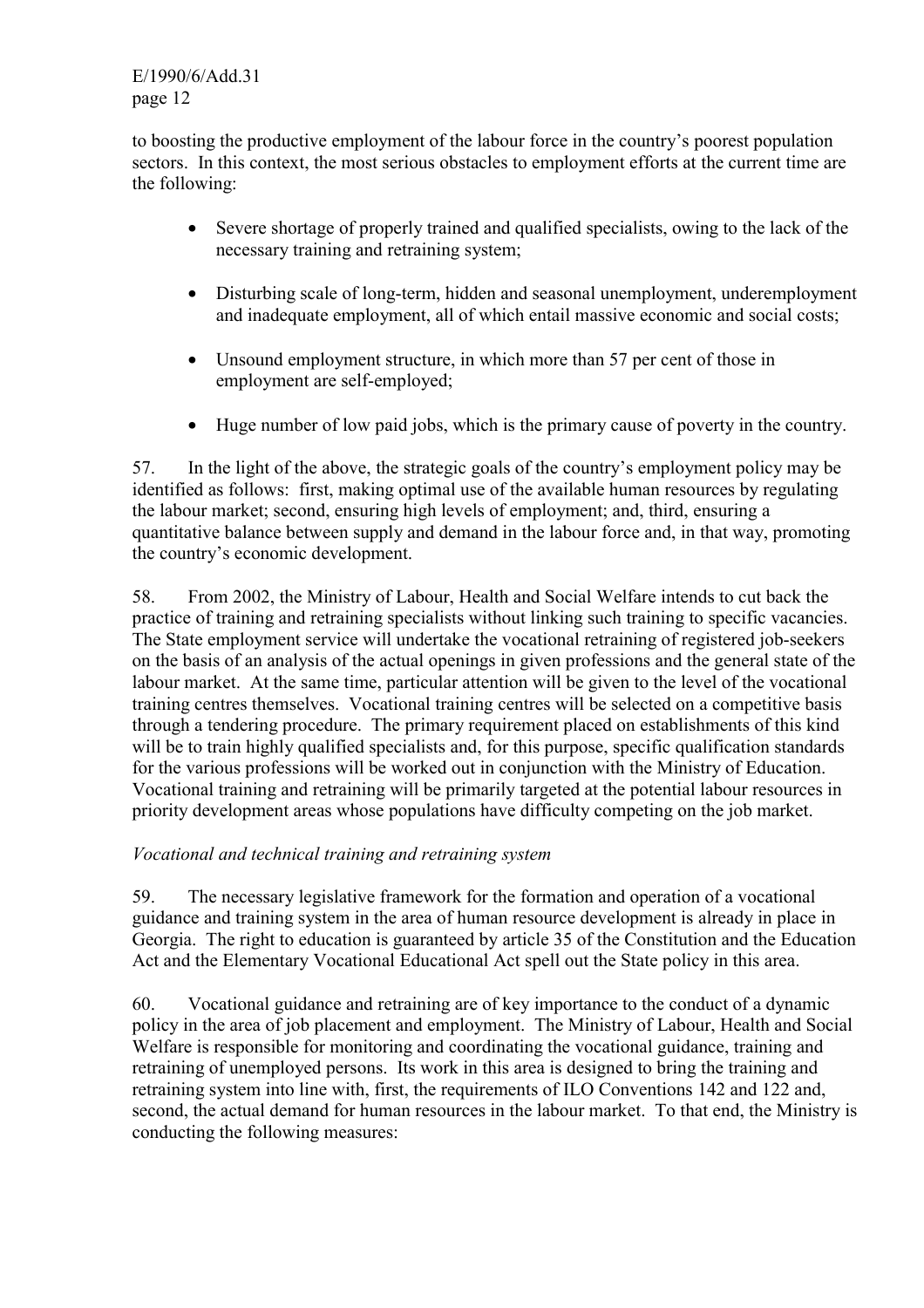- Developing special vocational training and retraining programmes for the unemployed;
- Identifying sources of extrabudgetary funding and raising such funds;
- Conducting the said special programmes in accordance with international standards.

61. The State employment service is responsible for determining the number of places offered for training and retraining and the type of training to be provided, in accordance with the actual demand in the labour market. The functions of the United State Employment Fund include organizing the tendering process among vocational and higher educational institutions, with a view to inviting applications for the training and retraining of the unemployed and seeking funding for such work.

62. Henceforth, all training and retraining of the unemployed must be tailored to the requirements of the labour market, which will be systematically monitored.

63. A special vocational guidance and retraining centre has been set up under the United State Employment Fund and is now in operation, organizing vocational training and retraining for the unemployed. Over the period 1996-2000 this centre catered to 1,868 unemployed persons and job-seekers, upgrading their qualifications and providing vocational training in accordance with State programmes elaborated on an annual basis.

64. Private employment agencies are also involved in the vocational training and retraining of job-seekers, including the unemployed, and in some cases their work is very successful. One example is the "Universal" professional recruitment and staffing service.

65. At the same time, it must be conceded that State policy and programmes in the domain of vocational guidance are, on the whole, very poorly coordinated with State policy and programmes in the sphere of employment. This may be attributed to the following factors: first, the limited job opportunities; second, the chaotic state of the labour market; third, the almost non-existent demand for labour; and, fourth, the virtual impossibility of accurately forecasting demand for trained personnel.

66. In its new employment bill, the Ministry of Labour, Health and Social Welfare has developed a number of standards and regulations designed to ensure a close linkage between the employment (job placement) situation, on the one hand, and vocational training, on the other. The passage of this bill will considerably promote efforts to resolve the problems described above.

67. In its concluding observations (para. 25), the Committee on Economic, Social and Cultural Rights recommended the adoption of relevant legislation to ensure that disabled persons had greater access to the labour market.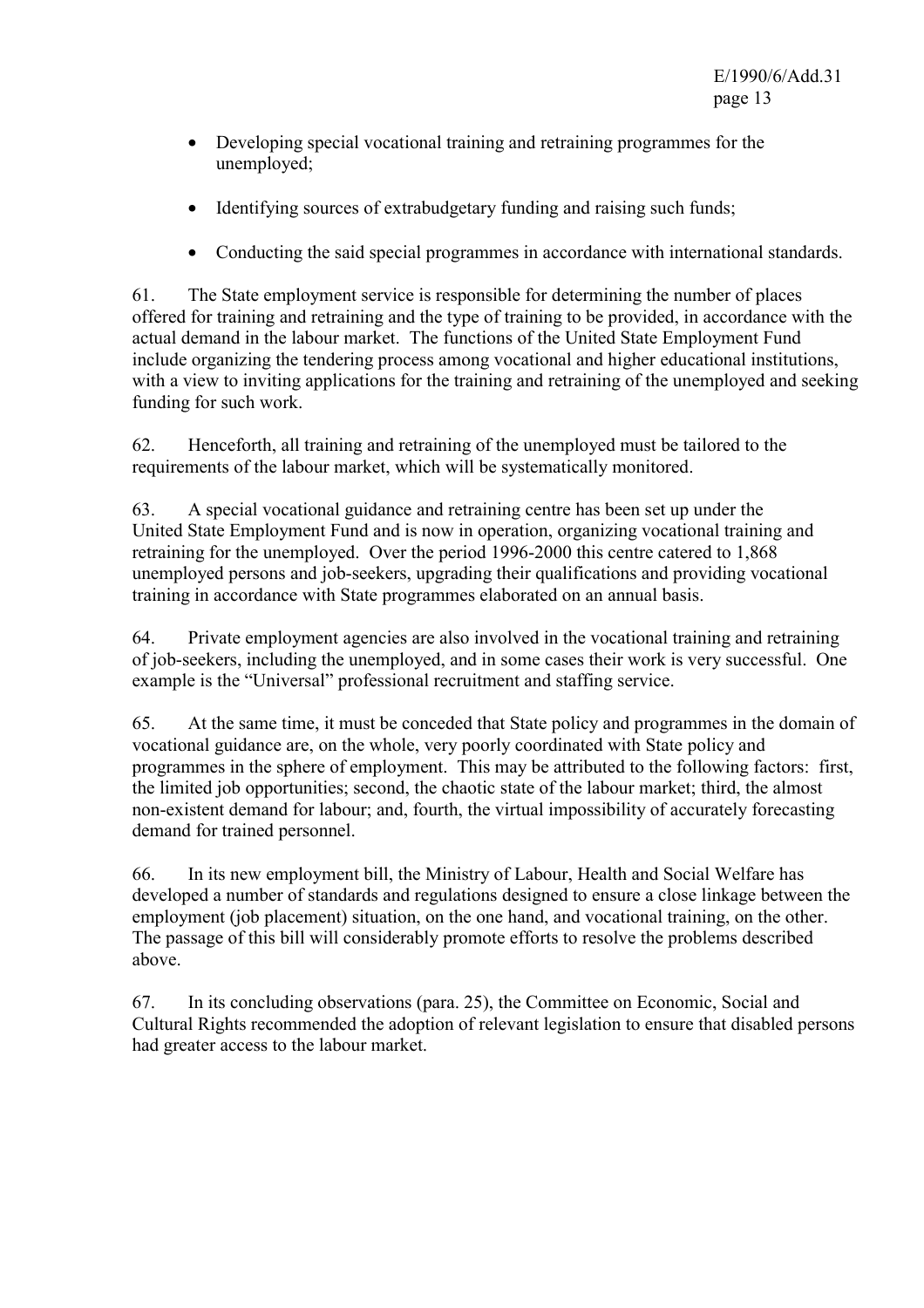68. In that context, the following more detailed information is provided on the situation of the disabled, whose interests are safeguarded by the Disabled (Social Welfare) Act. Under this Act, the State commits itself to setting in place conditions to ensure that the creative and productive potential of persons in this category is fully realized.

69. Education, vocational training and professional development is provided for the disabled in various forms, including by correspondence education, external study, special study groups and home-based study, tailored to individual study needs. These programmes are conducted both by specialized educational establishments and those of a more general profile, enterprises and other organizations, in conjunction with the social welfare authorities. In 1999, 277 people underwent vocational training in the country's training centre for the disabled and, of these, 100 subsequently found employment. A training centre for the disabled has been opened in the town of Kutaisi, which provides training every year in a number of different professions to people in this category.

70. A job placement programme for the disabled was launched in 1997. Vocational guidance and job adaptation centres are being set up for the disabled. At the same time, however, the social and vocational rehabilitation of the disabled is seriously impeded by shortages of funds, a lack of qualified staff and management problems.

71. To complete the picture sketched out above, we provide data below on the situation in the vocational and technical education system as a whole, provided by the National Statistical Office.

72. In the 1997/98 academic year, there were 81 specialized secondary educational establishments operating in the country, catering to a total of 30,000 students. In the 1998/99 academic year, there were 83 such establishments, with more than 32,000 students. In 1999/2000, this figure had risen to 85 establishments, with some 30,000 students. These figures relate to State educational establishments. The statistics for private (fee-paying) educational establishments are as follows: 1997/98 academic year - 47 establishments, with 5,200 students; 1998/99 academic year - 58 establishments, with 7,200 students; 1999/2000 academic year - 58 establishments, with 6,800 students.

73. The following special fields are covered in the vocational and technical education system: industry and construction; transport and communications; agriculture; economics and law; health-care, physical education and sport; education; arts and cinema. In addition, a number of vocational establishments have a multidisciplinary profile. Courses in these establishments are offered on daytime, evening and correspondence programmes, while private establishments offer only daytime courses.

# *Persons employed in multiple jobs*

74. According to sources in the Ministry of Labour, Health and Social Welfare, data of this kind are not collected in Georgia.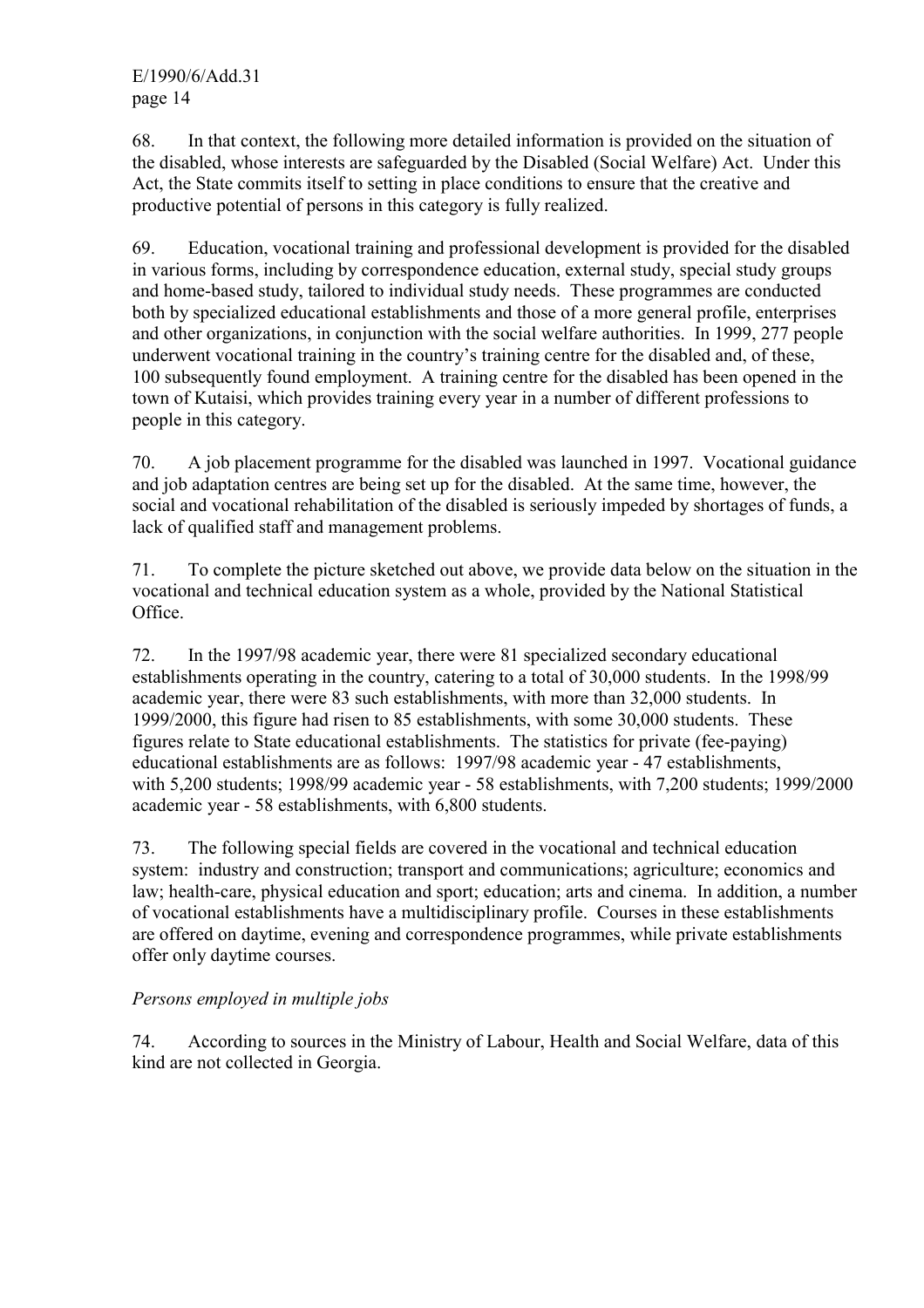### *Changes in the labour legislation*

75. No changes have been made in the legislation governing labour relations in 2000.

### *Role of international assistance in upholding rights under article 6 of the Covenant*

76. At the level of State bodies, issues of cooperation with international organizations, including ILO, the International Organization for Migration (IMO) and others, are the responsibility of the Ministry of Labour, Health and Social Welfare.

77. Reports have been prepared for submission to ILO under ILO Conventions 29, 52, 98, 100, 105, 111, 117, 122, 138 and 142, ratified by the Georgian Parliament. At the same time, answers have been prepared to the special questionnaire from ILO regarding the need to revise recommendation No. 127, on assistance for cooperatives. This document has already been transmitted to ILO.

78. The United State Employment Fund is actively involved in international activities and projects. As examples of such activity, we might cite the following:

- Participation with ILO in the joint project on socially responsible enterprise restructuring (a comparable project was previously successfully carried out in the Russian Federation and is now being conducted in a number of other countries of the Commonwealth of Independent States);
- Participation in preparing an international conference on employment arrangements and the importance of involving employment services in international projects specifically, the Silk Road Project, which is intended to form the basis for a new phase in cooperation among these services;
- Participation in a Swedish International Development Agency (SIDA) project to promote the employment system in Georgia through, as an initial stage, the conduct of intensive training measures.

### **Article 7**

### *Primary means of determining wages*

79. In the State budget sector, wages are regulated by the State on a centralized basis, while enterprises and organizations in the private sector, outside the central budget, are free to determine the forms and systems of remuneration independently, taking due account of the established minimum wage.

#### *Minimum wage system*

80. By presidential decree No. 351 of 4 June 1999, the minimum wage in Georgia was set at 20 lari (US\$ 9.7), amounting to scarcely more than 17 per cent of the subsistence minimum and some 25 per cent of the average wage. The set minimum wage is compulsory for all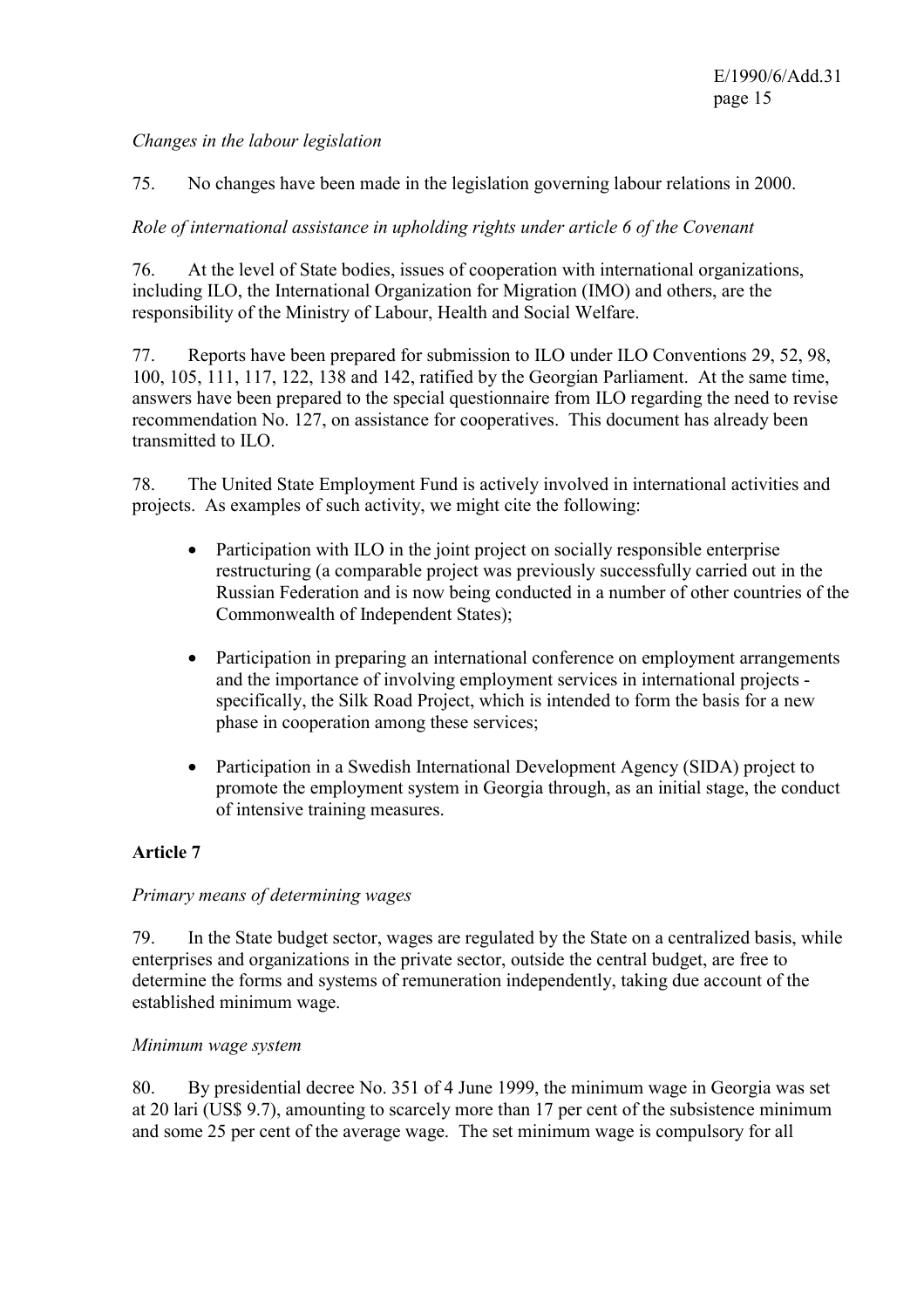enterprises, organizations and institutions, irrespective of their form of ownership and their legal organizational status. In this way, the minimum wage applies to all those in employment, without distinction as to the different employment groups. Minimum wage levels have the force of law, since the setting of such levels is proscribed by the Code of Labour Legislation and the specific levels are ratified by presidential decree.

81. Under the Subsistence Minimum (Calculation Procedure) Act, the level of the subsistence minimum is factored into the level of the minimum wage. Should, as a result of consumer inflation, the level of the minimum wage decline relative to that of the subsistence minimum, the minimum wage must be reviewed, from time to time.

82. Monitoring of the minimum wage system is the responsibility in Georgia of the Tax Inspectorate and the Labour Inspectorate.

### *Level of the minimum wage*

83. Notwithstanding certain positive developments over the last few years in the prospects for the country's economic growth, the level of wages is still not properly correlated with real economic factors.

84. As things stand today, wages, as a measure of the value of labour, are out of step with the real cost of living and insufficient even to maintain the existing level of capital stock, let alone to provide for any increase. Suffice it to note that, as of December 2000, the average wage measured 61.8 per cent of the average consumer's subsistence minimum, while the minimum wage constituted a mere 20 per cent of this indicator.

85. Wages are so low that they constitute no more than 34.5 per cent of total income, falling significantly below the critical level (60 per cent). As a result, efforts to restore job motivation in Georgia are making extremely slow progress.

86. Statistics show a 47.3 per cent growth in the average wage over the period 1997-2000 and a 48.1 per cent growth in the minimum wage. These trends may be seen more clearly in the following table:

| Years | <b>Subsistence</b><br>minimum for<br>able-bodied<br>men (lari) | Average<br>wage<br>(lari) | <b>Minimum</b><br>wage<br>(lari) | Average<br>wage as<br>percentage of<br>subsistence<br>minimum | <b>Minimum</b><br>wage as<br>percentage<br>0f<br>subsistence | <b>Minimum</b><br>wage as<br>percentage<br>of average<br>wage |
|-------|----------------------------------------------------------------|---------------------------|----------------------------------|---------------------------------------------------------------|--------------------------------------------------------------|---------------------------------------------------------------|
|       |                                                                |                           |                                  |                                                               | minimum                                                      |                                                               |
| 1997  | 104                                                            | 54.9                      | 13.5                             | 52.8                                                          | 13.0                                                         | 24.6                                                          |
| 1998  | 101.5                                                          | 55.2                      | 17.3                             | 54.5                                                          | 17.0                                                         | 31.3                                                          |
| 1999  | 115.8                                                          | 67.5                      | 20                               | 58.3                                                          | 17.3                                                         | 29.6                                                          |
| 2000  | 115.3                                                          | 80.9                      | 20                               | 70.2                                                          | 17.3                                                         | 24.7                                                          |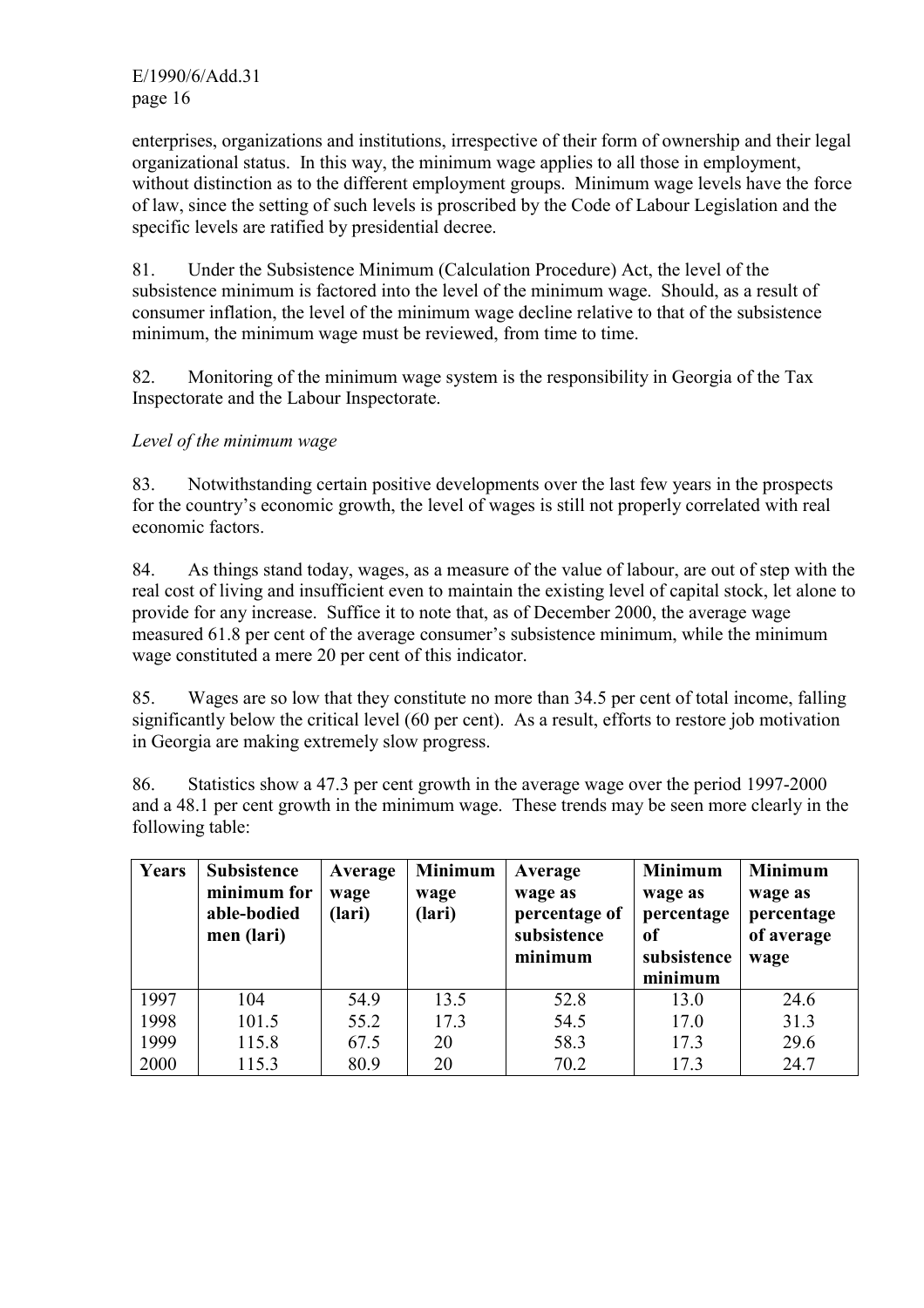### *Equality between the sexes in salaries and wages*

87. Under the Code of Labour Legislation (art. 75, para. 2), in the payment of wages or salaries no restrictions may be made on discriminatory grounds, including on the basis of sex.

88. The average monthly wage in various sectors of the economy is 55.4 lari for women and 111.6 lari for men. The difference in the men's and women's earnings is due, according to the Ministry of Labour, Health and Social Welfare, not to discrimination but to the fact that, for the most part, women are employed in low-paying jobs while most management situations and jobs in business are held by men.

89. Accordingly, it would appear that the problems which, in this regard, roused the concern of the Committee on Economic, Social and Cultural Rights (paras. 13 and 14) have by and large not yet been overcome. Further information on this matter may be found in the initial report under the Convention on the Elimination of All Forms of Racial Discrimination (paras. 214 and 215).

### *Distribution of income among those employed in the State and private sectors*

90. With the transition to a market economy and the resulting economic situation in the country there have also been changes in the structure of earnings. Household surveys have shown that, in 2000, the average monthly income per household was 174.8 lari. The share of total household income from hired labour was 25.1 per cent, and that of non-monetary income - 22.7 per cent. More than half - 52.5 per cent - of household revenues come from the rental of property, assistance from relatives, the sale of agricultural produce, etc.

91. In 2000 average expenditure per household, with a total income of 174.8 lari, was 262 lari per month. Comparing wages and salaries in the State and private sectors, data for 2000 show that the average wage in the private sector was 98.3 lari, as against a mere 56.7 lari in the State sector.

92. Further information on the right to just remuneration may be found in Georgia's initial report under the International Convention on the Elimination of All Forms of Racial Discrimination (paras. 205-207).

### *Minimum working conditions*

93. Minimum working conditions are set for the country as a whole by the Code of Labour Legislation, and are determined for specific jobs by the labour contracts and collective agreements concluded by enterprises and organizations with their employees. Supervision of minimum working conditions is the responsibility of the Labour Inspectorate. Compliance with the standards set by the Code of Labour Legislation is mandatory for all enterprises and organizations in Georgia, irrespective of their legal organizational status or form of ownership.

94. According to data from the State Labour Inspectorate, 31 accidents at work were reported in 2000; these resulted in the deaths of 29 people and injuries of varying degrees to a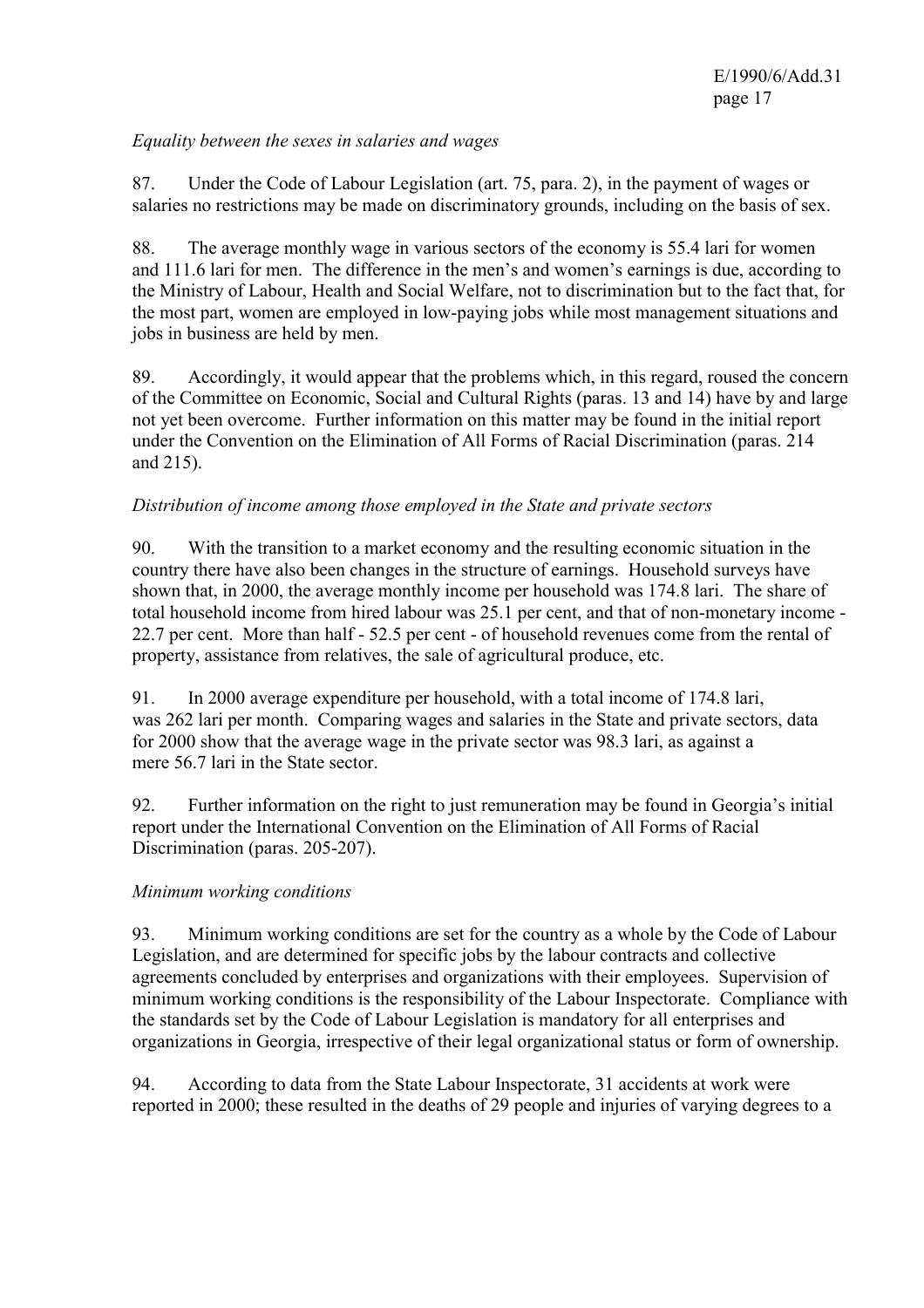E/1990/6/Add.31 page 18

further 6 people. Fatal accidents were attributed to the following causes: 7 to electrocution, 6 to burns, 6 to falling from heights, 8 to machinery, and 2 to accidents involving motor vehicles. In general, the available data point to a downward trend in the number of accidents at work.

### *Equal opportunities for career advancement*

95. Article 29 of the Georgian Constitution guarantees the right of every citizen to occupy any State position, provided he or she satisfies the requirements set by law therefor.

96. Under article 77 of the Public Service Act, for public servants to be promoted, they must first, have occupied their current position for not less than six months and, second, have been nominated for promotion by the appropriate promotions board. When several candidates are being considered for promotion to the same position, preference shall be given to the candidate who receives higher marks from the assessment panel. This procedure does not apply to support staff.

97. In response to the observation by the Committee on Economic, Social and Cultural Rights in paragraph 13, we refer also to the country's second periodic reports under the International Covenant on Civil and Political Rights (para. 57) and the Convention on the Elimination of All Forms of Discrimination against Women (paras. 66 and 69). As for the Committee's observations in paragraphs 14 and 15, information on this matter may also be found in the second periodic report under the Convention on the Elimination of All Forms of Discrimination against Women (paras. 4, 7-17, 23-29, 39, 42 and 43).

98. In general, it should be noted that the representation of women at decision-making levels and in senior public service posts remains unsatisfactory.

### *Favourable conditions for work, leisure and recreation*

99. For information on this issue, we refer to the country's initial report under the International Convention on the Elimination of All Forms of Racial Discrimination (paras. 198-201).

### **Article 8**

100. Information on trade union rights, as established by article 8 of the Covenant, may be found in Georgia's initial report under the International Convention on the Elimination of All Forms of Racial Discrimination (paras. 216-220) and its second periodic report under the International Covenant on Civil and Political Rights (paras. 492-500).

### **Article 9**

### *Social insurance in Georgia*

101. Georgia has a range of programmes providing social support for different categories of the population, as will be described below. An overall picture of the categories and numbers of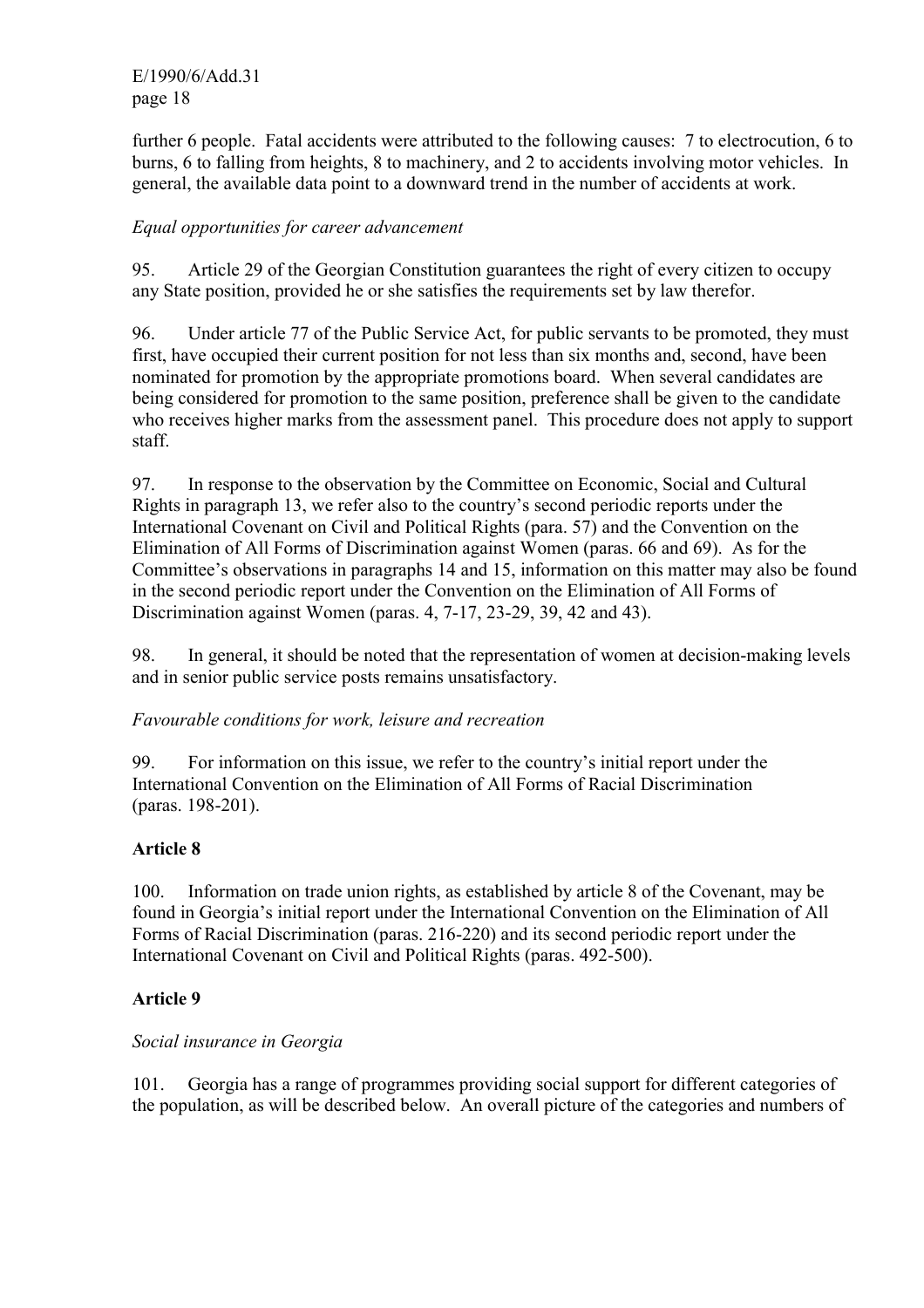persons receiving benefits and the level of such benefits can be seen from data provided by the National Statistical Office, presented in tabular form below. Figures represent the situation at the end of the year, in thousands of people.

|                                                             | 1997  | 1998  | 1999  |
|-------------------------------------------------------------|-------|-------|-------|
| Total number receiving benefits                             | 979.4 | 967.4 | 923.7 |
| Type of benefits received:                                  |       |       |       |
| <b>Employment pensions</b>                                  | 878.2 | 860.5 | 814.2 |
| Of which, old age pensions                                  | 768.9 | 665.3 | 620.3 |
| Disability pensions, occupational pensions or general       | 138.1 | 136.6 | 129.1 |
| sickness benefits                                           |       |       |       |
| Social benefits                                             | 69.3  | 71.0  | 71.7  |
| Loss-of-breadwinner pensions                                | 72.0  | 50.8  | 53.2  |
| Pensions paid to war veterans from the Social Security Fund | 31.9  | 31.0  | 29.1  |
| Special service pensions                                    | 9.4   | 5.0   | 8.4   |
| Average monthly level of pensions (in lari)                 | 11.1  | 15.0  | 14.0  |

102. Persons who are not entitled to a pension because of insufficient pensionable service or lack of pensionable service grade, also receive State support on reaching a specified age (65 for men and 60 for women): they receive a social benefit of 14 lari. These social benefits may also be paid to persons in other categories. The following table shows the categories and numbers of persons receiving such benefits:

| <b>Type of benefit</b>                      |         | Years   |         |  |  |
|---------------------------------------------|---------|---------|---------|--|--|
|                                             | 1997    | 1998    | 1999    |  |  |
| For old age                                 | 26 843  | 25 616  | 23 701  |  |  |
| For disability                              | 8 8 0 4 | 13 377  | 13 144  |  |  |
| For loss of breadwinner                     | 4 8 6 2 | 4 8 6 2 | 7879    |  |  |
| For disability from childhood               | 17 159  | 17810   | 18744   |  |  |
| For disabled children (up to the age of 16) | 7382    | 7665    | 8 2 6 4 |  |  |

103. In 1997, Georgia introduced social (family) benefits as a form of material assistance provided by the State for certain categories of socially disadvantaged people. This support is provided through a special State programme.

104. In 1997, support of this kind was provided to people in the following categories: old age pensioners living on their pensions alone; families of pensioners raising young children whose parents live elsewhere and are unemployed; and urban families whose members are unemployed and registered with employment centres.

105. In 1998 the programme was revised to cover only pensioners living on their pensions alone and minor children supported by them with no legally responsible provider.

106. Then, in 1999 the programme was extended, to include both orphaned children and guardians with disability status. With effect from 2000, orphaned children are entitled to benefits irrespective of their guardians' capacity to work. The level of such benefits differs in accordance with the size of the family.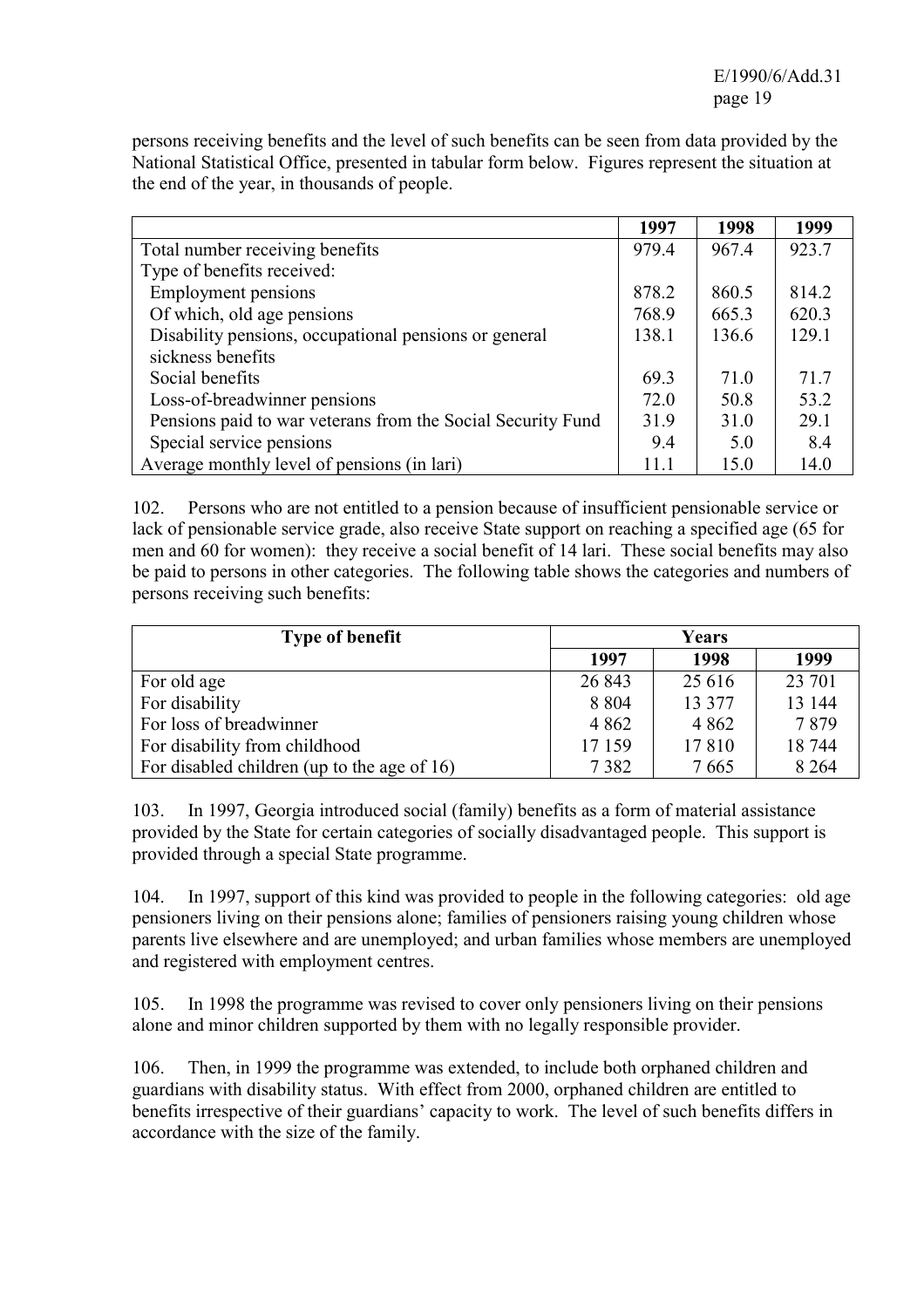107. Further statistical information on this topic is provided below.

108. In 1997, the following total numbers of benefits were paid (monetary value shown in brackets):

- Families of pensioners without employment and living on their pensions alone 87,987 (9 lari per person);
- Families whose members are unable to work 46,598 (112,147 people; 7.2 lari per person);
- Urban families, all members of which are unemployed 174,012 (348,802 people; 5.4 lari per person).
- 109. In 1998 the following total numbers of benefits were paid:
	- Families of pensioners without employment living on their pensions alone 45,619 (9 lari), including 6,140 two-member families (12,280 people; 7 lari per person); 1,777 families of three and more (6,246 people; 5 lari per person).
- 110. In 1999, the following total numbers of benefits were paid:
	- Families of pensioners without employment living on their pensions alone 48,743, including 40,640 one-member households (18 lari); 8,103 families of two and more members (18,571 people; 29 lari per family).
- 111. In 2000, the following total numbers of benefits were paid:
	- Families of pensioners without employment living on their pensions alone 44,874, including 38,020 one-member households (20 lari); 6,160 families of two and more members (14,442 persons; 32 lari per family);
	- Orphaned children 694 families (1,013 people; 20 lari per child).

112. To fund this programme, allocations were made as follows from the central budget: 15,880,000 lari in 1997; 14,400,000 lari in 1998; 14,300,000 lari in 1999; and 13,300,000 in 2000.

113. A medical insurance programme has been set up to provide social support for the more vulnerable sectors of the population. The programme covers the following categories:

• Pensioners living on their pensions alone, without employment and unable to work, or families of pensioners (spouses, brothers and sisters, parents and children) with no legally responsible provider;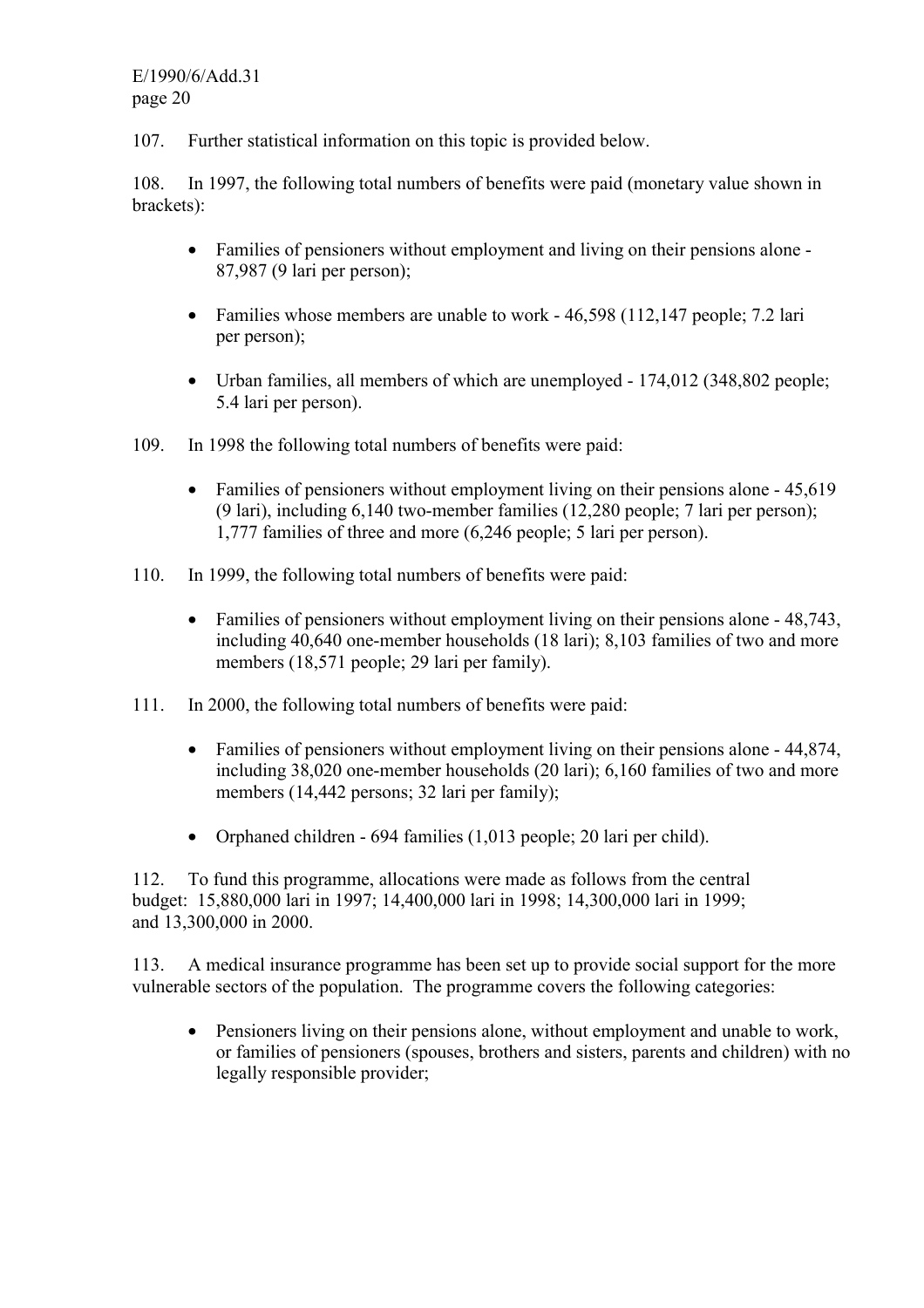- Pensioners living on their pensions alone, without employment and unable to work, or families of pensioners with no legally responsible provider who support dependent minor orphaned children;
- Single mothers, supporting minor children;
- Merit pensioners (persons receiving pensions for meritorious service to the State);
- Persons who assisted in the clearing-up work after the accident at the Chernobyl nuclear power plant and their family members;
- Persons suffering from the effects of poisoning after the events of 9 April 1989;
- Persons certified as victims of political repression;
- Coal-miners who have received employment injuries or suffered occupational diseases leading to disability;
- Beneficiaries under the social (family) benefits programme;
- Persons incurring disability in defending the territorial integrity of Georgia;
- Veterans of the Second World War.

114. In all, some 400,000 persons in the above categories are covered by the medical insurance programme. In addition, under the programme medical assistance is provided to pensioners in the category of forcibly displaced persons and to children up to the age of 15.

115. There are special State programmes for the social welfare of the disabled, covering the period 2000-2001.

#### *Expenditure on social security*

116. According to data from the National Statistical Office, the relevant figures in the State budget are as follows:

|      | Income<br>(lari) | Expenditure<br>(lari) |
|------|------------------|-----------------------|
| 1997 | 593 300 000      | 767 800 000           |
| 1998 | 621 900 000      | 797 300 000           |
| 999  | 650 200 000      | 904 800 000           |

117. Data from the Ministry of Finance and the Budget Office of the Georgian Parliament show the following expenditure on social welfare and insurance over the same period: 1997 - US\$ 146,100,000 (or 191.09 million lari at the exchange rate of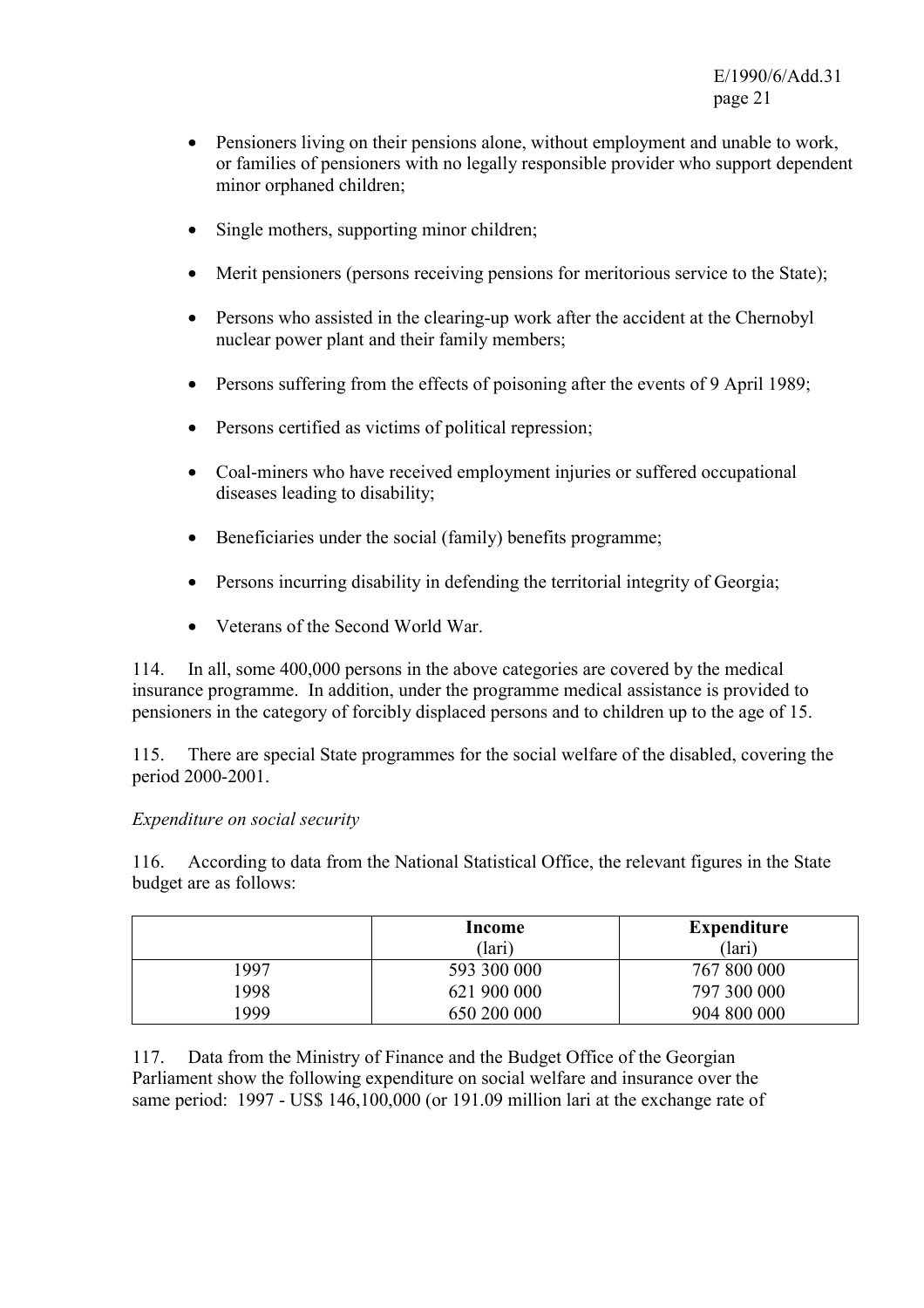US\$  $1 = 1.309$  lari, set by the National Statistical Office); 1998 - US\$ 154.3 million (or 239.16 million lari, at the rate US\$  $1 = 1.55$  lari); 1999 - US\$ 123.5 million (or 240.7 million lari, at the rate US\$  $1 = 1.949$  lari).

118. Accordingly, the share of expenditure on social security and insurance in Georgia has been as follows: in 1997 - around 24.6 per cent; in 1998 - around 30 per cent; and in 1999, around 26.6 per cent of budgetary outlay.

119. Measured as a proportion of GDP, in 1999, expenditure on social security and welfare constituted 3 per cent, according to data in the UNDP National Human Development Report 2000 for Georgia, compiled on the basis of World Bank sources, information in the Budget Office of Parliament and Georgia's report on the State budget administered for 1999. Data for previous years are not available.

120. According to data from the Ministry of Finance and the Budget Office of Parliament, a total of 273.4 million lari has been earmarked for social security and insurance needs in 2000.

### *Private social security programmes*

121. Alongside the State social security programmes, private humanitarian programmes are also in operation in Georgia, run both by local and international non-governmental organizations. Not only do these provide food, used clothing and other household items, but some, such as the United States Agency for International Development (USAID), also provide assistance to the most needy sectors with the supply of electrical power.

122. There are no social groups in Georgia who would be excluded from the social security system. At the same time, the level of such social security benefits is not sufficient to ensure the welfare of its beneficiaries. To address this deficiency, the following measures were adopted last year:

- On 1 July 2000, the Georgian President issued an order on organizational measures to facilitate the development of programmes to overcome poverty and promote economic growth in Georgia and, to implement the order, a government commission was set up headed by the President;
- Based on the outcome of the work of this commission, on 30 November 2000, the President issued an order ratifying the interim text of the national programme to combat poverty and promote economic growth. Under this order, the relevant subcommissions of the government commission were tasked with developing relevant areas of the national programme by 1 April 2001, with the participation of civil society.

In cooperation with the World Bank, a special communications strategy has been developed, covering both the provision of information and educational measures, to ensure that close contacts are developed with civil society and that people are kept fully informed about this new initiative. The interim text of the national programme has already been submitted for consideration by international donor organizations.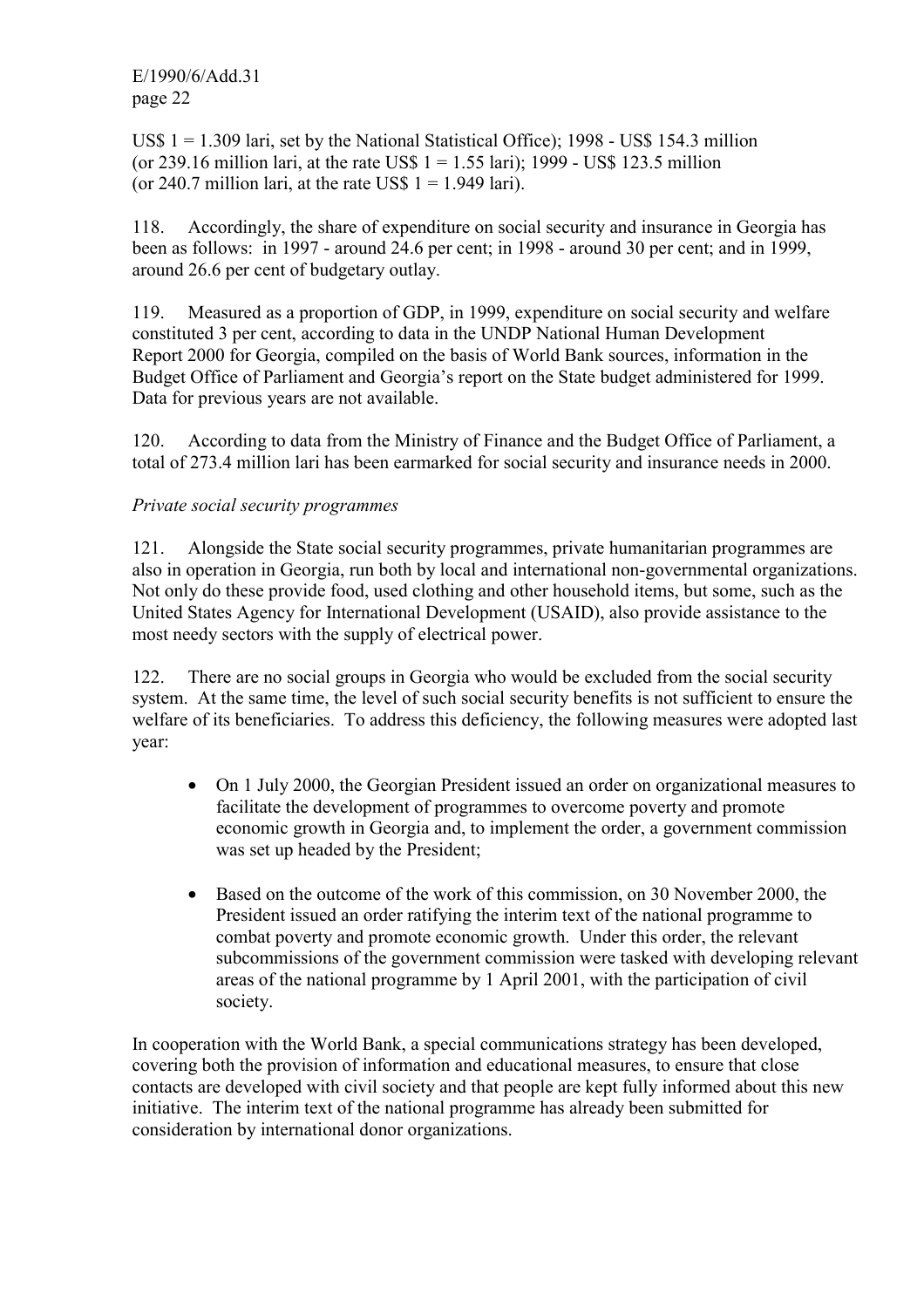E/1990/6/Add.31 page 23

123. The above information may be taken as a response to the concerns of the Committee on Economic, Social and Cultural Rights, expressed in paragraph 8 of its concluding observations. As pointed out by the Georgian President in his statement on 28 November 2000 to members of the government commission, "Successful implementation of the programme to combat poverty and to promote economic growth should lead to a strong economic upturn. In these first years of the third millennium, the Georgian people should have decent living conditions and proper social guarantees".

124. More information on the issues covered by this article of the Covenant may also be found in the country's initial report under the International Convention on the Elimination of All Forms of Racial Discrimination (paras. 238-252).

### **Article 10**

### *Marriage and the family*

125. As noted above, in 2000 Georgia submitted its initial report under the International Convention on the Elimination of All Forms of Racial Discrimination and its second periodic report under the International Covenant on Civil and Political Rights to the relevant United Nations treaty bodies. These reports explore the problems covered by this article of the Covenant. Accordingly, attention is drawn to the corresponding paragraphs of those reports.

126. With regard to the concept of the "family" and its meaning, see paragraph 418 of the report under the International Covenant on Civil and Political Rights.

127. For information on the issue of majority age, see paragraphs 520, 521 and 523 of the same report.

128. Information on issues relating to protection of the family and family assistance may also be found in paragraphs 501-513 and 516 of that report and in paragraphs 138-144 of the report under the International Convention on the Elimination of All Forms of Racial Discrimination.

129. Further statistics on this issue are provided below.

130. In 1999, there were 13,800 marriages and 1,600 divorces, or 3.9 marriages and 0.4 divorces per 1,000 people. The average length of marriage before divorce was 11.5 years. Analysis of the figures shows a steady decline both in the number of marriages and (to a lesser extent) of divorces over the last five years, both in absolute terms and relative to the number of people.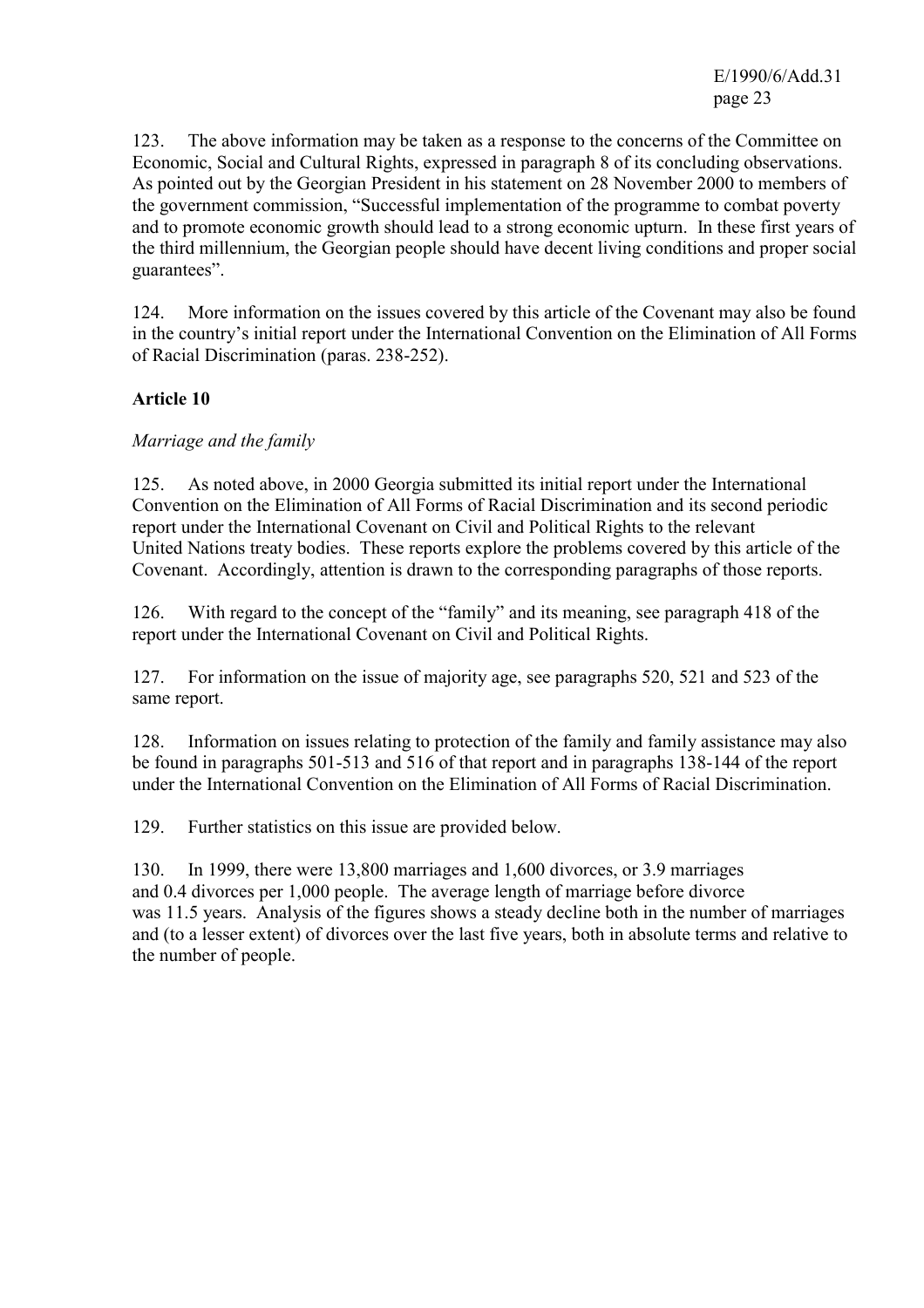### **Average age at first marriage**

| Years | Men  | Women |
|-------|------|-------|
| 1995  | 27.2 | 23.7  |
| 1996  | 27.3 | 23.8  |
| 1997  | 27.8 | 24.0  |
| 1998  | 28.0 | 24.4  |
| 1999  | 28.3 | 24.6  |

131. As the above table shows, there has been a steady increase in the age at which people - both men and women - enter into their first marriage. Over the period 1980-1982, however, the reverse obtained: the age of first marriages became slowly, but steadily, younger.

### *System for the protection of mothers*

132. The information provided in the initial report on the system for the protection of mothers (paras. 136-138) remains relevant. There have been no changes in the system over the reporting period; it continues to provide equal protection to all groups of women represented in Georgian society.

### *Protection of children and adolescents from economic exploitation*

133. For information on the age limits below which the paid employment of child labour is prohibited in Georgia, see paragraph 523 of the country's second periodic report under the International Covenant on Civil and Political Rights and paragraph 30 of its initial report under the Convention on the Rights of the Child.

134. In 1999-2000, the National Statistical Office made a study of the labour activities of children of an economically active age (7-17 years). The findings of the study show that 4.5 per cent of the country's total child population are engaged in some form of economic activity: 50.9 per cent work in the home or family business, 39.5 per cent are only engaged in study, 5.1 per cent do not go to school, and 1.4 per cent neither go to school nor work.

135. In all, there are 829,600 children between the ages of 7 and 17. Broken down by age groups, the figures are as follows: 7-8 years - 141,200 children (17 per cent); 9-11 years - 214,000 children (25.8 per cent); 12-14 years - 237,800 children (28.7 per cent); 15-17 years - 236,600 children (28.5 per cent).

136. By sexes, 49 per cent of children are girls (406,900) and 51 per cent (422,700) boys.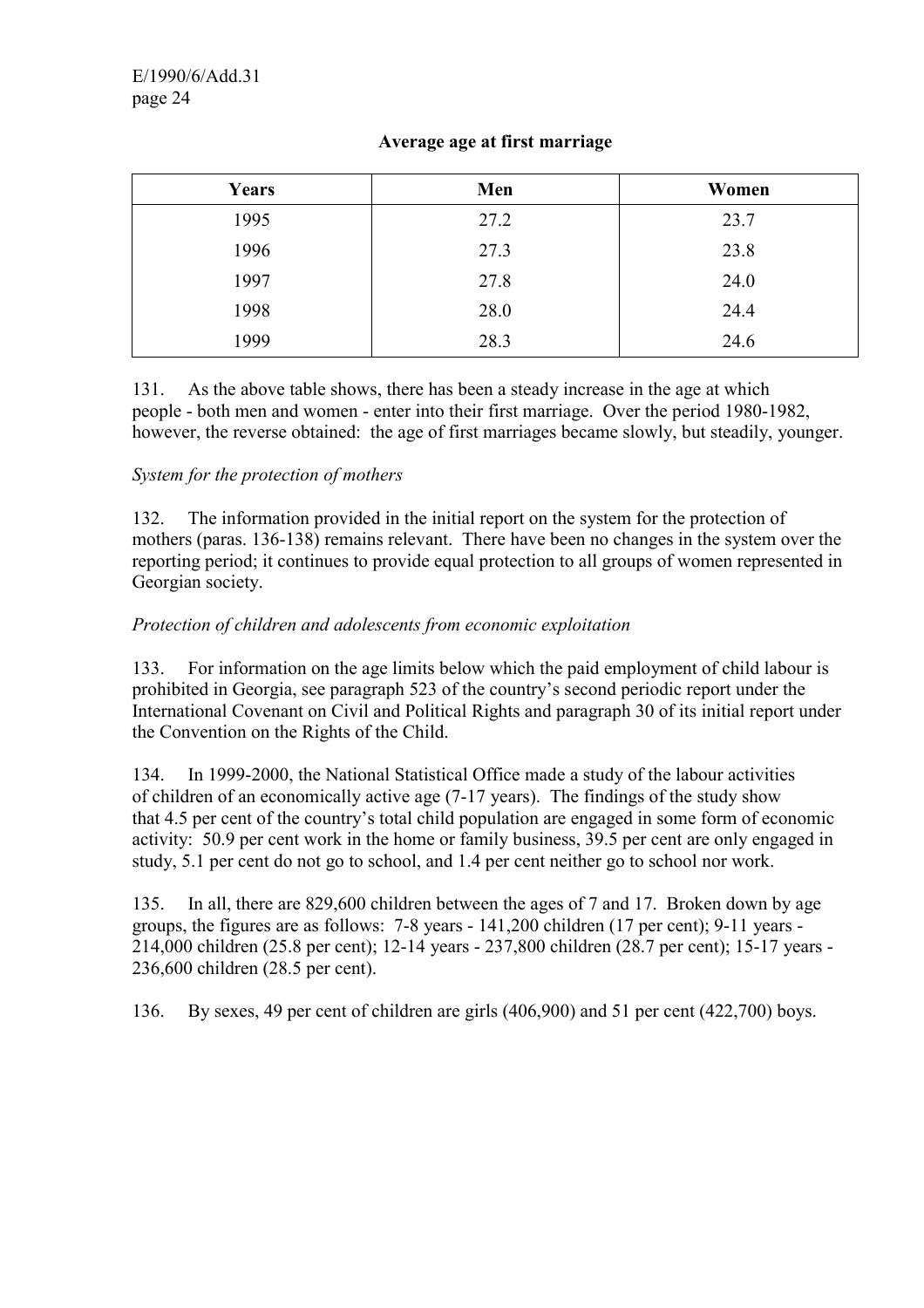137. Among children aged 15-17 (15 being the lowest age at which a child may enter into labour relations), 7.66 per cent are engaged in economic activity, 61.9 per cent work in the home or family business and 14.1 per cent do not attend school. Broken down by sex, these figures are as follows:

Boys:  $5.2\%$ ;  $41.1\%$ ;  $5.2\%$ ; Girls: 3.8%; 61.1%; 3.8%

138. By economic sectors, the number of children in employment is as follows: 70.3 per cent are employed in agriculture; 3.6 per cent in processing industries; 1.4 per cent in construction; 15.2 per cent in technical servicing; 1.2 per cent in the transport and communications sector; 0.5 per cent in education; 7.8 per cent in other spheres.

139. The average working day for children in employment is 5.8 hours.

140. No groups of children and adolescents in Georgia are excluded from protection and assistance measures. Fairly comprehensive information on the topic of special protection measures for specific groups of children may be found in the country's initial report under the Convention on the Rights of the Child and also in its written replies of April 2000 to the list of issues prepared by the Committee on the Rights of the Child.

141. In addition to the above, attention is also drawn to Georgia's second periodic report under the International Covenant on Civil and Political Rights, paragraphs 525-530.

# **Article 11**

### *Standard of living*

142. In December 2000, based on average prices, the subsistence minimum in Georgian towns, calculated by standards valid for that period, was as follows: for men of an employable age - 104.5 lari, for the average consumer - 100.4 lari, for the average family - 199.2 lari. For different types of family, the subsistence minimum, calculated on this basis, has fluctuated as follows:

| Family        | One    | Two     | <b>Three</b> | <b>Four</b> | <b>Five</b> | Six and |
|---------------|--------|---------|--------------|-------------|-------------|---------|
|               | member | members | members      | members     | members     | more    |
|               |        |         |              |             |             | members |
| December 1999 | 96.7   | 154.8   | 174.1        | 193.5       | 217.6       | 301.8   |
| 2000          |        |         |              |             |             |         |
| January       | 103.4  | 165.5   | 186.2        | 206.9       | 232.7       | 322.7   |
| February      | 104.0  | 166.3   | 186.1        | 207.9       | 233.9       | 324.4   |
| March         | 102.2  | 163.5   | 183.9        | 204.4       | 229.9       | 318.8   |
| April         | 103.3  | 165.3   | 186.0        | 206.6       | 232.5       | 322.4   |
| May           | 100.5  | 160.8   | 180.9        | 201.1       | 226.2       | 313.6   |
| June          | 99.0   | 158.3   | 178.1        | 197.9       | 222.7       | 308.8   |
| July          | 96.1   | 153.8   | 175.0        | 192.2       | 216.2       | 299.8   |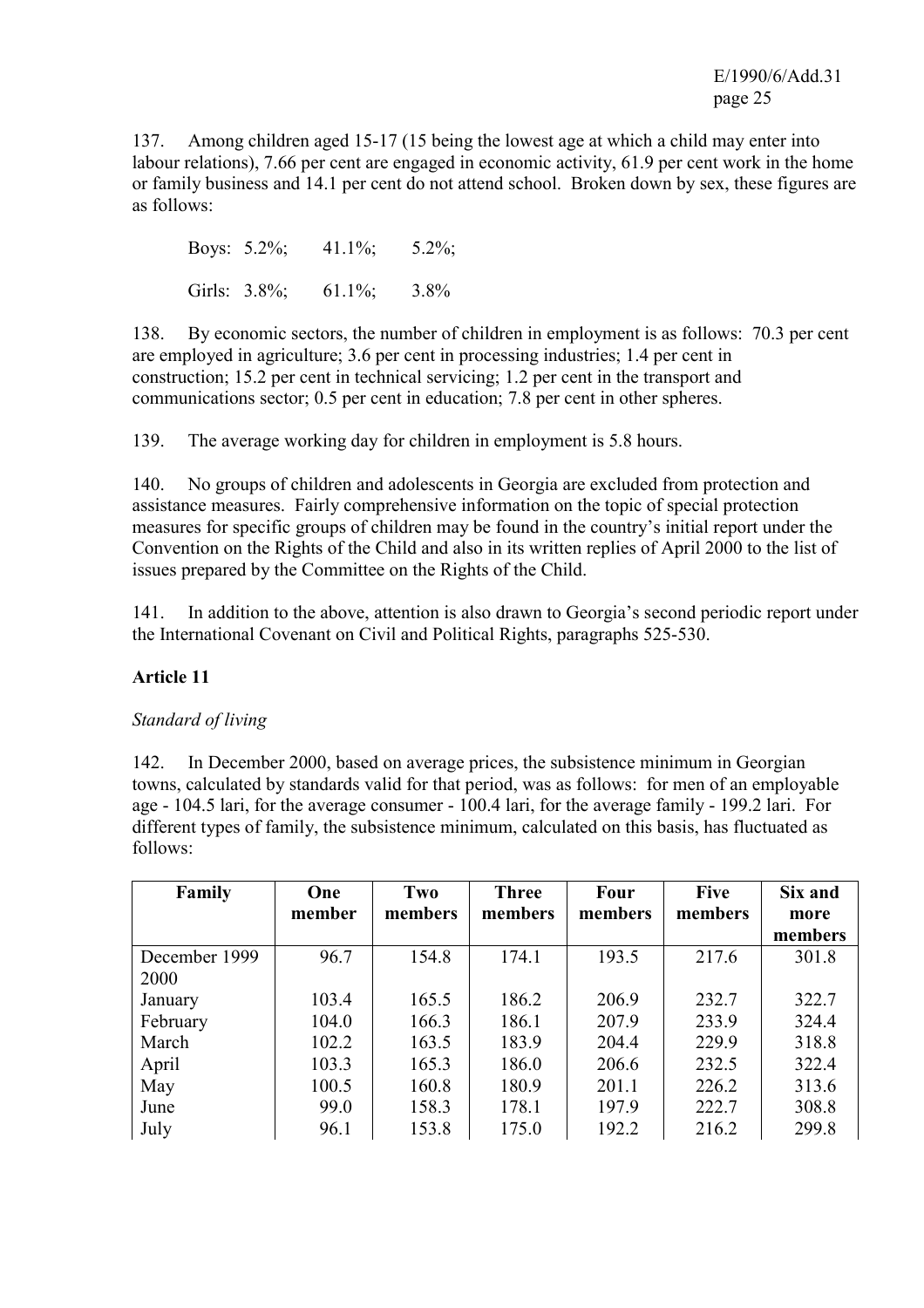| Family    | One    | Two     | <b>Three</b> | Four    | <b>Five</b> | Six and |
|-----------|--------|---------|--------------|---------|-------------|---------|
|           | member | members | members      | members | members     | more    |
|           |        |         |              |         |             | members |
| August    | 98.5   | 157.5   | 177.2        | 196.9   | 221.5       | 307.2   |
| September | 99.3   | 158.9   | 178.8        | 198.7   | 223.5       | 309.9   |
| October   | 100.4  | 160.7   | 180.8        | 200.9   | 226.0       | 313.3   |
| November  | 101.7  | 162.7   | 183.1        | 203.4   | 228.8       | 317.3   |
| December  | 100.4  | 160.7   | 180.8        | 200.9   | 226.0       | 313.4   |

143. The subsistence minimum in the capital, Tbilisi, is 4 per cent higher than the average level for the country as a whole.

144. The standard minimum wage, in other words, the wage which, in the conditions which have emerged over the recent past, would be sufficient, alongside other income, to ensure that a four-member family could live within its budget at the subsistence minimum level, was calculated as 43.5 lari per person in employment (December 2000). The minimum wage (20 lari) amounts to 43.9 per cent of that standard wage.

145. Accordingly, it has not yet been possible for Georgia to fulfil the recommendation of the Committee on Economic, Social and Cultural Rights (para. 23), urging the State party "to take adequate measures to ensure that the minimum wage is sufficient to meet the basic needs of the wage earner and his or her family".

146. As already noted earlier in this report, the Georgian Government, with the broad support of civil society, has developed the interim draft of a programme to combat poverty and to promote economic growth. The main goals of this programme are, in addition to those proclaimed in its title, to improve the social conditions and to raise the standard of living of the population, and to promote the participation in the country's development of the poorer sectors of the population. The programme sets firm timelines for the performance of its main planned tasks and establishes arrangements for follow-up monitoring. The draft has been submitted to the International Monetary Fund (IMF) and the World Bank and has also been sent to other donor organizations (see the attachments to the present report).

| Indicator                              | Unit                | 1995     | 1996    | 1997      | 1998       | 1999    |
|----------------------------------------|---------------------|----------|---------|-----------|------------|---------|
| Monetary income of<br>the population   | millions<br>of lari | 1 1 64.0 | 2 500.0 | 1 800.0   | 1751.8     | 1 723.7 |
| Monetary spending of<br>the population | millions<br>of lari | 1 077.0  | 2454.6  | 2 3 9 0.0 | 2 5 3 4 .6 | 2677.2  |
| Average wage                           | lari                | 13.6     | 29.0    | 42.5      | 127.6      | 114.4   |
| Increase in actual<br>monthly earnings | $\frac{0}{0}$       | 134.4    | 152.9   | 139.8     | 123.2      | 103.6   |
| Minimum consumption<br>basket          | lari                | 41.3     | 47.7    | 182.7     | 183.9      | 193.5   |
| Minimum food basket                    | lari                | 28.9     | 33.4    | 128.0     | 128.7      | 135.5   |

147. The following table shows income statistics for the period 1995-1999.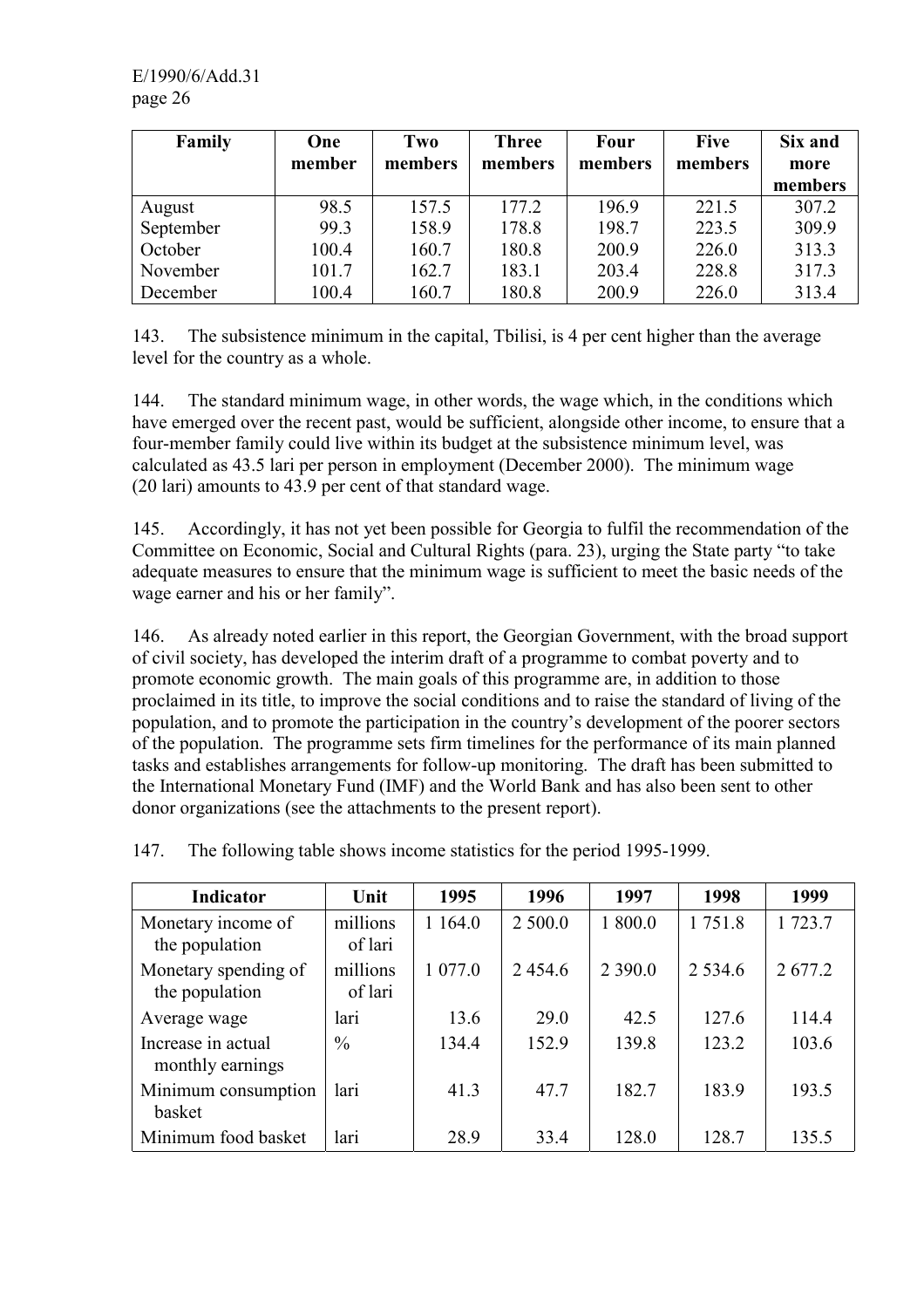### *Right to adequate food*

148. Information on ensuring this right, as provided by the Ministry of Agriculture and Food Production, is set out below. According to information from the Ministry, official and up-to-date figures from the National Statistical Office were used in preparing this table.

149. According to data reflecting the situation at the end of 2000, 1,643 enterprises were registered as economically active in the food and beverage production and tobacco processing sectors. In 2000, production volumes in this sector measured 298 million lari in comparable prices.

150. The following table presents statistics on food production for which accounts have been kept, expressed in physical terms, for the period 1997-2000.

| No.            | Product                                   | Unit                      | 1997    | 1998       | 1999    | 2000    |
|----------------|-------------------------------------------|---------------------------|---------|------------|---------|---------|
| 1.             | Packaged tea                              | ton                       | 6 3 0 3 | 2956       | 2648    | 2 0 3 1 |
| 2.             | Tea from primary                          | ton                       | 9 2 7 4 | 9989       | 12898   | 4 9 4 9 |
|                | processing                                |                           |         |            |         |         |
| 3 <sub>1</sub> | Green tea in tea bricks                   | ton                       | 1 2 4 9 | 1915       | 1861    | 1 1 1 0 |
| 4.             | Wine and wine products                    | thousand dcl              | 2883.0  | 2 3 0 4 .0 | 1939.0  | 1816.0  |
| 5.             | <b>Brandy</b>                             | thousand dcl              | 78.1    | 37.8       | 31.1    | 70.6    |
| 6.             | Vodka and other spirits                   | thousand dcl              | 276.0   | 112.7      | 463.8   | 430.1   |
| 7.             | Sparkling wine                            | thousand<br>bottles       | 133.4   | 40.3       | 66.9    | 87.9    |
| 8.             | Cigarettes                                | million<br>cigarettes     | 917     | 601        | 1 3 2 7 | 285     |
|                | 9. Fermented tobacco                      | ton                       | 318     |            | 791     | 161     |
|                | 10. Confectionery                         | ton                       | 234     | 276        | 154     | 143     |
| 11.            | Granulated sugar                          | ton                       | 19695   |            | 20 012  | 35 28 2 |
| 12.            | Mineral water                             | thousand<br>bottles       | 66 443  | 61 28 6    | 49 662  | 72 265  |
| 13.            | Other drinking water                      | thousand<br>bottles       | 865     | 7462       | 3 2 4 8 | 8 1 8 6 |
|                | 14. Beer                                  | thousand<br>bottles       | 783     | 971        | 1 2 5 7 | 2 3 4 5 |
| 15.            | Non-alcoholic beverages                   | thousand<br>bottles       | 4 0 3 1 | 2 9 0 3    | 2 1 9 5 | 2867    |
|                | 16. Fruit and vegetable<br>preserves      | thousand tins<br>and jars | 9078    | 2943       | 6 6 2 6 | 4 6 25  |
|                | 17. Category I meat<br>(with by-products) | ton                       | 39      | 178        | 6       | 9       |
| 18.            | Whole milk products                       | ton                       | 5 3 5 4 | 6639       | 4587    | 3739    |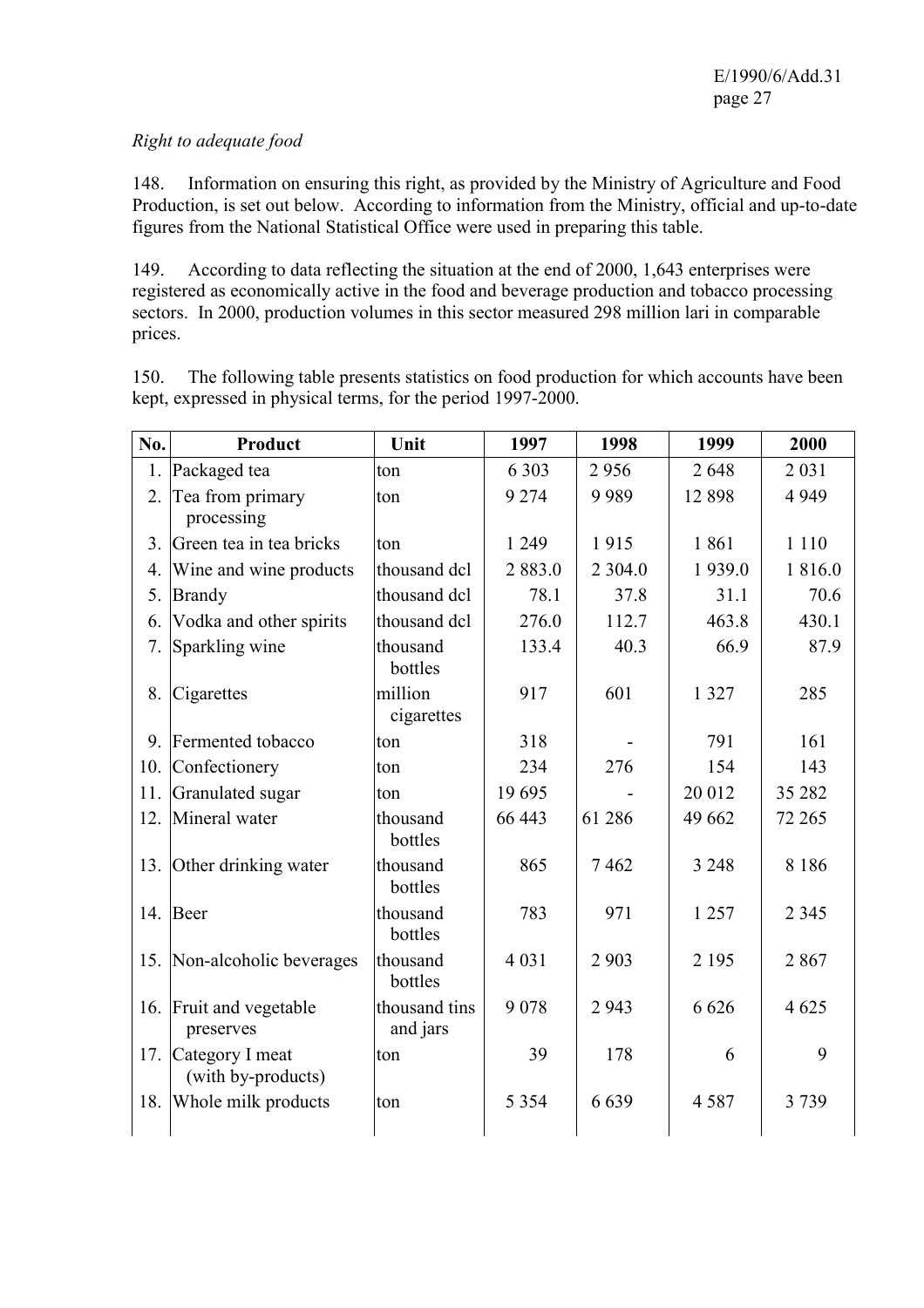| No. | <b>Product</b>                           | Unit          | 1997  | 1998    | 1999    | 2000  |
|-----|------------------------------------------|---------------|-------|---------|---------|-------|
| 19. | Fatty cheeses and other<br>white cheeses | ton           | 132   | 47      | 92      | 65    |
| 20. | Butter                                   | ton           | 887   | 265     | 1490    | 812   |
| 21. | Sausages                                 | ton           | 898   | 1 1 5 2 | 1 4 2 2 | 906   |
| 22. | Fish products (including<br>canned)      | ton           | 107   | 15.9    | 3.1     | 62    |
| 23. | Vegetable oil, total                     | ton           | 830   | 542     | 476     | 189   |
|     | 24. Bread and bread products             | thousand tons | 297.9 | 172.5   | 113.6   | 109.4 |
| 25. | Flour, total                             | thousand tons | 180.2 | 147.6   | 114.4   | 101.4 |
| 26. | Pasta products                           | ton           | 344   | 860     | 470     | 270   |

151. As can be seen from the table, the temporary halt in the decline of production at the beginning of the economic reform process (1997) did not, unfortunately, become a general trend. In 2000, as compared to 1997, an increase in production levels was recorded in only 4 of the 26 food product categories (vodka and other spirits, sugar, mineral water and beer). In any event, the level of production for which accounts are kept is extremely low on all counts, for a number of general reasons of a legal, financial and social nature.

152. To give a more complete picture of measures in the country to uphold the right to adequate food, we provide below the basic indicators on the export and import of food products over the period 1997-2000 (in tons).

| Product                             | 1997    |               | 1998     |               | 1999    |               | 2000    |               |
|-------------------------------------|---------|---------------|----------|---------------|---------|---------------|---------|---------------|
| category                            | Import  | <b>Export</b> | Import   | <b>Export</b> | Import  | <b>Export</b> | Import  | <b>Export</b> |
| Grains                              | 300 811 |               | 222 623  | 11728         | 162 410 | 10 5 94       | 202 250 | 6952          |
| Flour                               | 126 540 | 1792          | 95 815   | 1688          | 85 845  | 3 5 1 0       | 130 666 | 9648          |
| Meat                                | 10 396  | 381           | 25 25 2  |               | 20 782  | 22 9 95       | 17520   | 549           |
| Milk and dairy<br>products          | 1943    | 15            | 1960     |               | 1 1 1 2 | 16.7          | 556     | 36.2          |
| <b>Butter</b>                       | 2837    | 78            | 4 1 5 1  | 262           | 2 9 0 0 | 109           | 1927    |               |
| Cheese                              | 70      |               | 50       |               | 68      | 2.5           | 927     | 1             |
| Fish and fish<br>products           | 4 2 5 9 | 1 4 0 9       | 7 1 6 0  | 126           | 4 5 3 2 | 2638          | 2 5 7 0 | 103           |
| Vegetable oil                       | 3 3 7 7 | 74            | 12 244   | 6             | 2 5 7 8 | 18            | 5 3 8 9 | 6             |
| Margarine                           |         |               | 30       | 3 9 9 3       | 3891    | 37            | 4 0 9 0 | 50            |
| Sugar                               | 99 635  | 300           | 69 25 2  | 6 1 4 2       | 77 370  | 7950          | 74 159  | 10 471        |
| Fruit                               | 1 2 3 6 | 27 000        | 1521     | 32 000        | 1 2 3 2 | 13 607        | 7 0 9 2 | 14 001        |
| Vegetables                          | 6 0 3 6 | 177           | 7836     | 342           | 2 2 1 2 | 624           | 2 3 7 4 | 697           |
| Potatoes                            | 21 612  | 532           | 12 5 7 9 | 141           | 9 0 6 5 | 361.6         | 4 807   | 99            |
| Fruit and<br>vegetable<br>preserves | 5 3 4 8 | 3 0 3 0       | 2 3 8 1  | 4 2 8 4       | 2038    | 4 0 8 2       | 2647    | 2653          |
| Confectionery                       | 9 3 6 1 | 129           | 10 549   | 4 7 8 0       | 1 0 9 7 | 15            | 2604    | 28            |
| Tea                                 | 400     | 15 007        | 4 0 1 0  | 10 060        | 2917    | 14 3 22       | 661     | 9 0 23        |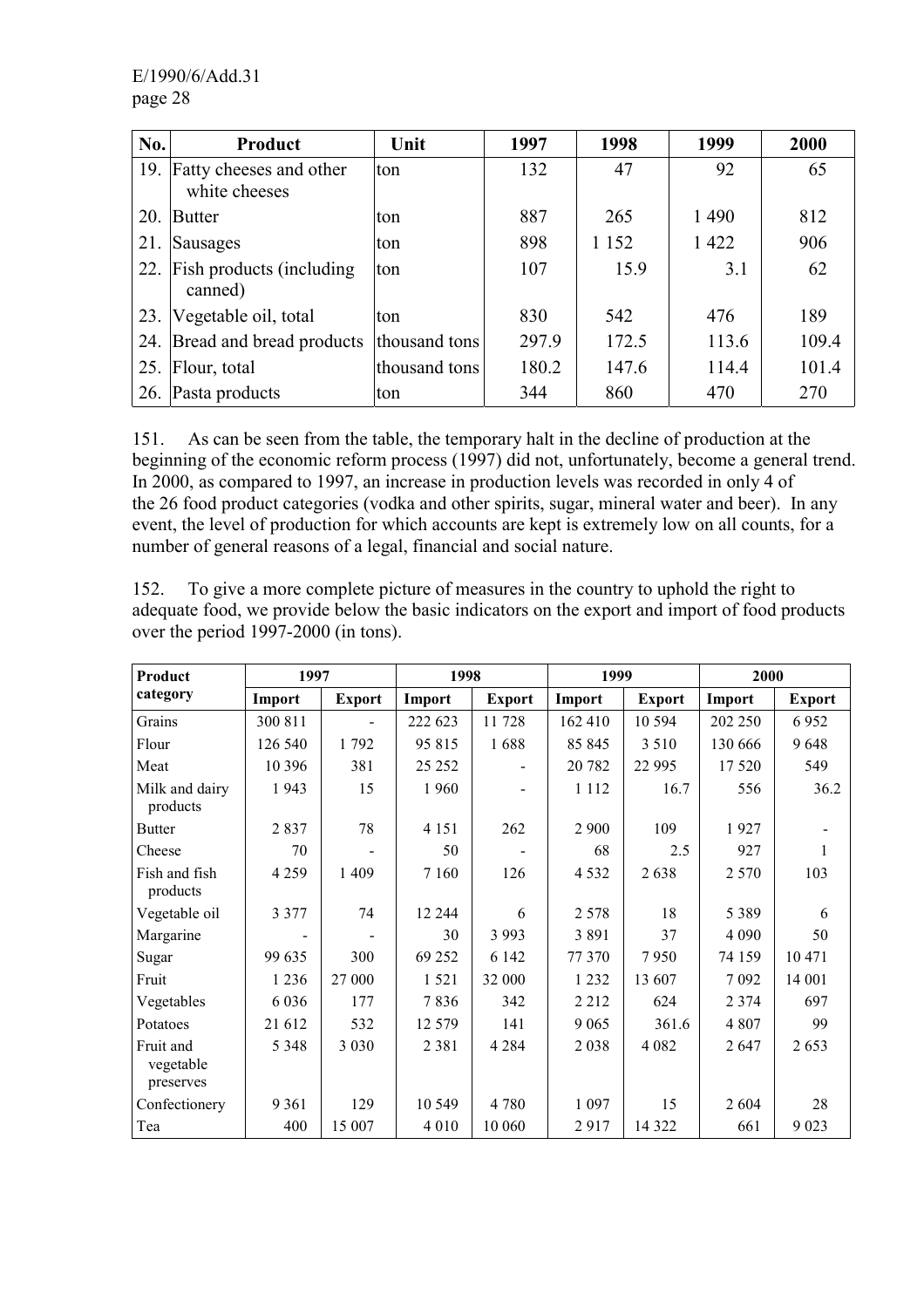153. In monetary terms, import and export levels of food products may be expressed as follows (in millions of US\$):

 1997: exports - 79.4; imports - 326.8; balance - minus 247.4 1998: exports - 69.8 ; imports - 168.5 ; balance - minus 98.7 1999: exports - 66.2; imports - 138 ; balance - minus 71.8 2000: exports - 94.8; imports - 163.2 ; balance - minus 68.4

154. The reasons for this situation may be sought both in the failure to develop the country's traditional export potential and in the chronic stagnation of its economic activity.

### *Public food supply*

155. As the statistics cited above indicate, local producers satisfy most of the public's requirements in terms of fruit, vegetables, tea and potatoes. The situation as regards butter, cheese and vegetable oil is much less satisfactory. Virtually all industrially processed meat products, milk and dairy products, and confectionery are imported.

156. In assessing this issue, some statistical data on per capita consumption of staple foods in the period 1997-1999 might prove enlightening. For the purposes of comparison, data for 1985 and forecasts for 2005 (in kilograms) have been included in the following table.

|     |                                                                   | 1985                  | 1997                  | 1998                  | 1999                  | 2005                    |
|-----|-------------------------------------------------------------------|-----------------------|-----------------------|-----------------------|-----------------------|-------------------------|
| No. | Foodstuff (type)                                                  | Actual<br>consumption | Actual<br>consumption | Actual<br>consumption | Actual<br>consumption | Forecast<br>consumption |
| 1.  | Cereal products, total<br>(recalculated as flour)                 | 190                   | 154.2                 | 151.4                 | 141.1                 | 126                     |
| 2.  | Vegetables, melons<br>and gourds                                  | 87                    | 93.4                  | 58.8                  | 55.2                  | 141                     |
| 3.  | Fruits, total                                                     | 67                    | 60.2                  | 57.8                  | 43.5                  | 92                      |
| 4.  | Sugar, total (including)<br>confectionery and<br>fruit preserves) | 43.5                  | 23.6                  | 25.0                  | 24.8                  | 34.5                    |
| 5.  | Meat and canned meats,<br>total                                   | 47                    | 15.6                  | 20.8                  | 19.8                  | 75                      |
| 6.  | Fish and canned fish,<br>total                                    | 9.1                   | 1.4                   | 1.8                   |                       | 12.8                    |
| 7.  | Milk and dairy<br>products, total<br>(recalculated as milk)       | 309                   | 217.8                 | 202.5                 | 209                   | 359                     |

157. These statistics indicate that, in nearly all cases, food consumption has decreased in real terms during the reporting period.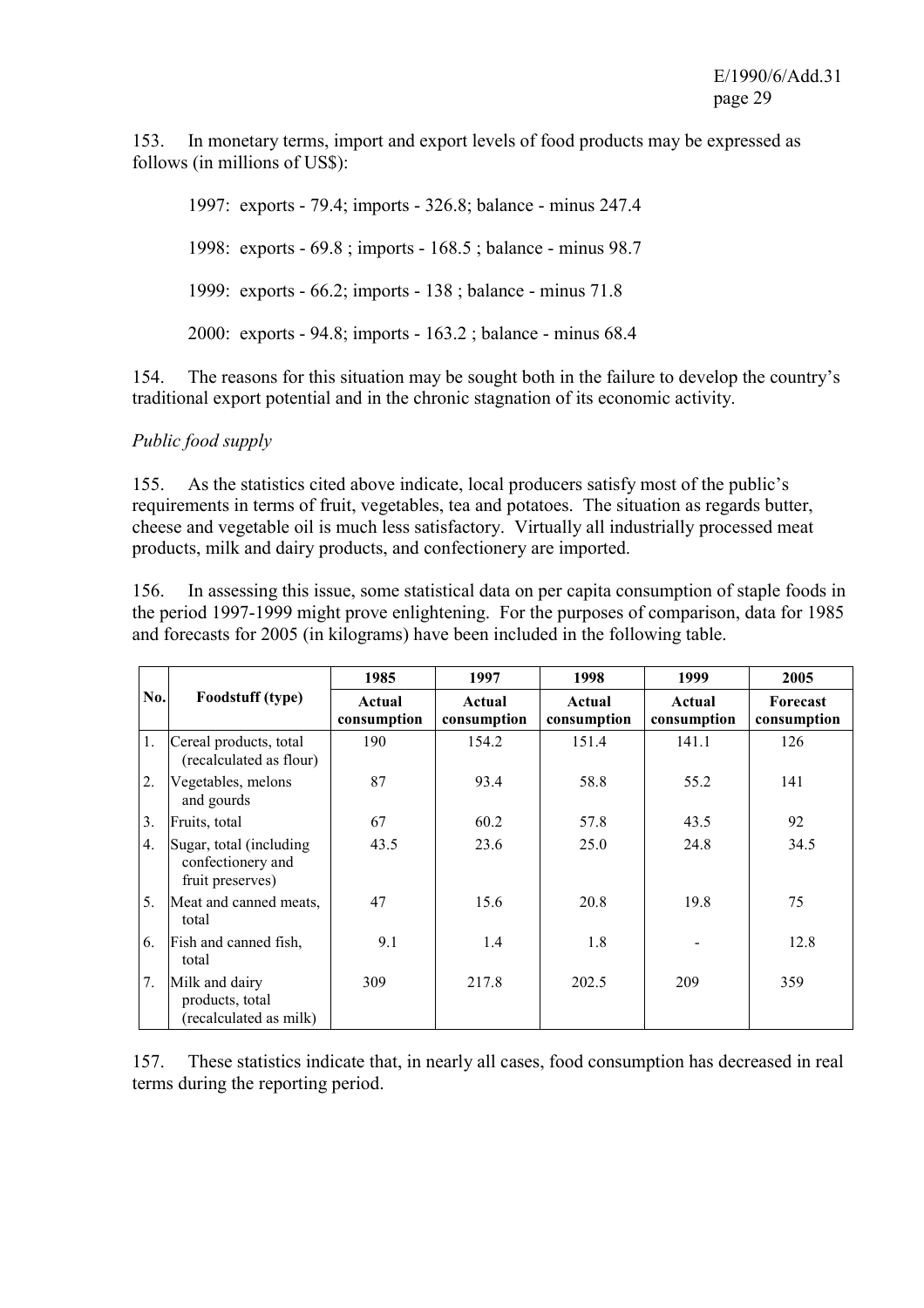E/1990/6/Add.31 page 30

158. In this connection it should be noted that large sections of the population are ill-informed about the principles of healthy eating, since efforts to raise awareness of this issue have been timid to say the least. Such is the opinion of the Ministry of Labour, Health and Social Welfare.

159. Turning to the measures which the Government considers necessary to ensure an adequate food supply to the most vulnerable population sectors, it should be remarked that the issue of food security is closely bound up with the growth of employment, incomes and assets.

160. Accordingly, the Ministry of Agriculture and Food Production considers it necessary to focus attention on the following areas:

- Definition of priorities in the country's economic and trade policy;
- Support for relevant sectors of the economy in order to boost the supply of locally produced food to the public;
- Poverty reduction through growth in real employment:
- Minimization of the shadow economy and State subsidies;
- Optimization of taxation and customs tariffs.

161. Presidential decree No. 26 approving the priorities of the national programme for food security (26 January 2000) lays down the principal measures which the Government must take to achieve this end.

162. In this connection, statistics concerning the apportionment of incoming food aid by the Ministry of Agriculture and Food Production during the period 1997-2000 (in tons) should be cited.

| No.            | <b>Foodstuff</b> and<br>year | <b>Received</b><br>(tons) |                                                                                                    | <b>Apportioned by Presidential Order</b> |                                             |                                                                |                                                                                  |                                                                                            |  |
|----------------|------------------------------|---------------------------|----------------------------------------------------------------------------------------------------|------------------------------------------|---------------------------------------------|----------------------------------------------------------------|----------------------------------------------------------------------------------|--------------------------------------------------------------------------------------------|--|
|                |                              |                           | population<br>needs<br>Kodor<br>winter<br>Gorge<br>the<br>of the<br>Ĕor<br>$\overline{\mathbf{a}}$ | For displaced<br>persons                 | $\mathbf{P}$<br>For the Ministry<br>Defence | other<br>organizations<br>funded and<br>publich<br>${\bf For}$ | stock<br>supplement<br>the<br>$\mathbf{\hat{e}}$<br>market<br>Sold on<br>budget) | board<br>of inspection<br>and<br>ឧ<br>decision by<br>ម្ល<br>pursuant<br>Spoiled<br>written |  |
| 1.             | 1997<br>Wheat                | 8 5 7 6                   |                                                                                                    |                                          |                                             | $\qquad \qquad$                                                | 8 5 7 6                                                                          |                                                                                            |  |
|                | 1998                         |                           |                                                                                                    |                                          |                                             |                                                                |                                                                                  |                                                                                            |  |
| $\mathbf{1}$ . | Rice                         | 1 193.3                   |                                                                                                    | 487                                      | $\overline{\phantom{a}}$                    | 304.3                                                          | 401                                                                              | 1.3                                                                                        |  |
| 2.             | Potato starch                | 125                       |                                                                                                    | 60                                       | $\overline{\phantom{a}}$                    | 64.5                                                           |                                                                                  | 0.5                                                                                        |  |
| 3.             | Vegetable oil                | 5978                      |                                                                                                    | 68.7                                     |                                             |                                                                | 3 0 7 4                                                                          | 29.5                                                                                       |  |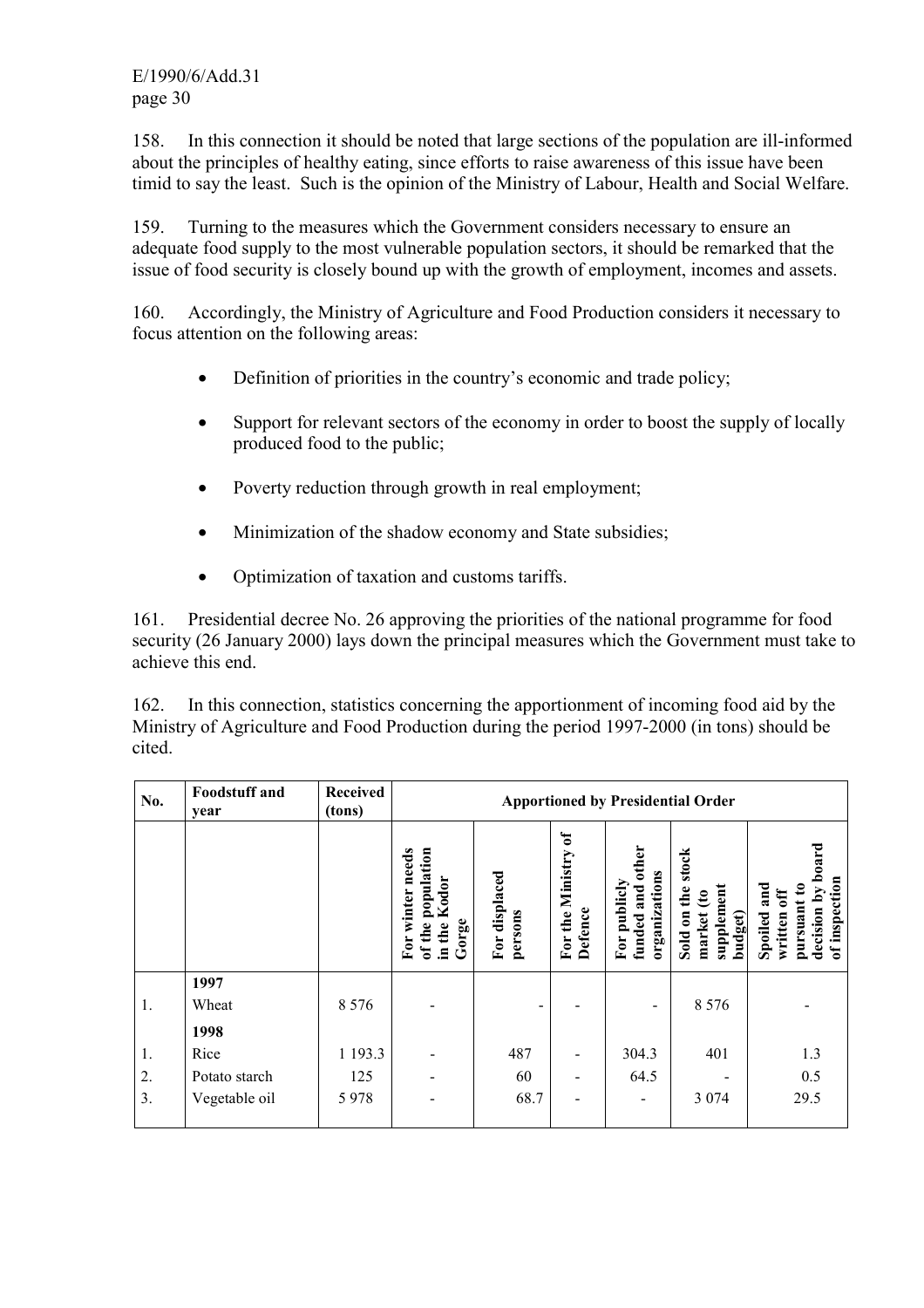E/1990/6/Add.31 page 31

| No. | <b>Foodstuff</b> and<br>year | <b>Received</b><br>(tons) | <b>Apportioned by Presidential Order</b>                                                         |                          |                                                      |                                                         |                                                                                  |                                                                                                                           |
|-----|------------------------------|---------------------------|--------------------------------------------------------------------------------------------------|--------------------------|------------------------------------------------------|---------------------------------------------------------|----------------------------------------------------------------------------------|---------------------------------------------------------------------------------------------------------------------------|
|     |                              |                           | population<br>needs<br>Kodor<br>winter<br>Gorge<br>the <sup>1</sup><br>the<br>io<br>E<br>ಕ<br>Ξ. | For displaced<br>persons | $\mathfrak{h}$<br>For the Ministry<br><b>Defence</b> | other<br>organizations<br>publicly<br>funded and<br>For | stock<br>supplement<br>the<br>$\mathbf{\hat{e}}$<br>Sold on<br>market<br>budget) | by boa<br>of inspection<br>and<br>$\boldsymbol{\mathsf{s}}$<br>$\mathbf{f}$<br>pursuant<br>decision<br>Spoiled<br>written |
|     | 1999                         |                           |                                                                                                  |                          |                                                      |                                                         |                                                                                  |                                                                                                                           |
| 1.  | Wheat                        | 36 060                    |                                                                                                  | 5 0 0 0                  |                                                      | 140                                                     | 30 9 20                                                                          |                                                                                                                           |
|     | 2000                         |                           |                                                                                                  |                          |                                                      |                                                         |                                                                                  |                                                                                                                           |
| 1.  | Wheat <sup>1</sup>           | 40 676                    |                                                                                                  | -                        |                                                      |                                                         |                                                                                  |                                                                                                                           |
| 2.  | Canned meat <sup>2</sup>     | 587.6                     |                                                                                                  | -                        |                                                      |                                                         | 228                                                                              |                                                                                                                           |
| 3.  | Flour <sup>3</sup>           | 20                        |                                                                                                  | -                        |                                                      |                                                         |                                                                                  |                                                                                                                           |
| 4.  | Vegetable oil <sup>3</sup>   | 10                        |                                                                                                  | -                        |                                                      |                                                         |                                                                                  |                                                                                                                           |
| 5.  | Beans <sup>3</sup>           | 10                        |                                                                                                  | -                        |                                                      |                                                         |                                                                                  |                                                                                                                           |

**1** 5,676 tons of planting stock provided by the Food and Agriculture Organization of the United Nations (FAO) for drought-affected populations.

<sup>2</sup> 216.8 tons ordered by the President to be sold off to pay FAO membership contributions and meet the overhead costs of the Georgian delegation's offices at FAO headquarters, etc.

<sup>3</sup> Humanitarian assistance from the Turkish Red Crescent Society, apportioned by order of the President.

### *Measures to implement agrarian reform*

163. Details of the agrarian reform in Georgia are contained in the Government's written replies to the list of issues formulated by the Committee on Economic, Social and Cultural Rights in connection with its consideration of the initial report of Georgia (HR/CESCR/None/1999/15), specifically the reply to question 15.

164. In addition, according to the latest available data, 1,039,600 households have acquired ownership of 930,000 hectares of agricultural land, i.e., an average of 0.9 hectares per household. The most recent statistics show that a total of 957,500 hectares of State-owned land has been leased. A total of 36,000 natural and 6,300 legal persons have become lessees. Each natural person has leased an average of 9.3 hectares of land, and each legal person 97.8 hectares. Overall, 1,719,600 hectares of agricultural land (57 per cent of the total) has been signed into private ownership or leased. This includes 704,300 hectares of arable land (89.1 per cent of all land in this category); 215,100 hectares of permanent plantations (79.6 per cent); 100,600 hectares of meadowland (79.6 per cent); and 680,200 hectares of rangeland (37.9 per cent). It is the view of the Ministry of Agriculture and Food Production that public food supply has improved noticeably as a result of these measures.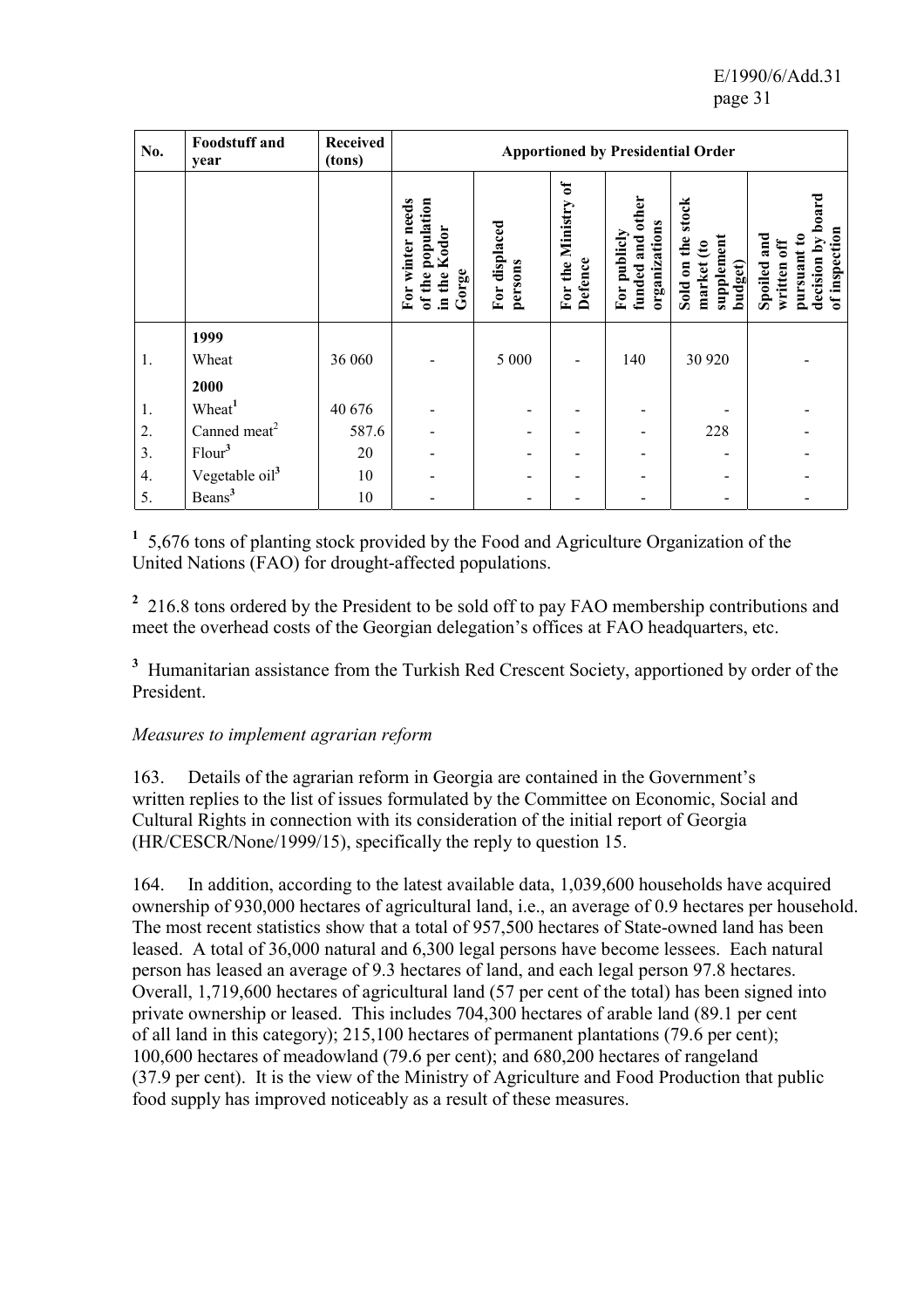E/1990/6/Add.31 page 32

### *Right to adequate housing*

165. For the definition of "housing", see Georgia's second periodic report under the International Covenant on Civil and Political Rights (para. 419).

166. For an account of legislative guarantees of the right to housing, see the country's initial report under the International Convention on the Elimination of All Forms of Racial Discrimination (paras. 221-230). This report also contains statistical data (para. 231) and a brief assessment of the current housing situation in Georgia (para. 232).

167. The Ministry of Town Planning and Construction and the Ministry of Justice have provided additional information of relevance to the right to adequate housing, and this is reproduced below.

168. According to current statistics, Georgia has 101.5 million m<sup>2</sup> of housing stock. Of this,

- $\bullet$  18.5 million m<sup>2</sup> is owned by local authorities (municipal housing), of which 15 million m<sup>2</sup> or 280,000 apartments have been privatized;
- 4.5 million  $m^2$  is owned by administrative or economic entities, with 2 million  $m^2$ or 34,000 apartments privatized;
- 4.5 million  $m^2$  belongs to building and loan associations, with 2.8 million  $m^2$  or 32,000 apartments privatized;
- 74 million m<sup>2</sup> of housing is privately owned, 20 million m<sup>2</sup> in the towns and 54 million  $m^2$  in the countryside.

169. Of the current housing stock, 24 million  $m<sup>2</sup>$  or 9,000 buildings are technically substandard and 1,200 buildings have been condemned. The estimated cost of upgrading Georgia's housing stock is 750 million lari.

170. In the period 1997-2000,  $71,500 \text{ m}^2$  of new housing was built with public funds and  $490,000 \text{ m}^2$  by private contractors.

- 171. The following statistics refer to the provision of amenities in current housing stock:
	- 97.5 per cent of homes have a water supply;
	- 94.6 per cent have sewerage;
	- 86.2 per cent have a bathroom;
	- 55.5 per cent were provided with hot water;
	- 98 per cent were provided with central heating;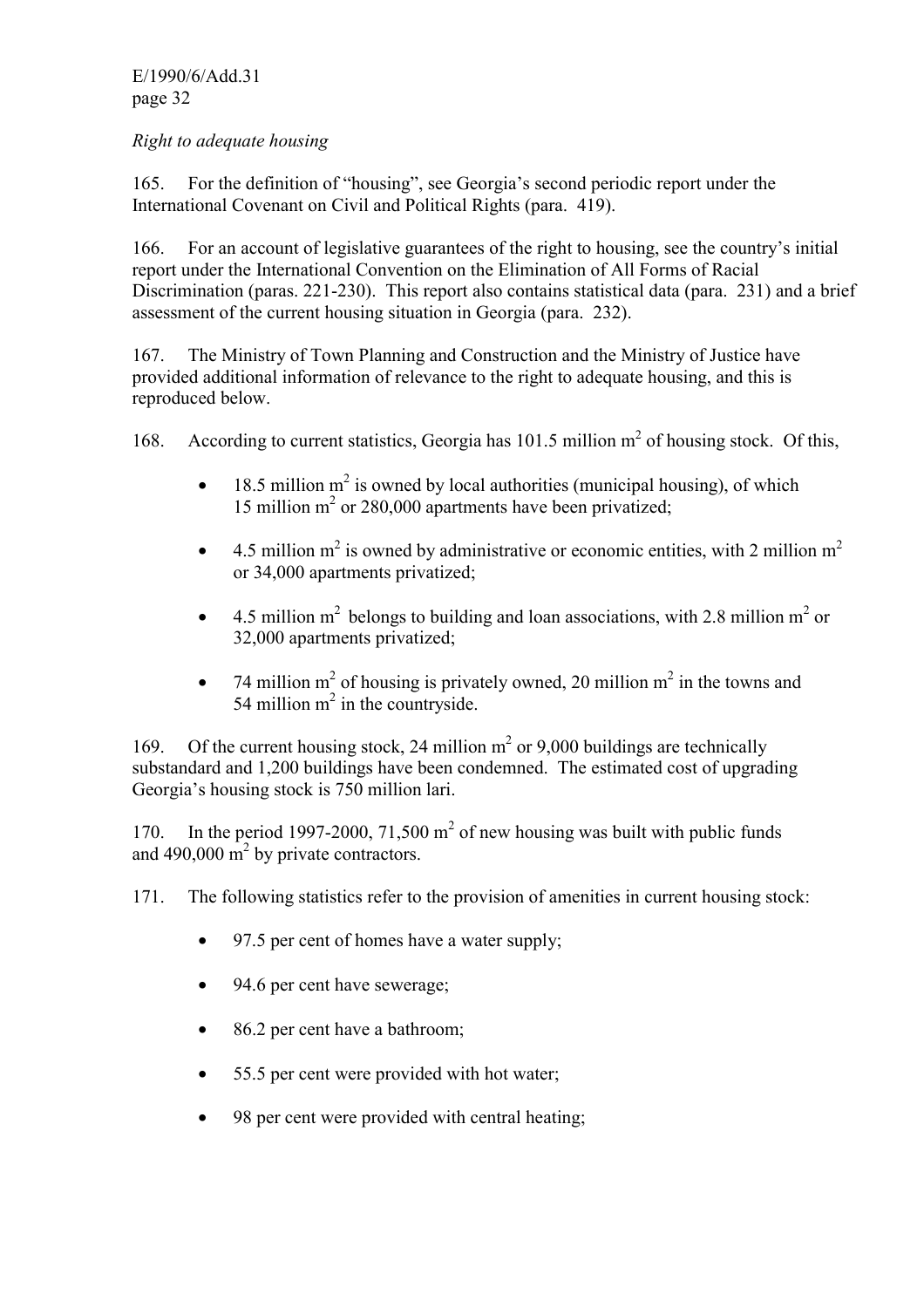- 76 per cent are supplied with natural gas;
- 12 per cent have electric cooking facilities.

172. By way of commentary to these statistics, it should be borne in mind that, owing to the difficult economic climate in Georgia, practically the entire national housing stock lacks hot water and central heating at the present time.

173. More detailed information about access to clean water and sewerage appears below in the section of the report devoted to health-care issues.

174. According to information available to the authorities, some 110,500 families or approximately  $386,750$  people are currently homeless. Overall, 20.5 million  $m<sup>2</sup>$  of housing stock or 20.2 per cent of the total is dilapidated, unsafe, needing repair, or lacking amenities, yet is home to 1,138,800 people.

175. Approximately 26,000 people are classified as living in "unlawful" housing. Under a decision of the Georgian Council of Ministers adopted back in 1983, and as amended in 1994 by decision of the Georgian Prime Minister, local authorities have the legal right to register "unlawful" buildings that were erected by private individuals prior to March 1994.

176. Residential construction projects are currently handled by public and private corporations or by individual contractors. Provided the necessary permit is obtained, no obstacles are placed in their way. Construction projects are financed from various sources, but private construction companies are not publicly funded and commonly make use of bank loans (unless they invest their own capital).

177. In the light of the foregoing, it is clear that the provision of housing to socially disadvantaged population groups is a very serious problem. Pursuant to the national programme to combat poverty and promote economic growth (already mentioned above in the relevant section of the report), the Ministry of Town Planning and Construction has drawn up a draft national housing programme. As part of the World Bank's technical assistance programme, experts from that organization have been involved in drawing up a housing reform programme. Implementation of this programme, however, has stalled, for want of funding.

### *Statutes and regulations to secure the application of the right to adequate housing*

178. As noted above, details of the statutes outlining the right to housing in substantive terms can be found in Georgia's initial report under the International Convention on the Elimination of All Forms of Racial Discrimination. The following additional points should also be noted.

179. According to the Ministry of Justice, questions relating to land-use, the division and designation of land, zoning, the maximum price of land, and compensation for expropriation, are governed by the following statutes:

• Agricultural Land (Ownership) Act (22 March 1996);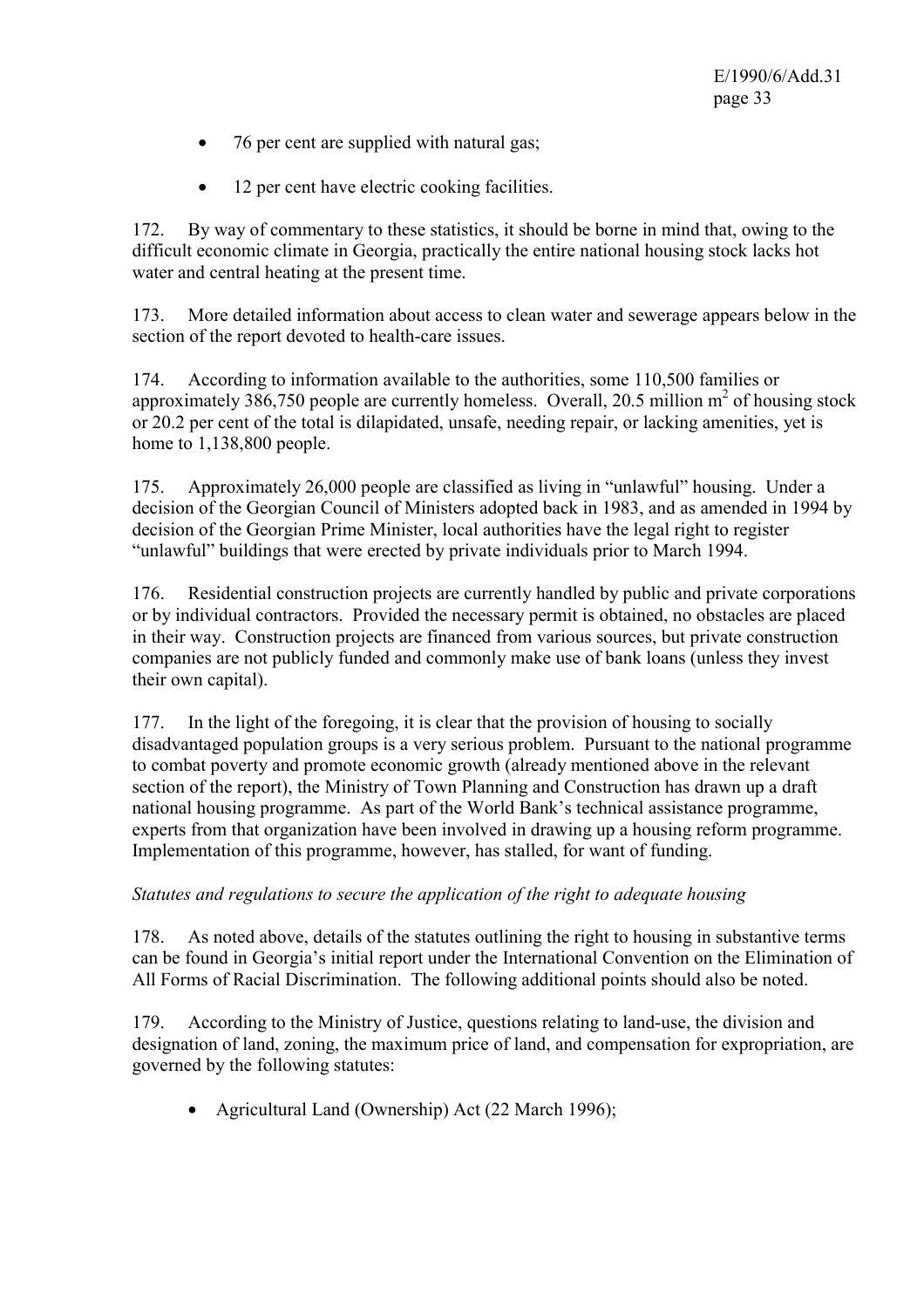- Conversion of Agricultural Land to Non-Agricultural Use (Development and Compensation for Value and Losses) Act (2 October 1997);
- State-Owned Non-Agricultural Land (Management and Disposal) Act (28 October 1998);
- Use of Non-Agricultural Land by Natural and Legal Persons in Private Law (Declaration of Private Ownership) Act (28 October 1998);
- Land Plots and Associated Immovable Property (State Registration Fees) Act (30 April 1999);
- Essential Public Needs (Expropriation of Property) Act (23 July 1999);
- Land Registration Act (14 November 1996).

180. Under article 160 of the Georgian Criminal Code it is a criminal offence to infringe the inviolability of the home or of other possessions. Pursuant to an Order of the Minister of Town Planning and Construction promulgated in February 2001, all building standards and regulations drawn up and ratified prior to 1992 and all other relevant statutes and regulations which do not conflict with Georgian law or international treaties to which Georgia is a party shall remain in force. It should be noted, however, that the work of drafting new statutes and regulations for this sector is considerably complicated by the lack of budget funding. Soviet-era statutes and regulations are in many respects no longer suited to modern requirements.

181. The regulatory side of economic planning and public health requirements in populated areas is dealt with under the following statutes:

- Construction Projects (Comprehensive State Studies and Approval) Act (16 April 1996);
- Planning Permission Act (9 September 1999);
- Construction Act (27 October 2000);
- Environmental Impact Studies Act (15 October 1996).

### *Evictions*

182. The law stipulates that evictions must be ordered by the courts, thereby virtually excluding the possibility of arbitrary eviction. In practical terms, assuming the existence of a relevant judicial decision, matters relating to eviction are covered by article 90 of the Enforcement Proceedings Act, under which the person facing eviction is accorded a period (not exceeding one month) voluntarily to comply with the decision of the court. The evictee must pay all eviction costs. Should any procedural violations occur during the eviction process, article 18 of the Act stipulates that the parties are entitled to appeal against the actions of the bailiff through the courts within one month of the institution of enforcement proceedings.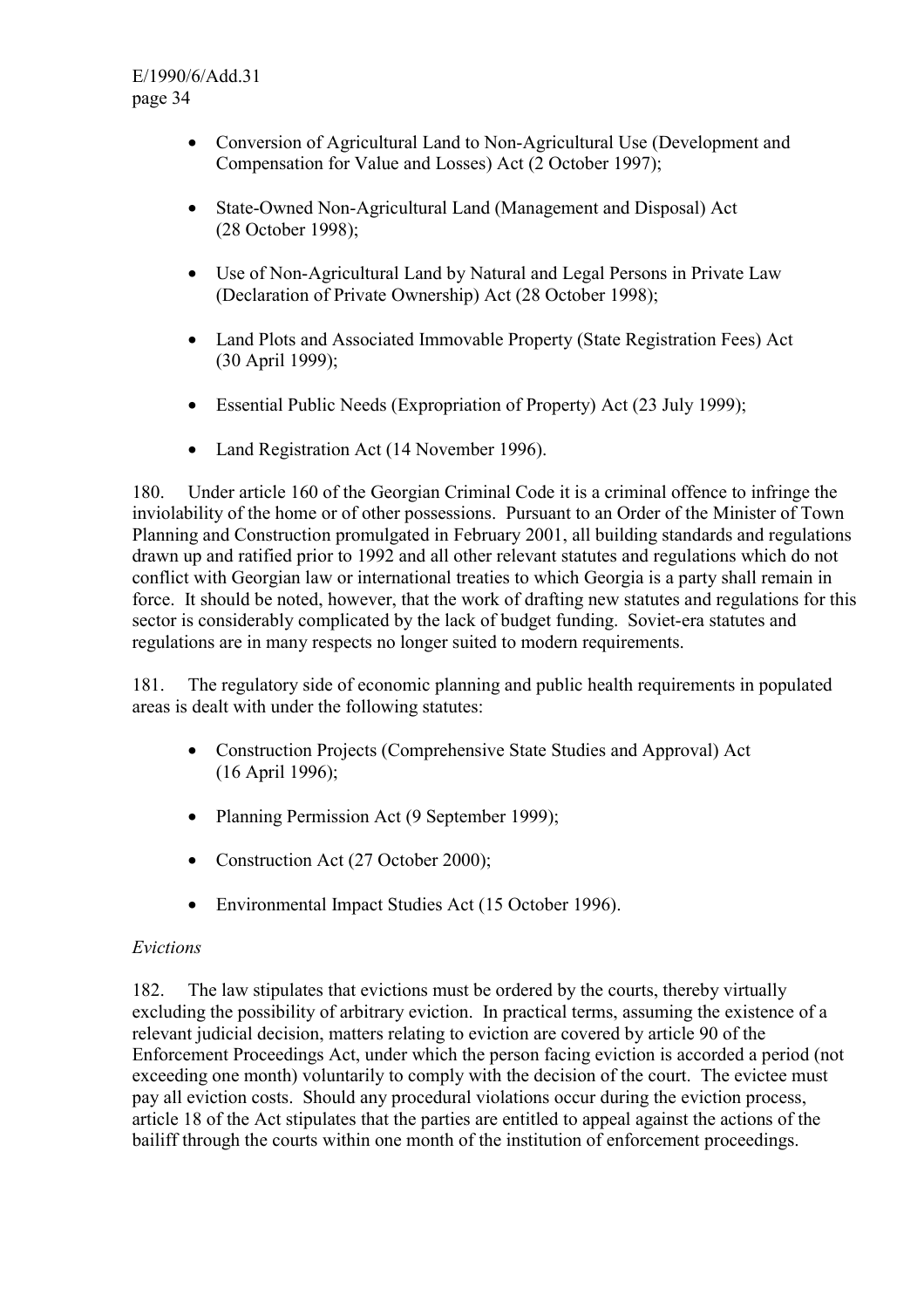183. According to information supplied by the Ministry of Justice, district enforcement offices handled 333 enforcement actions involving eviction in the course of 2000. Of this total, 234 eviction orders were executed, 18 eviction notices were returned to the originator of the eviction proceedings (following successful mediation of the dispute) and in 3 cases the eviction notice was directed to the proper quarter.

### *Measures due for implementation to ensure the right to adequate housing*

184. In its concluding observations, the Committee on Economic, Social and Cultural Rights called upon Georgia to take appropriate measures to create conditions that would allow internally displaced persons to return to their places of origin (para. 29). Unfortunately, we have to report that, given the lack of a political solution to the conflicts alluded to in the initial report, Georgia has been unable to comply with this particular recommendation of the Committee during the reporting period.

185. The Ministry of Town Planning and Construction considers the improvement of the legislative framework to be an essential step in addressing the problems which impede the realization of the right to housing and the construction of living accommodation. To this end, the Ministry has prepared a bill on condominiums, which it has submitted to the Government for its consideration. Other bills on town planning and a draft enactment on building regulations for Tbilisi have been prepared and are currently at the consultation stage.

### *Budget of the Ministry of Town Planning and Construction*

186. The Ministry is allocated funds from the State budget, the money being used to maintain the central administration and to cover running expenses. The ministerial budget is modest: for 2001 it was set at 235,400 lari, or 0.026 per cent of the expenditure section of the central State budget.

# **Article 12**

### *Physical and mental health of the population*

187. The health of the Georgian population and the need to improve general health standards are high priorities for the Government. This is illustrated by the fact that the 1999 national report on public health in Georgia prepared by the Ministry of Labour, Health and Social Welfare was examined by the National Security Council chaired by the President in March 2001.

188. The table below shows the principal public health indicators in Georgia.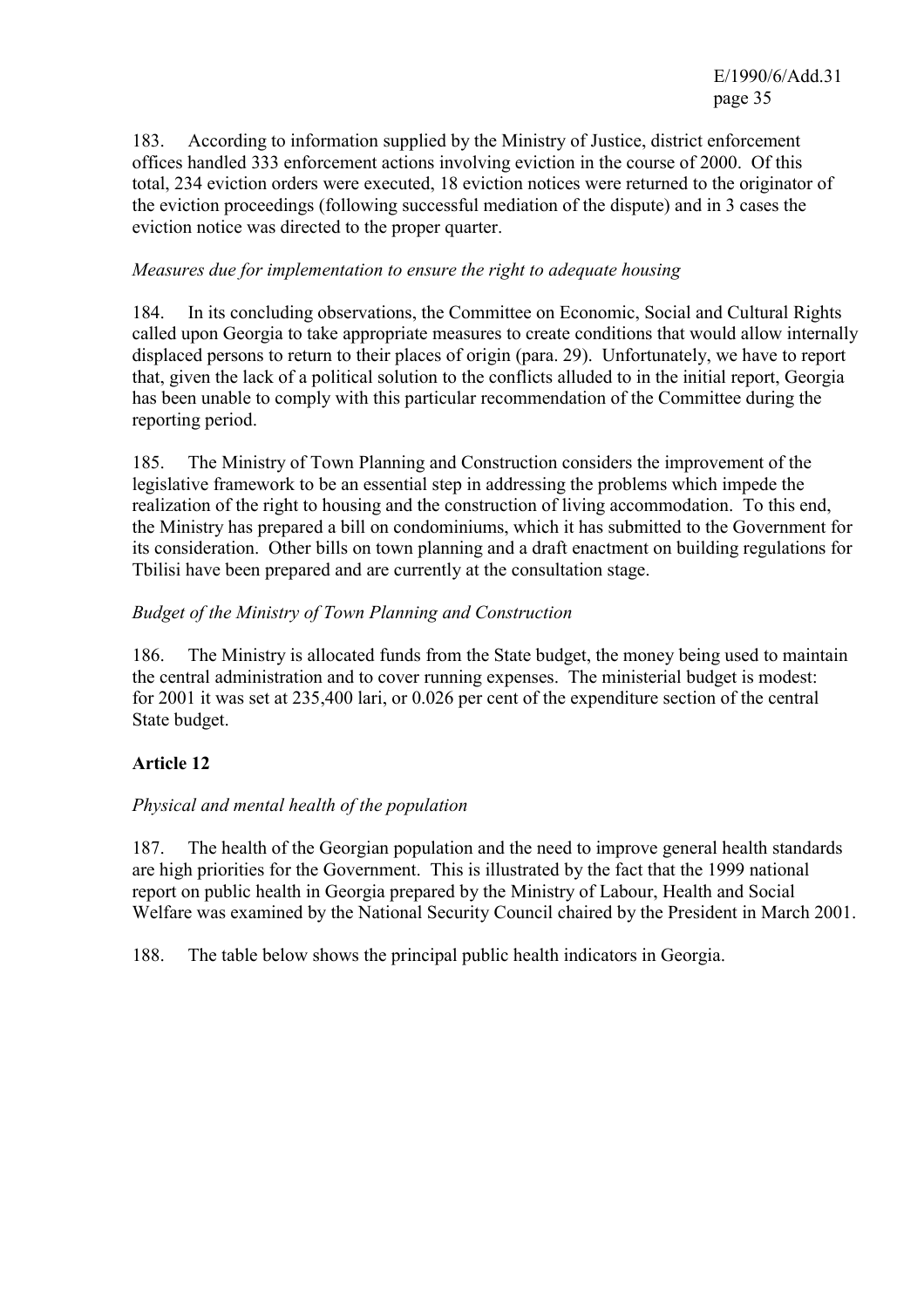|                  | Death rate per 1,000, by age |      |      |      |      |  |  |  |  |
|------------------|------------------------------|------|------|------|------|--|--|--|--|
|                  | 1990                         | 1996 | 1997 | 1998 | 1999 |  |  |  |  |
| Total population | 8.5                          | 6.4  | 7.0  | 7.3  | 7.9  |  |  |  |  |
| Of which aged:   |                              |      |      |      |      |  |  |  |  |
| $0 - 4$          | 4.1                          | 3.5  | 3.5  | 3.1  | 3.2  |  |  |  |  |
| $5-9$            | 0.3                          | 0.2  | 0.2  | 0.2  | 0.2  |  |  |  |  |
| $10 - 14$        | 0.3                          | 0.1  | 0.1  | 0.2  | 0.2  |  |  |  |  |
| 15-19            | 0.6                          | 0.3  | 0.3  | 0.4  | 0.4  |  |  |  |  |
| $20 - 24$        | 1.0                          | 0.6  | 0.6  | 0.7  | 0.6  |  |  |  |  |
| 25-29            | 1.3                          | 0.9  | 0.9  | 0.9  | 0.9  |  |  |  |  |
| 30-34            | 1.6                          | 1.2  | 1.3  | 1.2  | 1.2  |  |  |  |  |
| 35-39            | 2.2                          | 1.7  | 1.9  | 1.8  | 1.8  |  |  |  |  |
| 40-44            | 3.2                          | 2.6  | 2.5  | 2.6  | 2.6  |  |  |  |  |
| 45-49            | 5.0                          | 3.4  | 3.4  | 3.5  | 3.6  |  |  |  |  |
| 50-54            | 7.4                          | 5.5  | 4.9  | 5.2  | 5.3  |  |  |  |  |
| 55-59            | 11.0                         | 7.9  | 7.6  | 7.3  | 7.1  |  |  |  |  |
| 60-64            | 17.1                         | 11.7 | 13.1 | 12.8 | 13.7 |  |  |  |  |
| 65-69            | 24.6                         | 17.9 | 19.5 | 20.9 | 22.0 |  |  |  |  |
| $70+$            | 72.6                         | 45.0 | 68.0 | 48.1 | 52.4 |  |  |  |  |

### **Death rates by age**

 Source: Georgian Statistical Yearbook (2000) published by the National Statistical Office.

# **Incidence of principal categories of disease**

|                                                                     | 1995  | 1996  | 1997  | 1998  | 1999  |
|---------------------------------------------------------------------|-------|-------|-------|-------|-------|
| Incidence of disease (first-time diagnosis)<br>(thousands of cases) | 778.5 | 401.5 | 366.6 | 433.7 | 440.1 |
| Of which:                                                           |       |       |       |       |       |
| Infectious and parasitic diseases                                   | 19.4  | 35.5  | 38.1  | 37.6  | 33.0  |
| Neoplasms                                                           | 3.2   | 3.8   | 4.2   | 5.6   | 6.2   |
| Endocrine diseases, metabolic disorders                             | 9.3   | 14.8  | 25.4  | 42.6  | 33.9  |
| Diseases of the blood and blood-forming organs                      | 3.5   | 5.0   | 4.8   | 6.0   | 6.7   |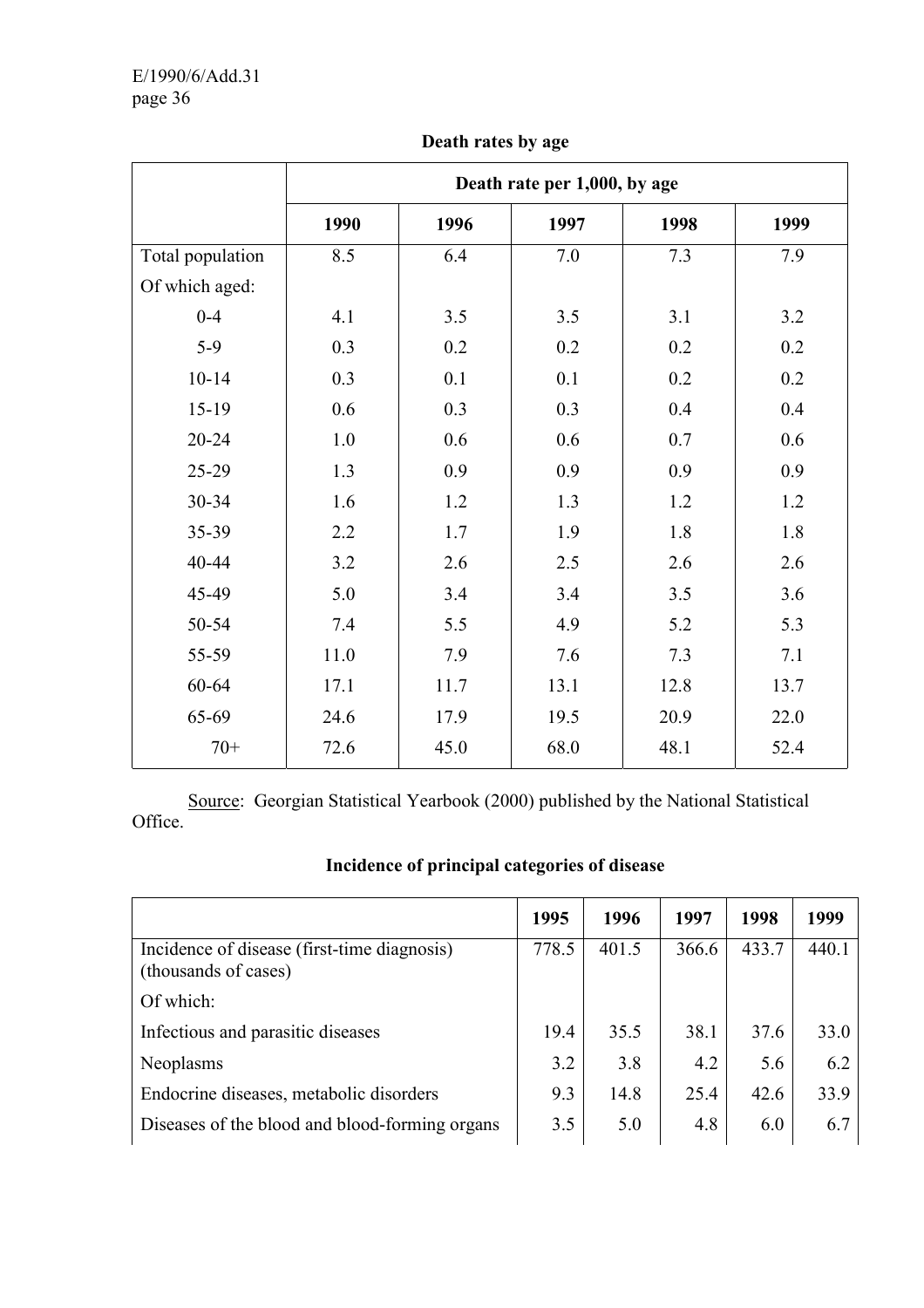E/1990/6/Add.31 page 37

|                                                                         | 1995  | 1996  | 1997  | 1998  | 1999  |
|-------------------------------------------------------------------------|-------|-------|-------|-------|-------|
| Psychiatric disorders                                                   | 2.9   | 3.1   | 4.2   | 6.9   | 6.5   |
| Diseases of the nervous system and sensory<br>organs                    | 19.3  | 19.2  | 23.7  | 33.3  | 36.0  |
| Diseases of the circulatory system                                      | 23.6  | 17.1  | 27.0  | 51.6  | 47.4  |
| Diseases of the respiratory organs                                      | 172.5 | 160.3 | 122.7 | 130.4 | 151.8 |
| Diseases of the digestive system                                        | 128.3 | 79.8  | 52.6  | 44.5  | 41.4  |
| Diseases of the urogenital system                                       | 15.5  | 15.6  | 15.7  | 18.1  | 24.4  |
| Complications during pregnancy, childbirth and<br>the post-natal period | 2.2   | 2.7   | 4.1   | 4.1   | 5.2   |
| Diseases of the skin and hypodermic cellular<br>tissue                  | 27.5  | 15.6  | 14.4  | 18.8  | 15.1  |
| Diseases of the musculoskeletal system and<br>connective tissue         | 4.4   | 3.6   | 5.0   | 7.4   | 7.9   |
| Birth defects                                                           | 0.6   | 0.7   | 1.1   | 1.7   | 1.5   |
| Specific perinatal conditions                                           | 0.2   | 0.7   | 1.4   | 2.6   | 3.1   |
| Symptoms, signs and ill-defined conditions                              | 0.7   | 1.1   | 0.4   | 1.7   | 1.3   |
| Injuries, poisoning                                                     | 45.4  | 22.9  | 21.8  | 20.8  | 19.1  |

Source: Georgian Statistical Yearbook (2000) published by the National Statistical Office.

| Incidence of principal categories of disease among children aged 0-14 |  |
|-----------------------------------------------------------------------|--|
|-----------------------------------------------------------------------|--|

|                                                                     | 1995  | 1996  | 1997  | 1998  | 1999  |
|---------------------------------------------------------------------|-------|-------|-------|-------|-------|
| Incidence of disease (first-time diagnosis)<br>(thousands of cases) | 204.6 | 196.5 | 148.7 | 151.8 | 139.5 |
| Of which:                                                           |       |       |       |       |       |
| Infectious and parasitic diseases                                   | 8.5   | 19.5  | 19.2  | 17.2  | 14.4  |
| Neoplasms                                                           | 0.1   | 0.0   | 0.8   | 0.2   | 0.1   |
| Endocrine diseases, metabolic disorders                             | 3.0   | 6.4   | 7.7   | 13.6  | 9.1   |
| Diseases of the blood and blood-forming organs                      | 2.6   | 3.3   | 3.1   | 3.1   | 2.8   |
| Psychiatric disorders                                               | 0.2   | 0.2   | 0.3   | 0.6   | 0.6   |
| Diseases of the nervous system and sensory<br>organs                | 6.5   | 9.2   | 11.6  | 13.9  | 12.1  |
| Diseases of the circulatory system                                  | 0.9   | 1.2   | 1.6   | 1.3   | 15    |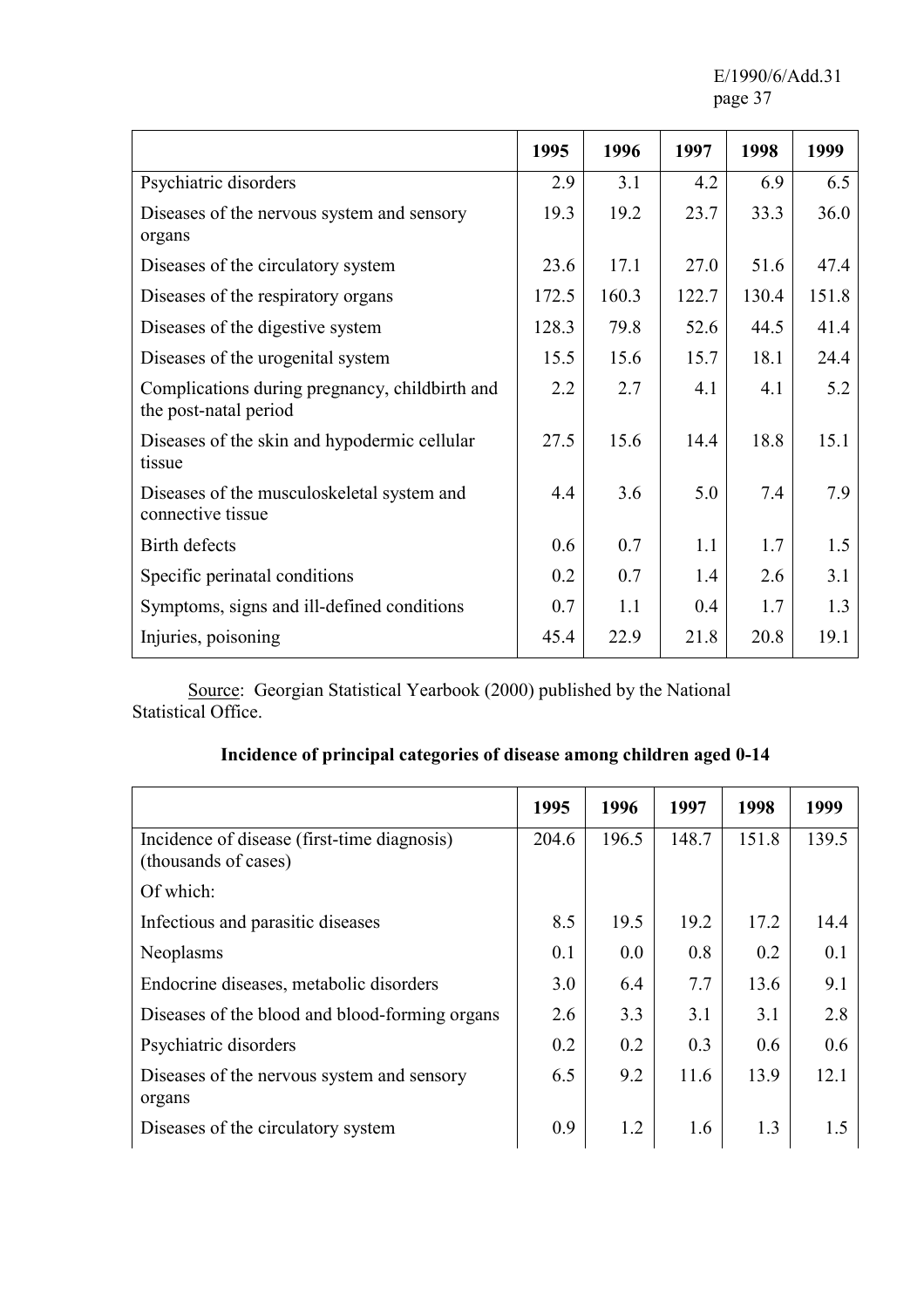|                                                                 | 1995  | 1996 | 1997 | 1998 | 1999 |
|-----------------------------------------------------------------|-------|------|------|------|------|
| Diseases of the respiratory organs                              | 100.9 | 97.4 | 79.8 | 72.5 | 73.9 |
| Diseases of the digestive system                                | 55.7  | 42.6 | 7.3  | 10.3 | 6.3  |
| Diseases of the urogenital system                               | 2.0   | 2.4  | 2.7  | 2.8  | 3.0  |
| Diseases of the skin and hypodermic cellular<br>tissue          | 7.2   | 5.0  | 5.2  | 5.7  | 5.0  |
| Diseases of the musculoskeletal system and<br>connective tissue | 1.2   | 1.0  | 1.5  | 0.8  | 0.2  |
| Birth defects (developmental disorders)                         | 0.5   | 0.5  | 0.6  | 1.3  | 1.2  |
| Specific perinatal conditions                                   | 0.3   | 0.2  | 0.5  | 2.6  | 3.0  |
| Symptoms, signs and ill-defined conditions                      | 1.1   | 0.6  | 0.6  | 1.4  | 1.1  |
| Injuries, poisoning                                             | 13.9  | 7.0  | 6.2  | 4.5  | 4.2  |

 Source: Georgian Statistical Yearbook (2000) published by the National Statistical Office.

# *National health-care policy*

189. Presidential decree No. 179 (7 May 2000) on urgent measures to implement the conceptual underpinnings of social development in Georgia approved the following initiatives: first, a national health-care policy; and, second, a strategic plan to develop health care in Georgia in the period 2000-2009. The results of the first year of the strategic plan are currently being evaluated. The plan is based on the long-term macroeconomic forecast drawn up by the Ministry of Economic Affairs in 1999, which has itself undergone significant correction in the past year. Accordingly, the financial component of the strategic plan is currently being reworked to bring it into line with the revised macroeconomic indicators in the forecast.

### *Public health budget*

190. The following table indicates the level of central funding for health-care programmes in the period 1997-2000.

| Year | <b>Planned indicator</b><br>(thousands of lari) | Percentage executed |
|------|-------------------------------------------------|---------------------|
| 1997 | 49 3 13                                         | 56.5                |
| 1998 | 54 220                                          | 58.0                |
| 1999 | 52 800                                          | 55.3                |
| 2000 | 48 000                                          | 80.9                |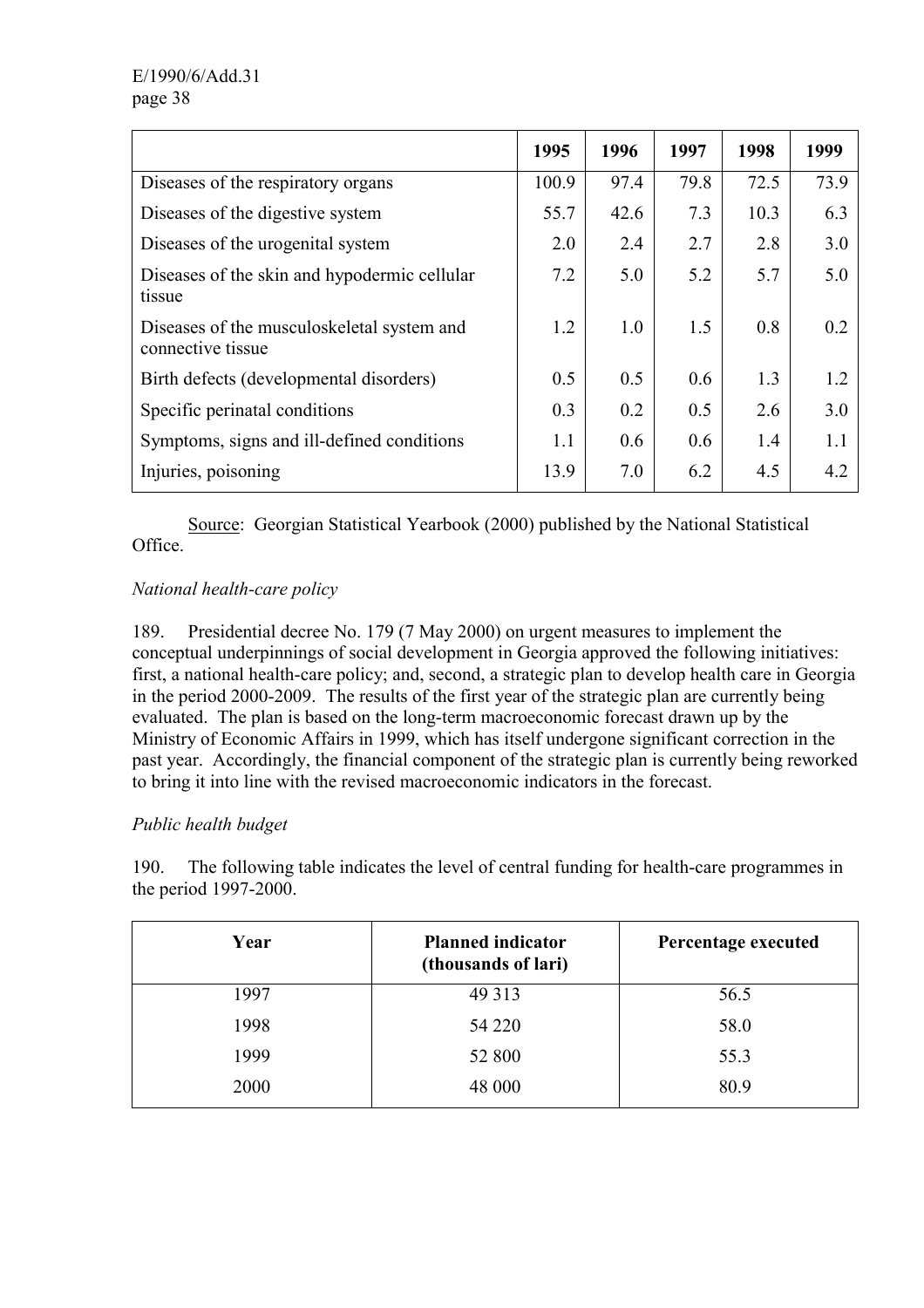*Statistics in respect of World Health Organization (WHO) indicators.* 

- *(a) Infant mortality*
- 191. See tables below.

# **Infant mortality, under 1 year**

| <b>Years</b> | <b>Total</b> | <b>Boys</b> | Girls | <b>Towns</b> | Countryside                   |
|--------------|--------------|-------------|-------|--------------|-------------------------------|
| 1998         | 710          | 43          | 273   | 629          | ΟI                            |
| 1999         | 713          | 430         | 283   | 641          | $\overline{\phantom{a}}$<br>- |

# **Infant mortality, under 5 years**

| Years | <b>Total</b> | <b>Boys</b> | <b>Girls</b>          | <b>Towns</b> | Countryside |
|-------|--------------|-------------|-----------------------|--------------|-------------|
| 1998  | 820          | 503         | າ 1 <i>⊓</i><br>J I I | 684          | 136         |
| 999   | 796          | 481         | 315                   | 683          | 113         |

# **Breakdown of infant mortality (under 1 year) by region**

| <b>Region</b>                     | 1997 | 1998 | 1999 |
|-----------------------------------|------|------|------|
| Tbilisi                           | 26.0 | 29.4 | 42.9 |
| Ajara                             | 23.4 | 24.0 | 23.4 |
| Guria                             | 6.6  | 8.0  | 12.2 |
| Racha-Lechkhumi and Kvemo Svaneti | 14.1 | 8.2  | 7.2  |
| Samegrelo and Zemo Svaneti        | 10.6 | 10.1 | 6.1  |
| Mtskheta-Tianeti                  | 5.7  | 3.7  | 17.1 |
| Samtskhe-Djavakheti               | 12.4 | 9.2  | 12.6 |
| Kvemo Kartli                      | 10.0 | 6.0  | 9.9  |
| Imereti                           | 10.7 | 9.3  | 21.2 |
| Kakheti                           | 8.7  | 12.7 | 17.1 |
| Shida Kartli                      | 14.7 | 11.9 | 15.4 |
| Georgia                           | 15.3 | 15.2 | 17.5 |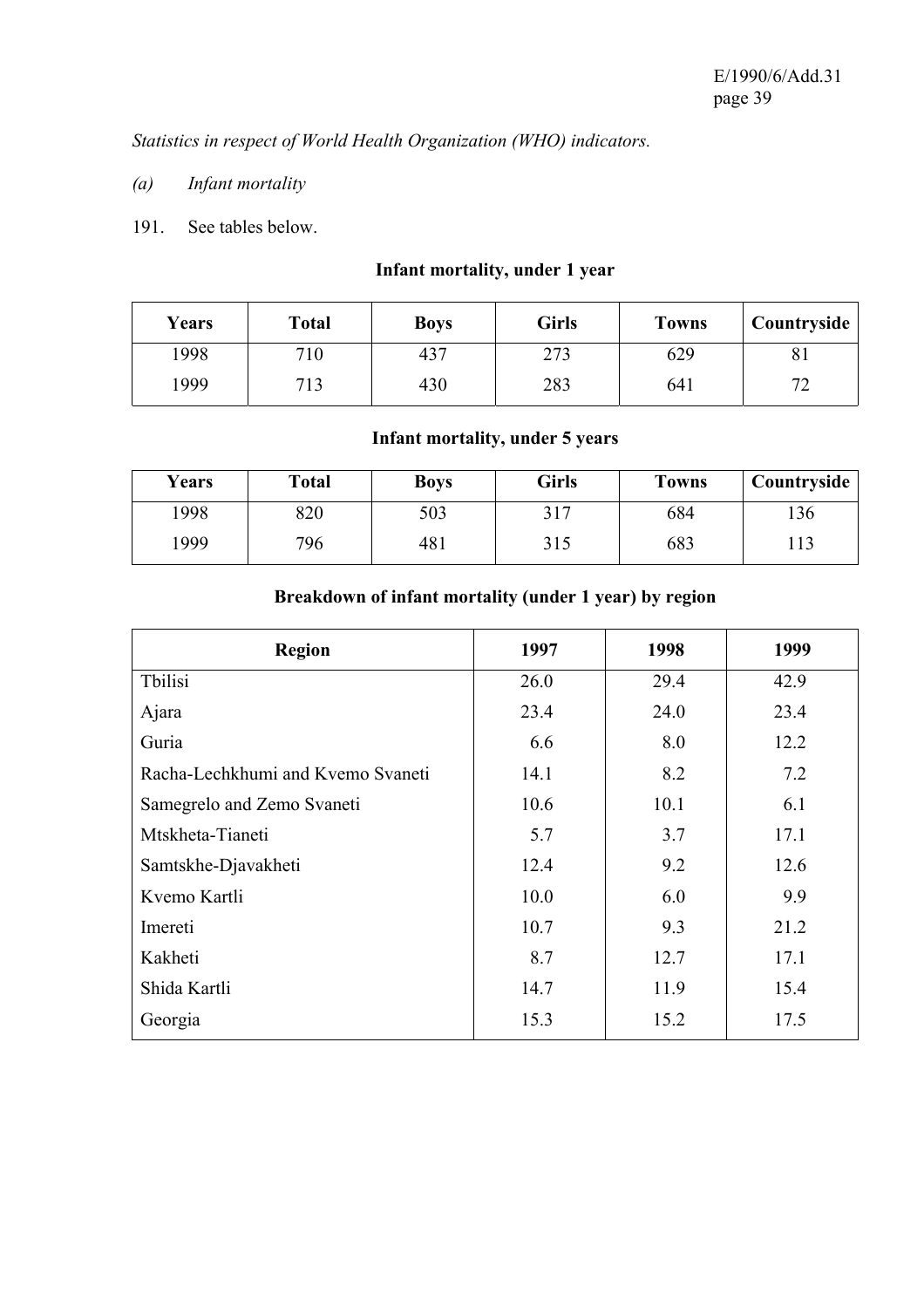### *(b) Access to drinking water*

192. In recent years the Georgian public has been inadequately supplied with safe, good quality drinking water. The main problems as regards the supply of clean household and drinking water are human induced pollution, the shortage of drinking water, and poorly maintained infrastructure.

193. Notwithstanding the fact that 70 per cent of the population has access to piped drinking water (95 per cent in the towns and 35 per cent in the countryside), the water supplied to much of the population does not meet current health and hygiene standards. It often happens that drinking water is supplied in an unchlorinated state owing to the shortage of this additive in Georgia. Thus in 1999 the water supply in eight regions of the country was not chlorinated.

194. Supplies of drinking water are often very irregular owing to power outages. Thus in 1999, for example, drinking water was available in six regions of Georgia and several districts of the capital for just 3-5 hours a day.

195. In 1999 the centralized water distribution system in a number of towns and districts in Georgia was subjected to chemical and bacteriological tests. Headworks were also tested. The tests revealed that appropriate protective measures are imperative because in a significant number of cases the samples failed to meet existing standards.

### *(c) Access to sanitation*

196. According to the Ministry of Labour, Health and Social Welfare, public sewerage in 45 towns across the country is in a lamentable state. Owing to obsolescence and decrepitude, 1,800 km of sewage piping (out of a total network of 4,100 km) needs to be completely overhauled. The sewage and wastewater treatment facilities must also be repaired and upgraded. Only in Tbilisi and five major cities is wastewater treated to a satisfactory standard.

197. Given the substandard quality (from the sanitary engineering point of view) of existing treatment plants and sewerage, the overall standard of service and treatment is quite low. Accordingly, there is a real risk of disease spreading.

### *(d) Childhood immunization*

| Vaccine                        | 1998                       |                  | 1999                       |            |
|--------------------------------|----------------------------|------------------|----------------------------|------------|
|                                | <b>Number</b><br>immunized | Coverage $(\% )$ | <b>Number</b><br>immunized | Coverage % |
| Diphtheria, tetanus, pertussis | 45 629                     | 89.2             | 47 709                     | 97.7       |
| Rubella                        | 53 098                     | 95.5             | 54 029                     | 97.0       |
| Tuberculosis                   | 48 199                     | 73.9             | 44 581                     | 95.2       |
| Poliomyelitis                  | 48 622                     | 95.0             | 49858                      | 98.0       |

198. See table below.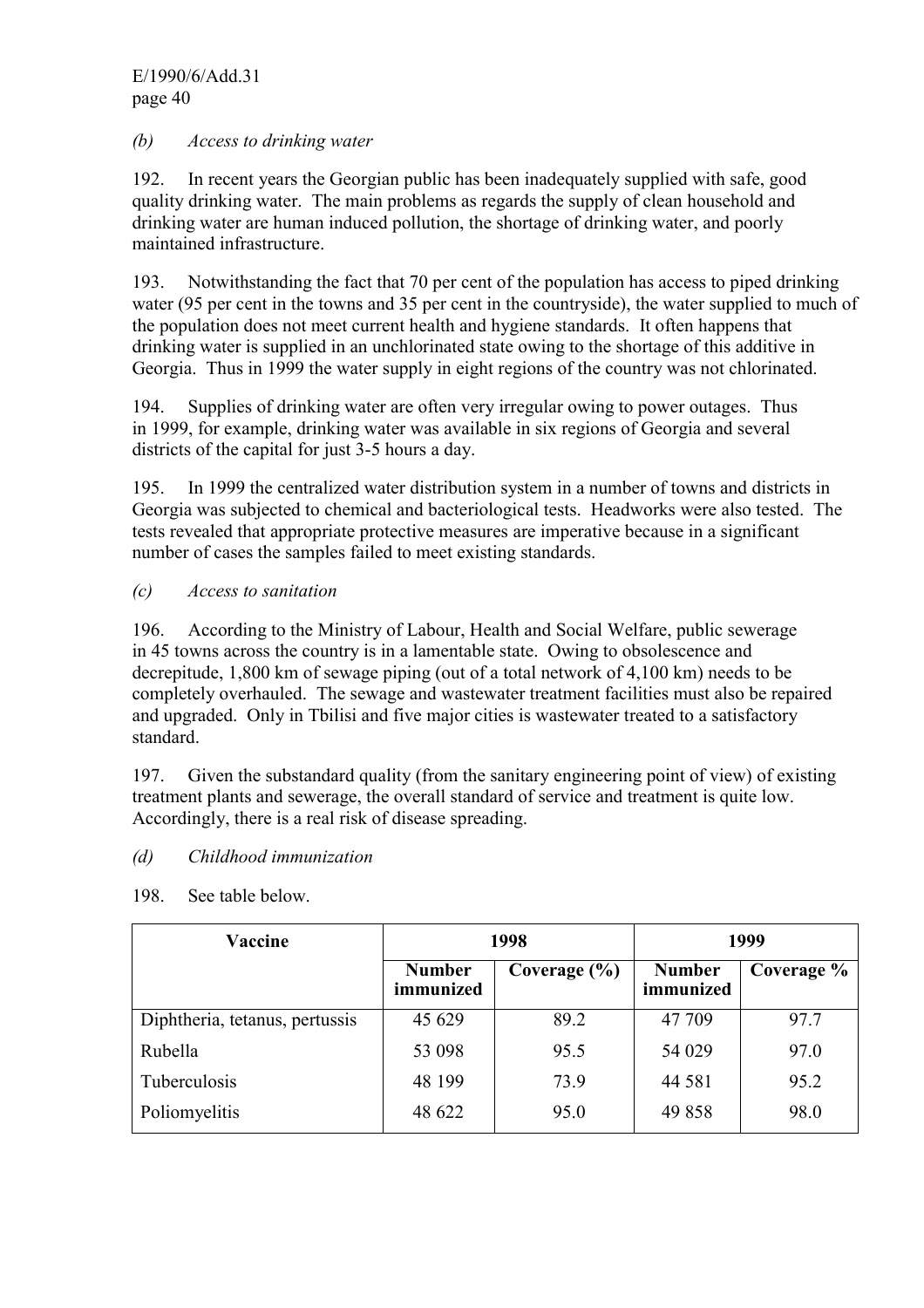*(e) Life expectancy* 

199. According to WHO statistics for 1994, average life expectancy in Georgia was 73.5 years. According to studies by independent experts carried out in 1997, average life expectancy in Georgia was 73 years for females and 66 years for males.

200. The information above was provided by the Ministry of Labour, Health and Social Welfare. In addition, the digest Men and Women in Georgia, 1999 (National Statistical Office publications, 2000) cites a life expectancy index of 77 years for women and 69 years for men. The same source states that the average life expectancy of both sexes in urban and rural areas alike has remained essentially unchanged (based on a study of trends over the period 1980-1999).

- *(f) Proportion of the population with access to professional medical care for the treatment of common diseases and injuries and access to 20 basic medicaments within one hour's walk or drive*
- 201. 95 per cent of the population.
- *(g) Proportion of women with access to professional medical care at childbirth. Maternal mortality*
- 202. See table below.

| Year | Women giving birth,<br>total | At maternity<br>hospital | At home | Mortality (per 1,000<br>live births) |
|------|------------------------------|--------------------------|---------|--------------------------------------|
| 1998 | 50 177                       | 48 5 32                  | 646     | 68.56                                |
| 1999 | 47 669                       | 45 801                   | 868     | 51.25                                |

### *(h) Proportion of children with access to professional medical care.*

203. According to statistics provided by the Ministry of Labour, Health and Social Welfare, 1,247,275 children and adolescents aged up to 18 attended outpatient clinics and health centres in Georgia in 1998. Of this total, 1,017,678 were children under 14 and 49,891 were infants under one year of age. In 1999 the same indicators were 1,123,346 children and adolescents; 990,859 children; and 47,537 infants.

### *Health care for the most vulnerable population groups*

204. This category includes the neediest population groups for whom even basic medical care is often inaccessible. The situation facing these groups is described in Georgia's initial report under the Covenant (paras. 242-247). As part of the initial stage of reorganizing the Georgian health-care system, the State has pledged to implement extended public health-care programmes. One of the most noteworthy is the national programme to provide supplementary medical care to the needy, which aims to guarantee medical assistance for socially disadvantaged groups.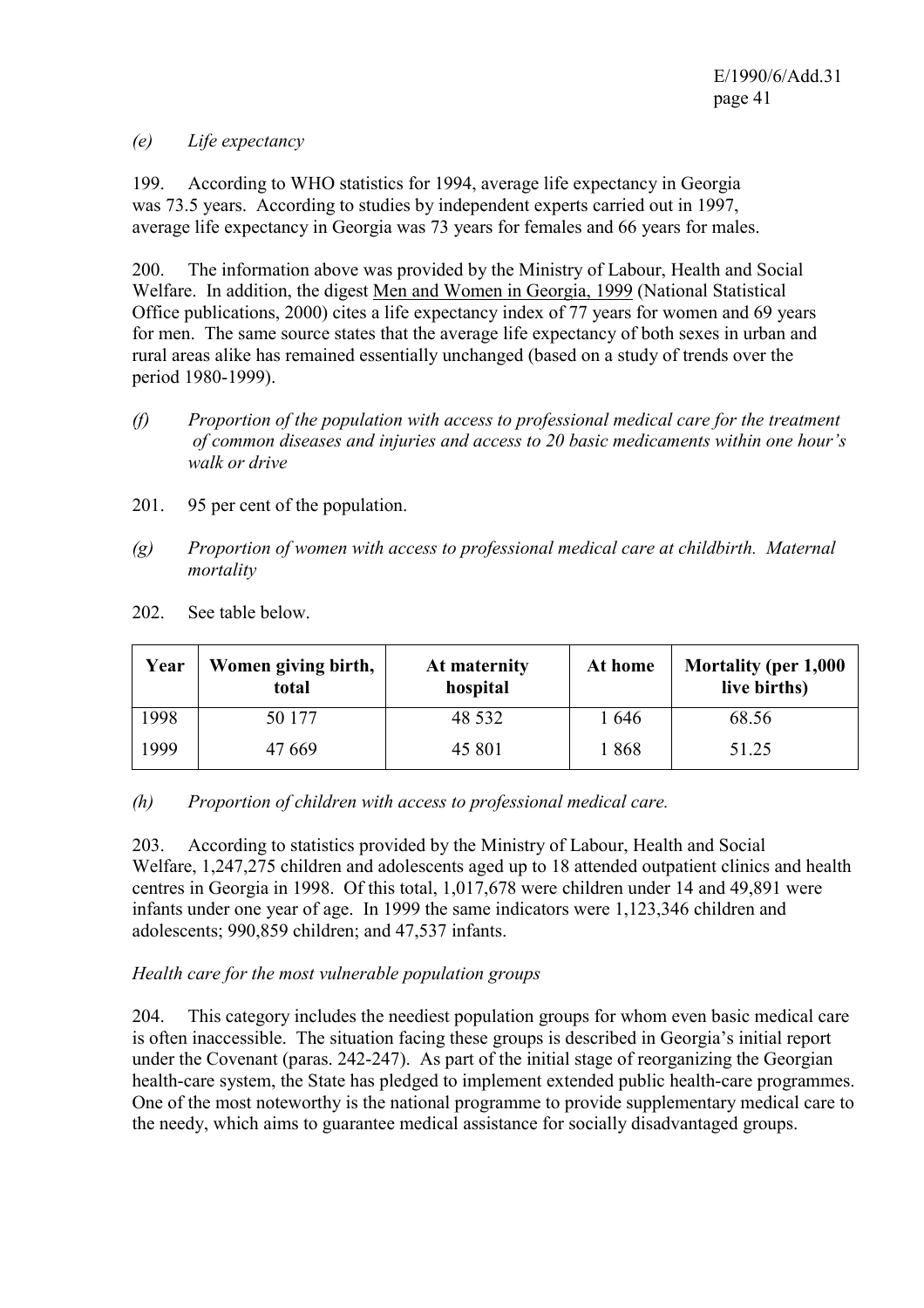E/1990/6/Add.31 page 42

205. The regions of Racha-Lechkhumi (Kvemo Svaneti), Zemo Svaneti and the city of Poti are public health blackspots, with local morbidity indicators higher than the national average.

206. Raising the standard of public health correlates directly with decent working and leisure conditions. In creating such conditions, the following factors play a significant role: first, wholesome food and drinking water; second, a healthy lifestyle; third, enhancement of the public's basic medical knowledge and know-how; and, fourth, reduction of social tensions. The Ministry of Labour, Health and Social Welfare reports that implementation of these measures is provided for under the relevant State programmes. In each case results are assessed on the basis of appropriately formulated indicators. It should be noted, however, that, in the light of the current situation in Georgia (which to some extent is reflected in this report), it is hard to foresee major improvements in this field.

### *Reducing stillbirths and infant mortality*

207. On this question, see Georgia's second periodic report under the International Covenant on Civil and Political Rights (paras. 90, 91 and 94-96).

208. In order to reduce the death rate among infants under one year of age, a number of measures were launched in 1999. These basically involve the launching of a referral system for women in pregnancy, childbirth and the puerperium and for newborn infants, and the holding of an inquest into every death. In the opinion of the Ministry of Labour, Health and Social Welfare, there has been a resulting improvement in the quality of the medical care provided to newborns, the procedure for the hospitalization of newborns has been properly regulated, and the system for recording infant deaths has been reorganized. The relevant section of this report should be consulted for statistics on the number of infants who die before reaching their first birthday (see above).

#### *Measures to improve health and safety at work*

209. The following steps are taken to improve working conditions in industry:

- Working conditions and employee health are systematically investigated with a view to identifying the most "unfavourable" workplaces;
- Working conditions at the most "unfavourable" workplaces are further analysed;
- A study is conducted of the health of the workforce and the incidence of diseases resulting in temporary incapacity for work; a causal link is thereby established between working conditions and the employees' state of health;
- In the light of the study, specific measures are devised to improve health and safety at work and the organization and quality of medical services;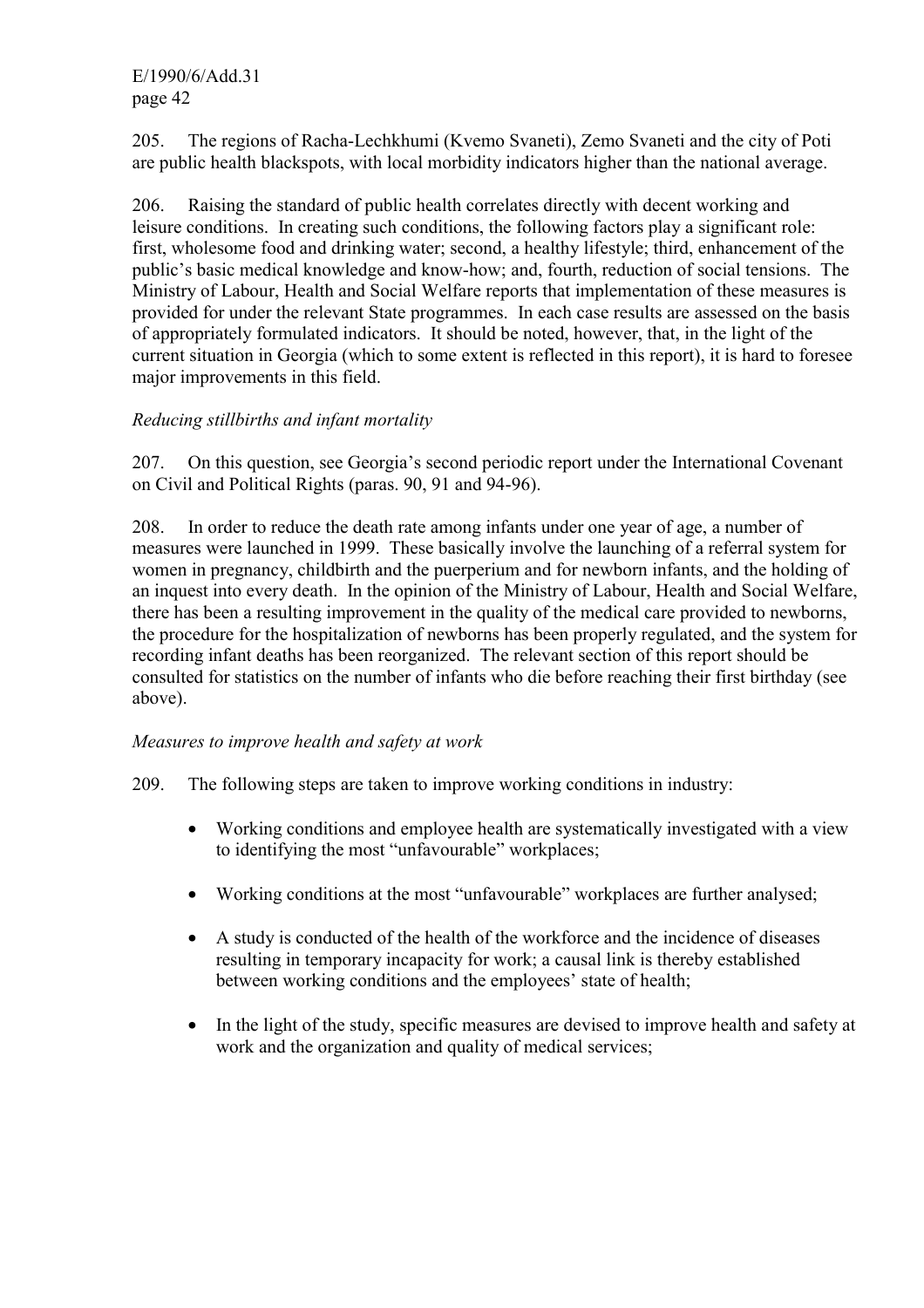• The results of the study are transmitted to the management of the enterprises involved and the bodies to which they report, as well as to the medical institutions which provide them with preventive medical care and the relevant units of the Ministry of Labour, Health and Social Welfare.

210. In addition, to pave the way for proper monitoring of health and hygiene at work, guidelines and training material are being developed to improve occupational health and safety across the board and in individual sectors of industry. This material will subsequently be submitted to the Ministry of Labour, Health and Social Welfare for final approval.

211. Owing to the difficult social and economic conditions which obtain in Georgia, in recent years the mechanism for registering information about temporary disablement caused by illness has been disrupted, and thus it has been hard to establish the necessary causal link between working conditions and the state of health of the workforce. This in turn frustrates the proper organization and development of specially adapted preventive measures in the workplace.

### *Efforts to combat endemic, epidemic and other diseases*

212. A programme to monitor quarantinable and especially hazardous and other analogous infections, in addition to providing for epidemiological supervision, has been in operation since 1995.

### *Universal access to health care*

213. As mentioned in the initial report and repeated here, universal medical care for all residents of Georgia is provided under nationwide and municipal programmes on the basis of State-approved outpatient and inpatient standards. At the same time it should be noted that medical care in excess of the prescribed standard, and also the price of drugs, continues to fall outside the orbit of State regulation.

### *Organization of primary medical care*

214. Primary medical care within the framework of the public health service is intended, first and foremost, to serve as a first point of contact between the population and the medical and social services, which should be as approachable as possible, and also to lay the foundations for continuous and ongoing health monitoring.

215. The strategic basis of primary health care consists in orienting the public towards family medicine and creating the institution of the family doctor.

216. Preventive medical measures in the sphere of primary health care are implemented through appropriate institutions such as State-run and private village outpatient clinics, health clinics, and dispensaries. The task of formulating policy and strategy in this area has fallen to the Department of Public Health Care at the Ministry of Labour, Health and Social Welfare. Among other things, the Ministry regulates national standards of medical service, licenses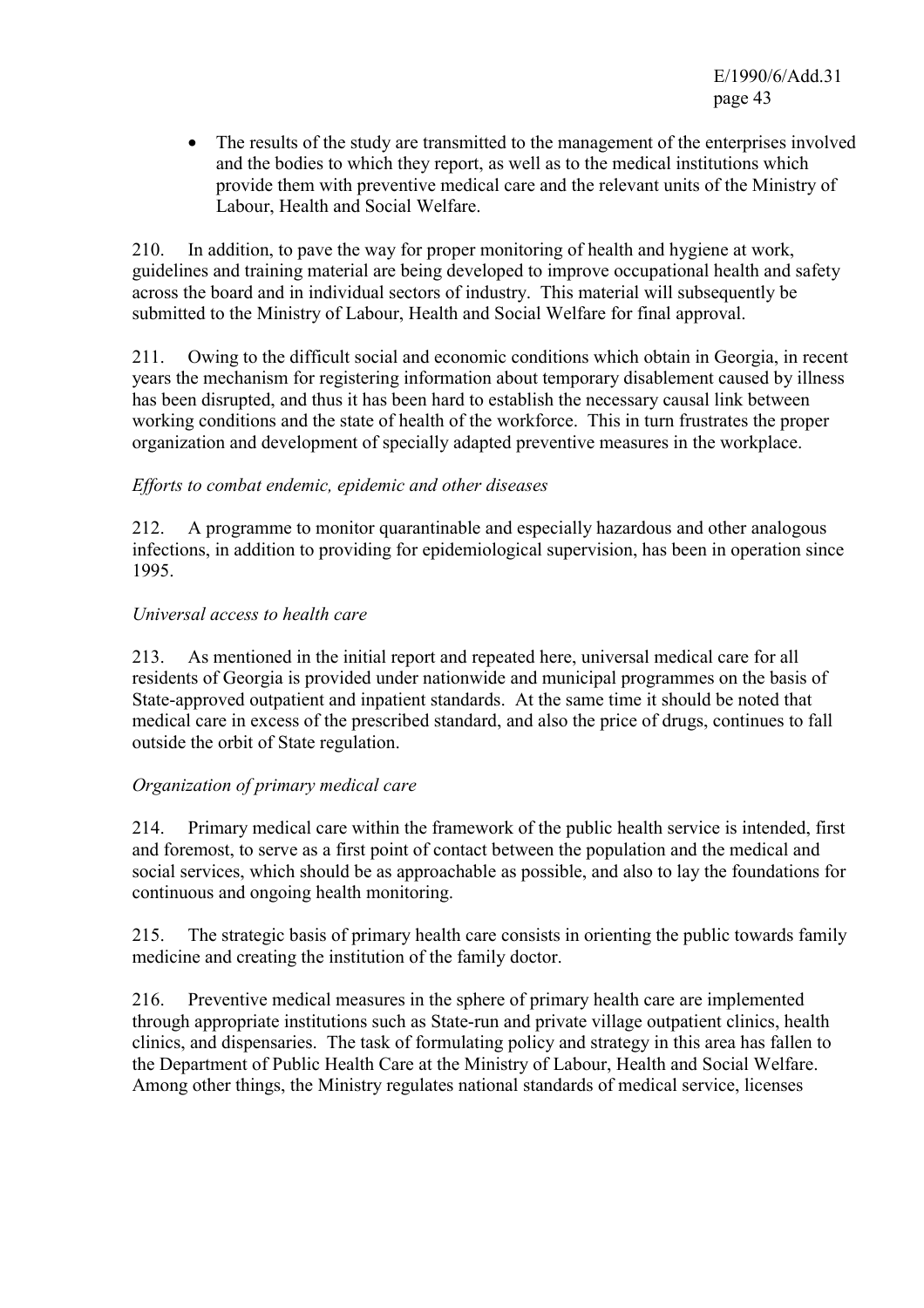E/1990/6/Add.31 page 44

medical treatment and prevention facilities, and monitors the quality of medical care and medical training. At local level (in the country's various territorial units) the work of the primary health care system is overseen by the local authorities.

217. Primary health care is mainly funded from the following sources:

- National medical treatment and prevention programmes;
- Local medical treatment and prevention programmes;
- Revenue derived from services provided to the population outside the above-mentioned programmes, in accordance with internal standards;
- Revenue derived from any other authorized activity.

### *Georgia's international contacts and cooperation in the sphere of health care*

218. Over the past five years the Ministry of Labour, Health and Social Welfare has developed fairly close cooperation with international organizations involved in one way or another with the issue of human rights in the area of health care.

219. Another department of the Ministry that handles these issues is the Law and Bioethics Unit of the National Health-Care Centre, one of whose main projects is to align Georgian health-care legislation with international human rights standards. To this end, the unit searches for and classifies relevant international instruments for use in the lawmaking process, makes arrangements for the review of bills and draft regulations by foreign experts, and regularly updates the relevant international organizations on the human rights situation in the field of health care.

220. The Law and Bioethics Unit cooperates with international organizations such as the WHO Regional Office for Europe (the health systems organization and management unit and the WHO European Partnership on Patients' Rights and Citizens' Empowerment), the Council for International Organizations of Medical Sciences, the Council of Europe's Steering Committee on Bioethics, and the World Medical Association.

221. As a result of this effort, the complete corpus of international instruments on human rights in the sphere of health care is now available to the Ministry of Labour, Health and Social Welfare. Most of these instruments have been translated, published and disseminated among health care professionals in Georgia. They include the European Convention on Human Rights and Biomedicine, United Nations instruments, and recommendations and declarations of the World Medical Association concerning human rights and health care.

222. The Ministry of Labour, Health and Social Welfare initiated the process of signing and ratifying the Convention on Human Rights and Biomedicine and the Additional Protocol thereto on the prohibition of cloning human beings. These instruments came into force in Georgia on 1 March 2001. It should be noted that, by signing the Protocol on the prohibition of cloning, Georgia became one of only five European States where this instrument has entered into force.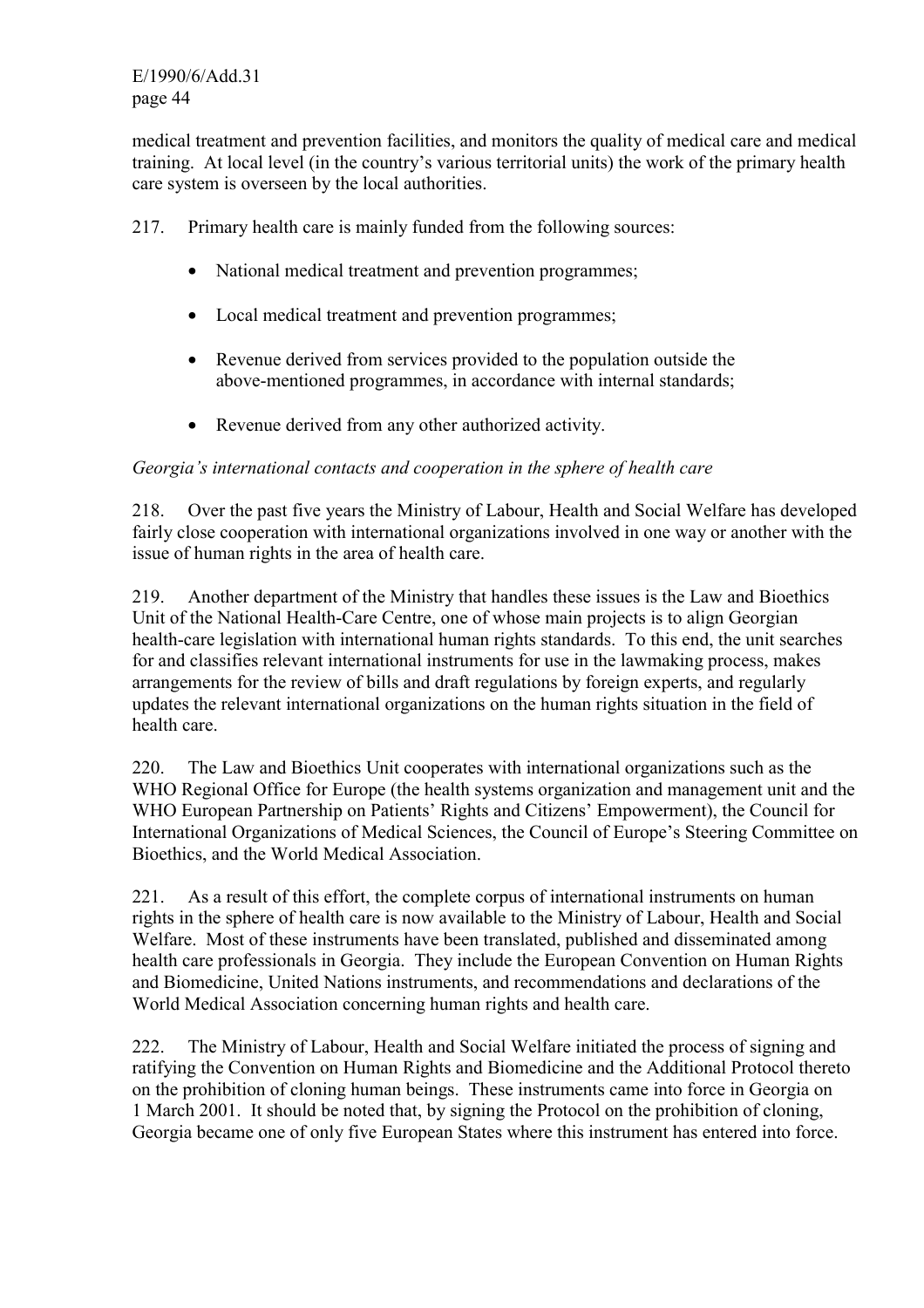223. The international assistance extended to Georgia to improve its legislation has been very significant. Thus, the bill on patients' rights was scrutinized by experts from the WHO Regional Office for Europe, experts involved in the American Bar Association's Central and East Europe Law Initiative, and an expert from University of Toronto in Canada. As part of the support provided by the Council of Europe's Directorate General of Legal Affairs, the bill on medical and biological research on human beings was reviewed by the same prominent experts who had drafted the Convention on Human Rights and Biomedicine. They concluded that Georgian legislation in this area conformed to the provisions of international instruments dealing with human rights in the health sector.

224. The relevant international organizations are regularly updated on the human rights situation in the health sector in Georgia. Thus, the WHO document *Patients' Rights Development in Europe*, published by the WHO Regional Office for Europe in December 1998, contains detailed information on Georgian laws regulating patients' rights. In 1999-2000 material published by the Council of Europe's Steering Committee on Bioethics regularly cited information about Georgia's achievements in the field of human rights and biomedicine.

*Additional statistics concerning realization of the right to the highest possible standard of physical and mental health* 

|                                                       | 1997    | 1998    | 1999    |
|-------------------------------------------------------|---------|---------|---------|
| Number of physicians, all specialist disciplines      | 21.8    | 20.8    | 21.5    |
| (in thousands)                                        |         |         |         |
| Number of physicians per 10,000 population            | 40.0    | 38.0    | 45.0    |
| Number of intermediate medical personnel              | 29.8    | 28.6    | 28.6    |
| (in thousands)                                        |         |         |         |
| Number of intermediate medical personnel              | 54.9    | 52.0    | 62.0    |
| per 10,000 population                                 |         |         |         |
| Number of hospitals                                   | 298     | 288     | 246     |
| Number of hospital beds (in thousands)                | 24.4    | 23.5    | 22.5    |
| Average length of stay in hospital (days)             | 10.5    | 117     | 10.7    |
| Number of outpatient clinics                          | 1 1 0 9 | 1 0 0 9 | 1 0 7 3 |
| Capacity of outpatient clinics (admissions per shift, | 97.7    | 100.0   | 97.2    |
| in thousands)                                         |         |         |         |

### **Principal public health service indicators in Georgia, 1997-1999**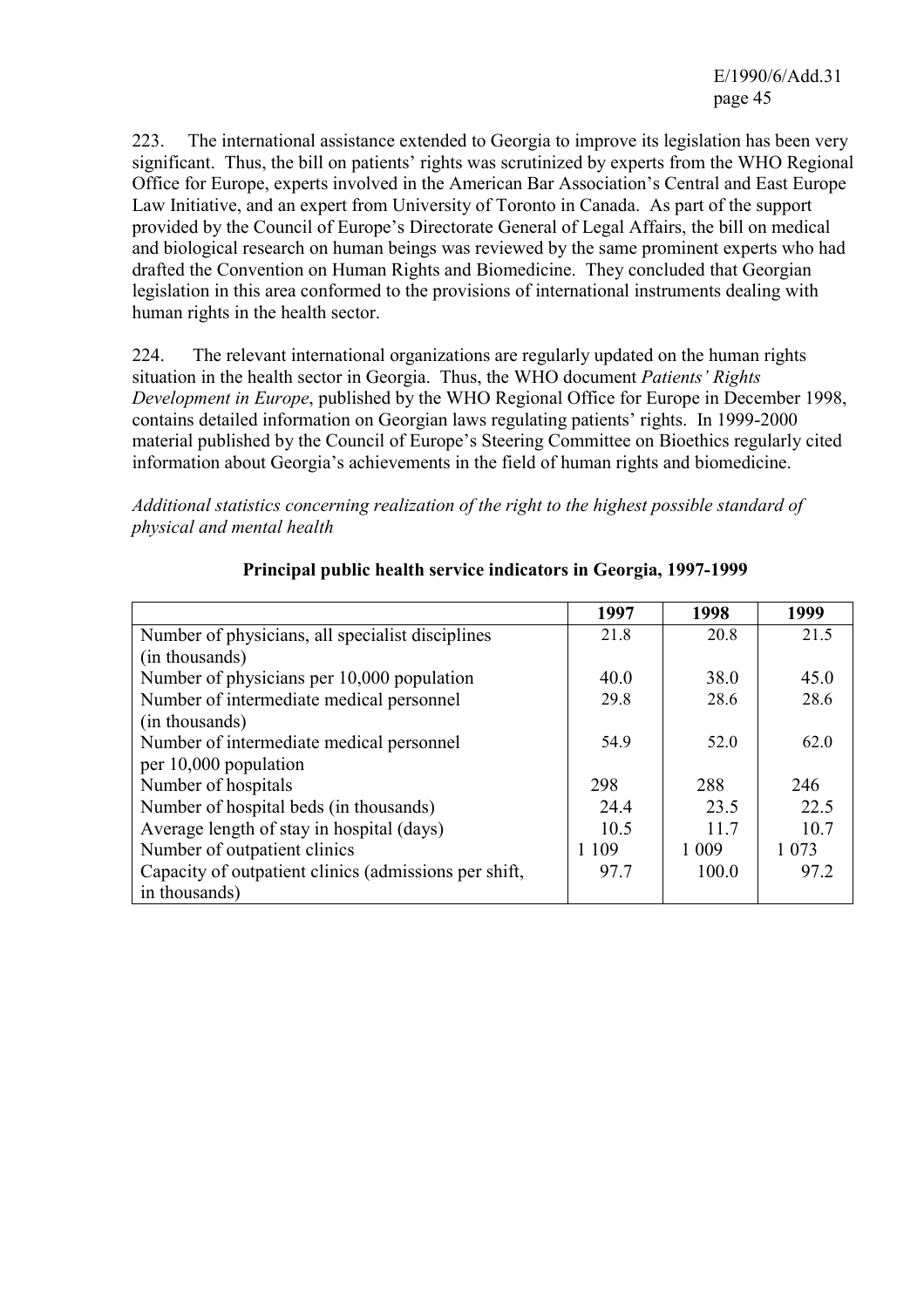| Year | Number of                         | Of which:        |                                   |                                                 |                                                                         |  |
|------|-----------------------------------|------------------|-----------------------------------|-------------------------------------------------|-------------------------------------------------------------------------|--|
|      | persons<br>receiving<br>first aid | <b>Accidents</b> | <b>Sudden onset</b><br>of illness | Childbirth and<br>complications<br>in pregnancy | <b>Transport of</b><br>patients, women<br>in childbirth and<br>newborns |  |
| 1996 | 152 344                           | 7 7 0 1          | 139 734                           | 959                                             | 3 9 5 0                                                                 |  |
| 1977 | 117734                            | 7 2 9 5          | 105 932                           | 780                                             | 3 7 2 7                                                                 |  |
| 1988 | 123 582                           | 7 7 9 4          | 111 410                           | 1 3 3 7                                         | 3 0 4 1                                                                 |  |
| 1999 | 142 695                           | 10 219           | 126 644                           | 1856                                            | 3 9 7 6                                                                 |  |

### **Emergency medical services**

### **Breakdown of disabled persons, by cause of disability, on initial qualification for such status**

|                                                    | 1997    | 1998    | 1999    |
|----------------------------------------------------|---------|---------|---------|
| Total number of disabled, on initial qualification | 10852   | 12 721  | 11 567  |
| Of which female                                    | 5 1 3 7 | 6 0 8 1 | 5 1 4 6 |
| Nature of disability                               |         |         |         |
| Accident at work, occupational disease             | 48      | 47      | 55      |
| General illness                                    | 9 5 9 3 | 11 046  | 10 155  |
| Military                                           | 209     | 553     | 517     |
| Childhood disability                               | 1 0 0 2 | 1 0 7 5 | 840     |
| Certified permanently disabled                     | 2 5 5 3 | 3 2 0 8 | 3 5 1 3 |

### **Abortions**

|                                          | 1997    | 1998    | 1999   |
|------------------------------------------|---------|---------|--------|
| Total number of abortions (in thousands) | 23.4    | 21.0    | 18.3   |
| Of which early safe induced abortions    | 5.5     | 6.8     | 6.5    |
| (mini-abortions) (in thousands)          |         |         |        |
| Number of abortions by age group:        |         |         |        |
| Below 15                                 |         | 14      |        |
| $15-19$                                  | 1 3 2 0 | 1 0 0 9 | 866    |
| 20-34                                    | 17690   | 15919   | 14 271 |
| $34+$                                    | 4 3 8 8 | 4 0 7 6 | 3 16 6 |

225. As far as family planning is concerned, it should be noted that during the past year more than 30 reproductive health counselling centres have been set up in towns across Georgia. They provide visitors with contraceptives and information and advice on family planning issues and contraceptive use. This project is the result of cooperation between a Georgian non-governmental organization and the Johns Hopkins University in the United States of America. The Georgian Institute for Reproductive Health is also involved.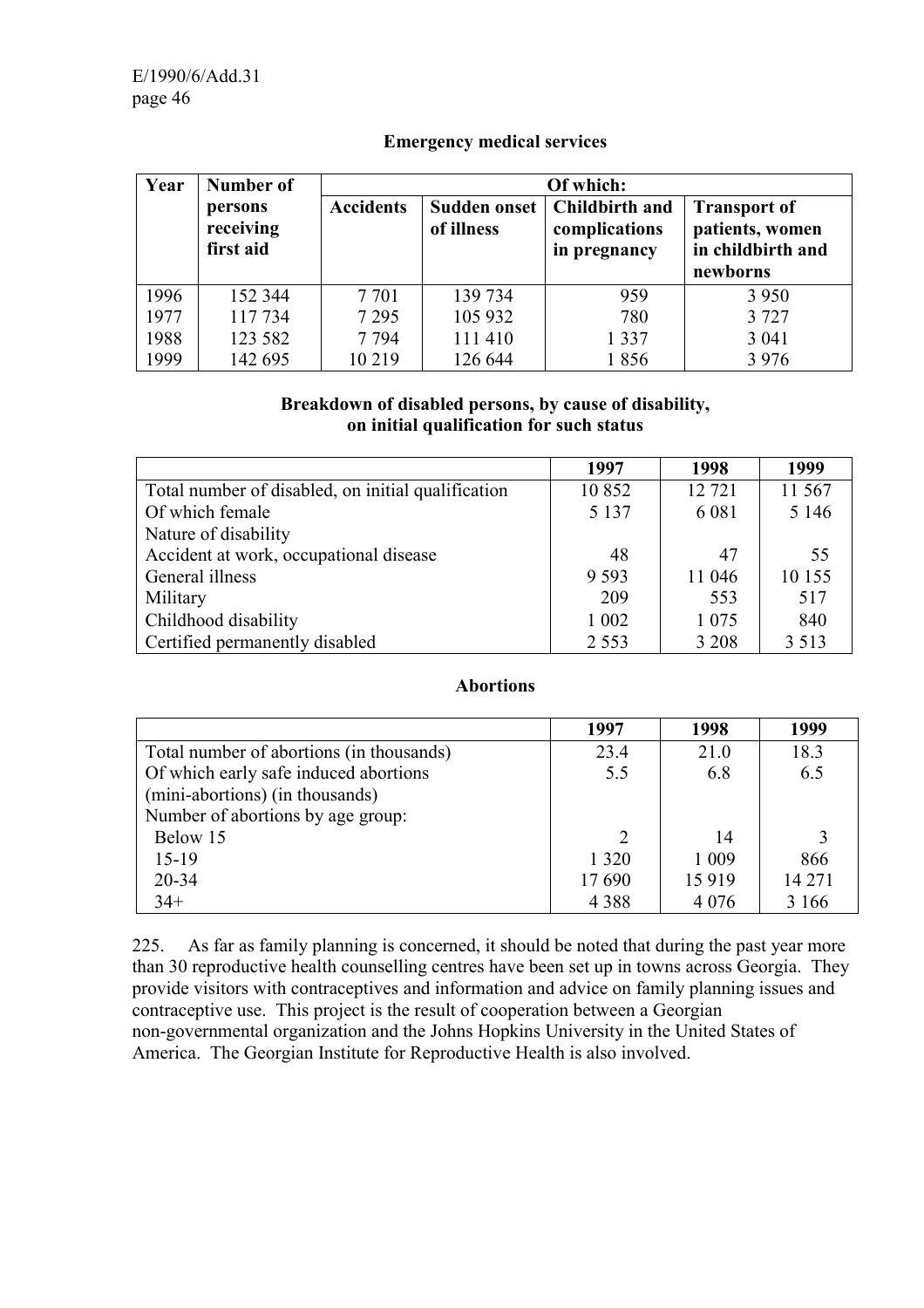# **Article 13**

### *General education indicators in the reporting period*

226. The initial report of Georgia to the Committee on the Elimination of Racial Discrimination should be consulted on this issue because it provides a detailed account of legislation governing education (paras. 253-265) and statistical data to the end of 1998 (paras. 266-271).

227. In addition, important information on the right to education is contained in the replies to the list of issues formulated by the Committee on the Rights of the Child (CRC/C/Q/GEO/1) in connection with its consideration of the initial report of Georgia. The report was taken up in May 2000.

228. Specific aspects of the right to education are also touched upon in Georgia's replies to the list of issues formulated by the Committee on Economic, Social and Cultural Rights, (E/C.12/Q/GEO/1), as previously mentioned in this report. The relevant statistics and other information may be found in the replies to questions 42-46 in that document.

229. In the light of the foregoing, and given that less than a year has elapsed since the submission of the above-mentioned documents, we propose to cite here only those statistics which cannot be found in the documents referred to and to flag any changes.

230. Below are statistics providing an overview of the education sector in Georgia.

|                                                        | 1979 | 1989 | 1999 |
|--------------------------------------------------------|------|------|------|
| Total number of persons aged 10 and over with complete | 698  | 798  | 871  |
| or incomplete higher or secondary education            |      |      |      |
| (per 1,000 persons in this age range)                  |      |      |      |
| Portion of this total with:                            |      |      |      |
| Higher education                                       | 103  | 137  | 201  |
| Incomplete higher education                            | 19   | 22   | 40   |
| Specialized secondary education                        | 100  | 169  | 174  |
| General secondary education                            | 292  | 328  | 330  |
| Incomplete secondary education                         | 184  | 142  | 125  |

#### **Level of education of the population**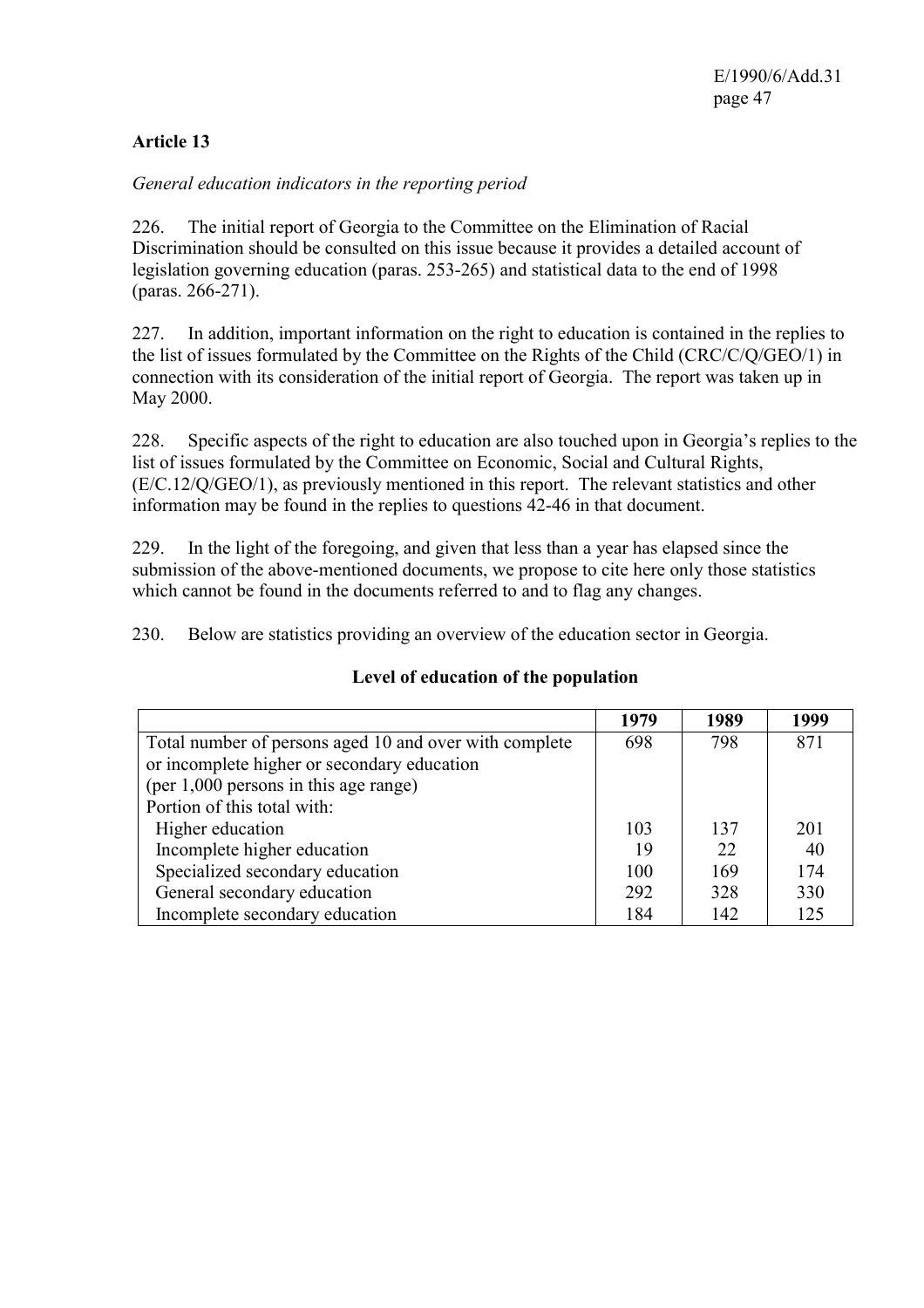.

|                                                                                | <b>Number of institutions</b> |           | Number of students (pupils) |           |                             |           |
|--------------------------------------------------------------------------------|-------------------------------|-----------|-----------------------------|-----------|-----------------------------|-----------|
|                                                                                | 1997/1998                     | 1998/1999 | 1999/2000                   | 1997/1998 | (in thousands)<br>1998/1999 | 1999/2000 |
| Preschool<br>establishments                                                    | 1 2 2 4                       | 1 24 1    | 1 2 2 9                     | 74.9      | 74.2                        | 74.0      |
| State general<br>education schools                                             | 3 2 2 3                       | 3 2 3 7   | 3 2 0 1                     | 721.8     | 722.5                       | 714.4     |
| Elementary<br>vocational and trade<br>schools                                  | 99                            | 98        | 84                          | 17.8      | 18.4                        | 16.8      |
| State secondary<br>specialised<br>educational<br>establishments                | 81                            | 83        | 85                          | 30.7      | 32.4                        | 29.9      |
| Private (fee paying)<br>secondary specialized<br>educational<br>establishments | 47                            | 58        | 58                          | 5.2       | 7.2                         | 6.8       |
| State higher<br>educational<br>establishments                                  | 23                            | 24        | 24                          | 87.3      | 90.1                        | 95.0      |
| Private (fee-paying)<br>higher educational<br>establishments                   | 159                           | 154       | 162                         | 40.2      | 38.3                        | 40.1      |
| Postgraduate<br>institutions                                                   | 66                            | 66        | 69                          | 1.9       | 1.8                         | 1.8       |

### **Educational establishments: Number of students and pupils (at beginning of academic year)**

231. In recent years, the number of pupils attending secondary general educational and specialized schools (expressed per 1,000 of population) has remained fairly stable, whereas the number of students attending higher educational establishments has risen significantly.

232. The number of experts graduating from higher and secondary specialized educational establishments over the same period (per 1,000 of population) has fluctuated, although there has been a slight overall increase. Thus the indexed number of graduates of secondary specialized schools increased from 13 in 1997/98 to 21 in 1999/2000, compared with 40 and 45 for graduates from higher educational establishments in the same years.

233. The table above shows that, during the reporting period, there was a decline in the number of State-run secondary general educational establishments and evening schools, and of pupils in both categories of institution. The average pupil-teacher ratio remained unchanged at 10 to 1.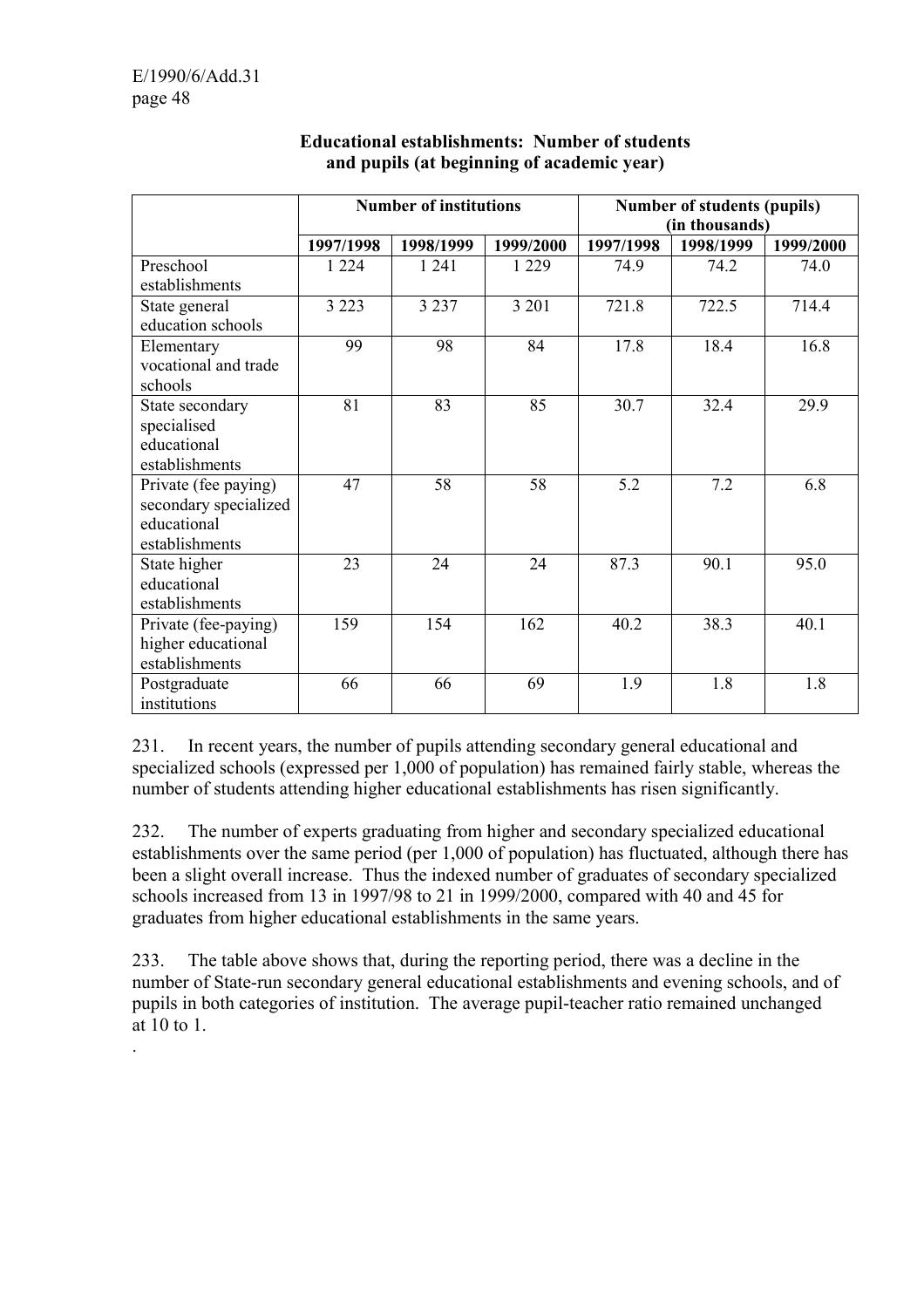|                                       | 1997/1998 | 1998/1999 | 1999/2000 |
|---------------------------------------|-----------|-----------|-----------|
| Total number of pupils (in thousands) | 714.6     | 715.8     | 707.6     |
| Of which taught in:                   |           |           |           |
| Georgian                              | 600.0     | 603.1     | 600.4     |
| Russian                               | 44.4      | 43.7      | 40.8      |
| Azerbaijani                           | 41.9      | 41.0      | 39.6      |
| Armenian                              | 28.0      | 27.8      | 26.7      |
| Ossetian                              | 0.2       | 0.2       | 0.2       |

### **Breakdown of pupils at daytime general educational schools, by language of instruction**

*Elementary vocational and trade education* 

234. During the reporting period there was a decline in the number of educational institutions in this category, and also a decline in the number of students enrolling in or graduating from vocational schools. During the period 1997-1999 the number of educational establishments in this category declined from 99 to 84, and the number of students from 19,600 to 16,800. The annual intake fell from 11,100 to 7,100, and the number of those completing their courses from 10,100 to 7,200.

### *Secondary specialized education*

235. During the reporting period, the number of State secondary specialized educational establishments increased from 81 in 1997 to 85 in 1999. Meanwhile the number of students fell from 30,770 in 1997 to 29,900 in 1999, principally owing to the decline in the number of students taking distance-education courses. The number of privately run schools in this category increased from 47 to 58, as did the number of enrolled students (from 5,800 to 6,800). Fee-paying courses are offered during the daytime only

#### . *Higher education*

236. During the period 1997-1999 the number of students at State higher educational establishments increased from 87,300 to 95,000. The number enrolled in daytime courses increased, while the number enrolled in evening classes fell by 40 per cent; the total number of students on distance-education courses remained more or less unchanged. There was a small increase in the number of private higher educational institutions against the backdrop of fluctuating student numbers. Only the number of students on distance-education courses showed an appreciable decline, from 3,000 to 2,100.

237. State and private higher educational establishments which train education specialists make up the bulk of institutions in this category. Consequently, the highest numbers of students are concentrated in these institutions. The next largest in terms of student numbers are institutions specializing in agriculture, industry, construction, economics, law and medicine.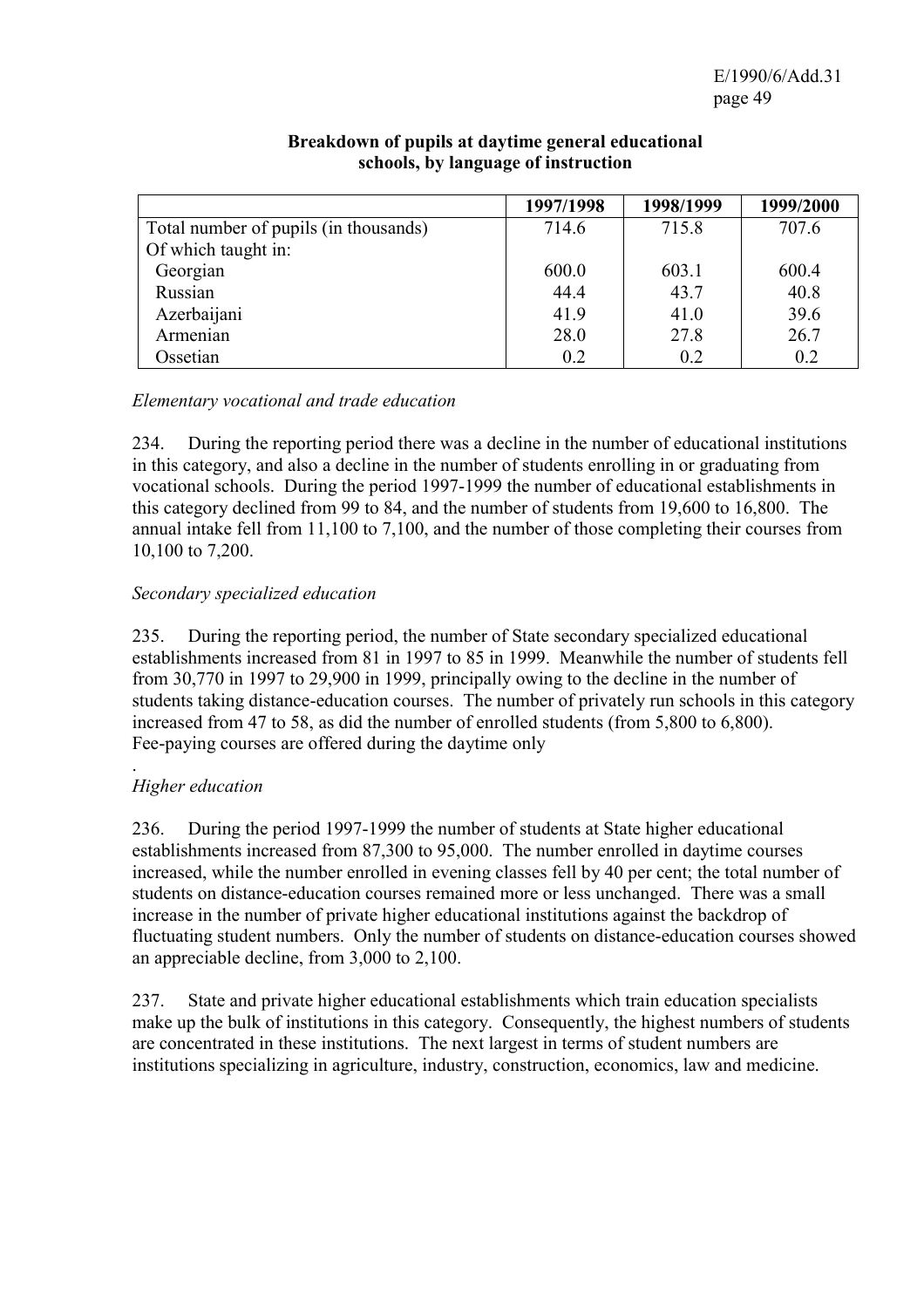### *Postgraduate studies*

238. Relevant statistics are indicated in the table below.

|                                                 | 1997 | 1998 | 1999 |
|-------------------------------------------------|------|------|------|
| Total postgraduate intake                       | 655  | 602  | 584  |
| Total number of postgraduates                   | 1911 | 1824 | 1826 |
| Total postgraduate leavers                      | 489  | 536  | 596  |
| Total number of postgraduate leavers presenting |      |      |      |
| dissertations                                   | 14   | 1 Q  | 32   |

### *Schools for mentally and physically disabled children*

239. Education for children in this category is provided by 14 residential institutions catering for 2,460 children (1,151 girls and 1,309 boys) aged between 7 and 18. Analysis of recent data reveals that the number of children in residential institutions has steadily increased, from 1,551 in 1997 to 2,460 in 2000.

### *Public funding for education*

240. Information received from various sources indicates that, over the reporting period, public expenditure on education has declined steadily. In 1999 budget appropriations for education did not exceed 2.2 per cent of GDP. In absolute terms the sum involved was just less than 30 million lari. Against the backdrop of a chronically underfunded education system, as noted in the *Human Development Report Georgia, 2000* prepared by the United Nations Development Programme (UNDP), propitious circumstances have developed for an informal system of payments whereby Georgian households fund much of the budget of educational institutions from their own resources. They contribute to so-called "school funds" and provide fuel to heat school buildings in wintertime, etc. In addition, official fees are payable at private secondary and higher educational establishments.

241. As a result of negotiations that have been going on since 1998, an agreement has been signed under which the World Bank has undertaken to lend US\$ 60 million to the Georgian Ministry of Education. This money will to be spent exclusively on the secondary school system. The following priorities have been selected:

- Establishment of national standards and curricula; development and introduction of new textbooks complying with national standards and curricula, and provision of teaching support materials to schools;
- Enhancement of training and refresher courses for teachers in line with new standards;
- Modification of the assessment system in secondary schools; introduction of computerized administration systems and formulation of administrative policy in the educational sphere;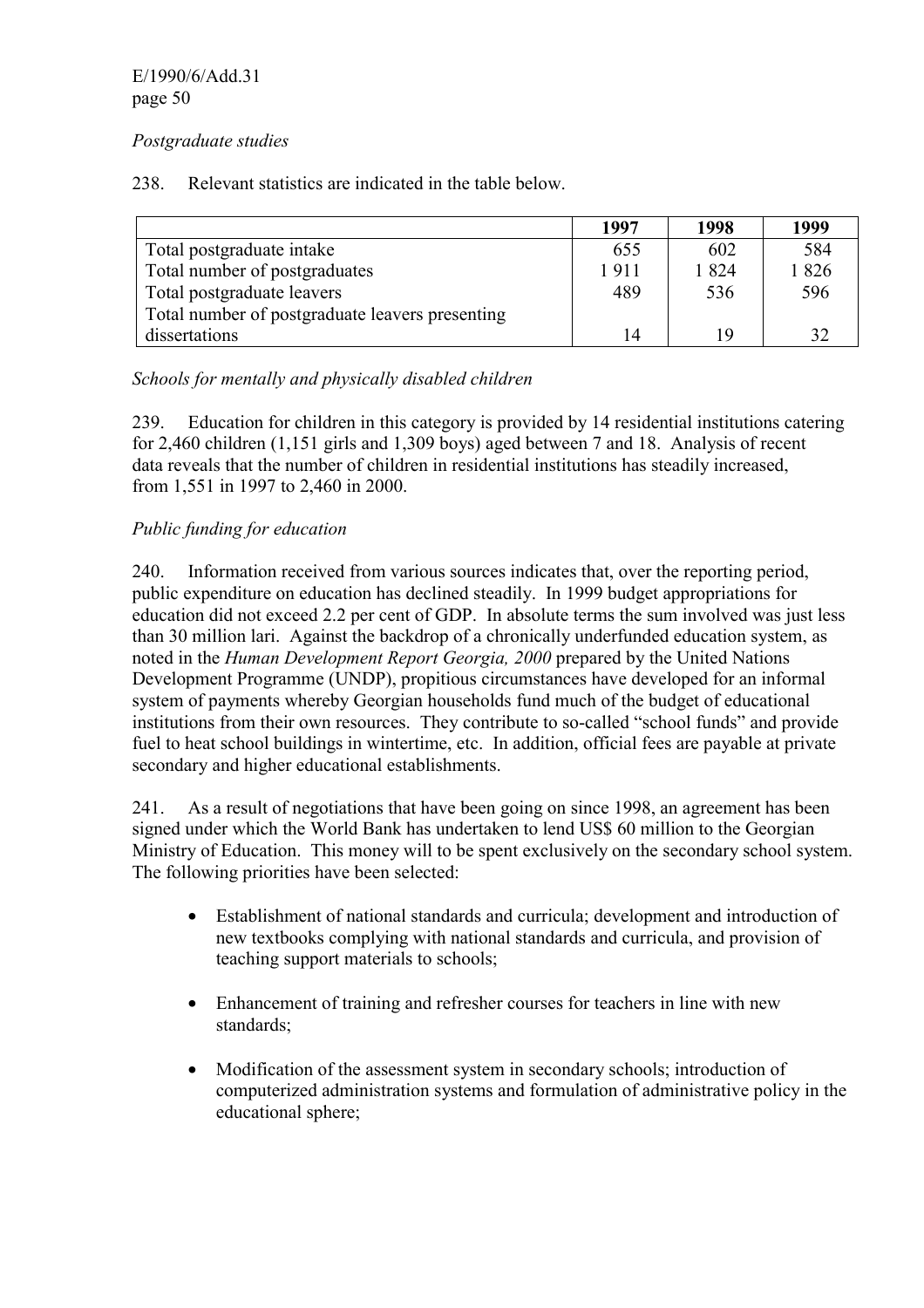• Optimization of a model for teachers' salaries. It should be noted that in executing loan projects a mechanism exists to ensure public scrutiny of the targeted use of funds.

242. This kind of monitoring can be performed by non-governmental organizations. When Georgia submits its third periodic report, we may be in a position to announce the results achieved during the implementation of these projects.

# **Article 15**

### *The right to take part in cultural life*

243. Concerning equal enjoyment of this right, see the initial report of Georgia to the Committee on the Elimination of Racial Discrimination, paragraphs 272-279. This issue is also covered in the written replies to the list of issues formulated by the Committee on Economic, Social and Cultural Rights in connection with its consideration of Georgia's initial report under the Covenant (HR/CESCR/None/1999/15, answers to questions 47-50).

244. In addition to this information, selected data supplied by the Ministry of Culture are reproduced below.

245. There are currently two funds in Georgia whose main aim is to develop culture and encourage the creative involvement of all population groups in this process. These are the Cultural Heritage Fund and the Fund for the Development and Popularization of Culture.

246. During the reporting period the Ministry of Culture was directly responsible for 11 cultural centres, 478 houses of culture and 849 clubs. Most of these institutions are in need of physical repair; they are housed in unsuitable premises with no heating in winter, and their furnishings and equipment are worn out. Most of the 14 parks of culture and recreation require a facelift: new trees and shrubs need to be planted and the fun-fairs are now thoroughly obsolete. There is no money for restoration work or the acquisition of new stock and equipment.

247. Intermittent performances are put on by Georgia's 72 amateur theatre groups (20 puppet theatres and 52 folk theatres). An amateur theatre festival was organized in 1998. Owing to financial constraints, it has not been possible to organize a similar festival since that time. Another amateur theatre festival is nevertheless planned for 2002, and this will be accorded international status.

248. Georgia boasts 1,650 amateur folk ensembles. A folk Olympiad was held in 1997, and plans were made to repeat the event every two years. But again it was impossible to translate this project into reality for want of funds. An international folk festival is scheduled to be held for the first time this year. The main problem facing folk ensembles is lack of money, which means that many groups cannot even afford costumes. Despite repeated invitations to seminars and conferences organized by the International Organization of Folk Art, Georgian representatives have been unable to participate for want of funding.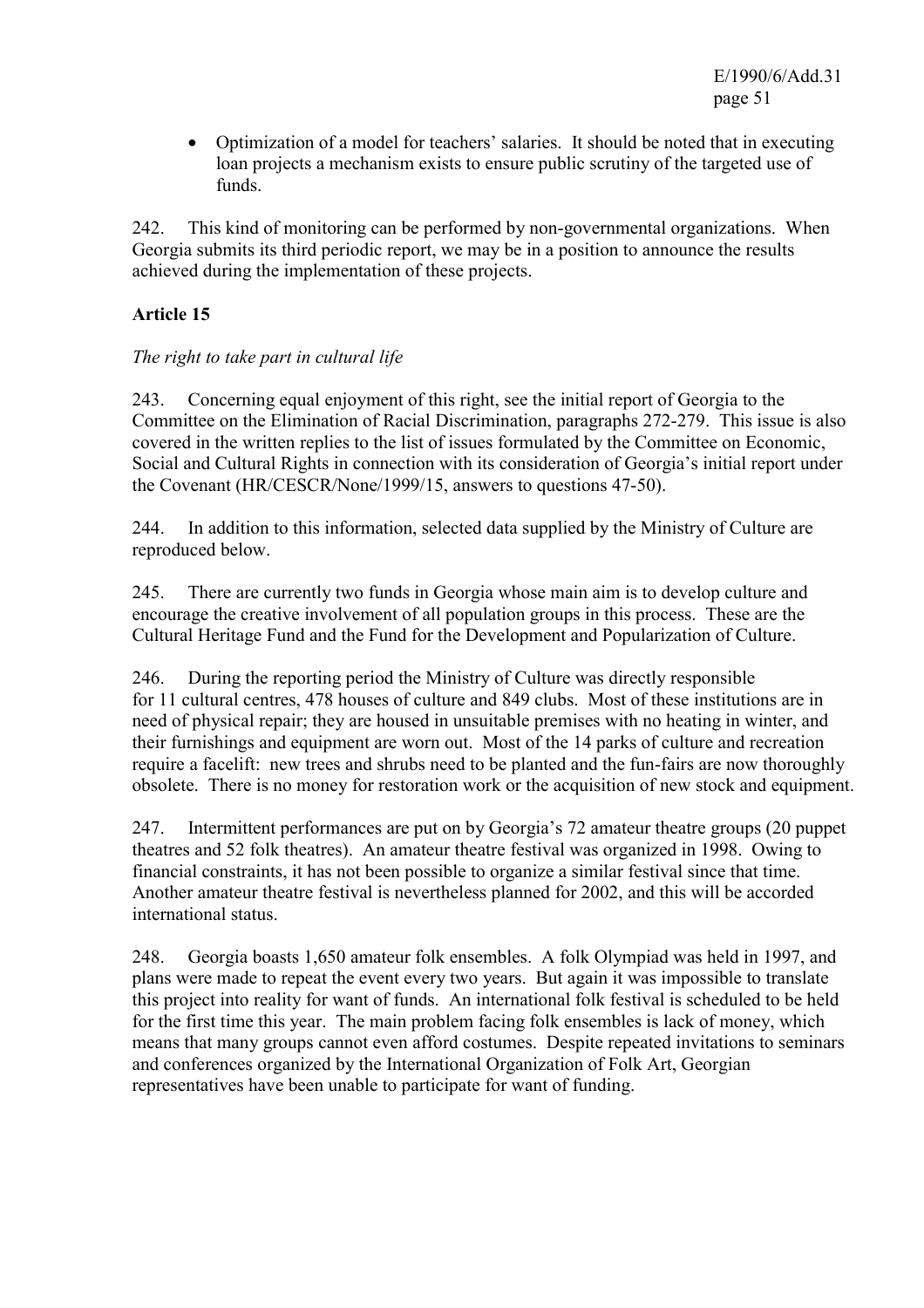E/1990/6/Add.31 page 52

249. As regards the amateur cultural activities of Georgia's minorities, there are amateur Armenian theatres in Akhaltsikhe district (village of Sadzelisi), Akhalkalaki and Ninotsminda, and a Russian national theatre at the Rustavi house of culture. The Daiomakh folk ensemble is based in Akhmeta district; there is an Assyrian folk group based in Tetri-Tskaro; and there are Armenian folk ensembles in Akhalkalaki and Ninotsminda.

250. Statistics on the existence and operation of cultural infrastructure in Georgia during the reporting period are indicated in the table below.

|                                   | 1997                        | 1998           | 1999  |
|-----------------------------------|-----------------------------|----------------|-------|
| Museums (total)                   | 96                          | 97             | 98    |
| Of which:                         |                             |                |       |
| Historical/archaeological         | 13                          | 12             | 13    |
| Memorial                          | 32                          | 33             | 34    |
| Regional interest                 | 36                          | 36             | 35    |
| Arts                              | 11                          | 12             |       |
| Literary                          | $\overline{2}$              | 2              |       |
| Industrial heritage               | $\mathcal{D}_{\mathcal{L}}$ | $\overline{2}$ |       |
| Number of visitors (in thousands) | 368.4                       | 324.1          | 326.4 |
| Number of exhibitions             | 363                         | 337            | 385   |

|                                       | 1997    | 1998        | 1999        |
|---------------------------------------|---------|-------------|-------------|
| Public-access libraries               | 2425    | 2 3 0 1     | 2 2 5 1     |
| Number of readers (in thousands)      | 2 191.5 | 2 7 5 3 . 3 | 2 4 8 0 . 3 |
| Average number of readers per library | 903.7   | 1 196.6     | 1 101.9     |
| Number of books (in millions)         | 25.9    | 24.5        | 31.6        |

|                                                | 1997  | 1998  | 1999    |
|------------------------------------------------|-------|-------|---------|
| Professional theatres (total)                  | 32    | 32    | 32      |
| Of which:                                      |       |       |         |
| Opera and ballet                               |       |       |         |
| Drama, musical comedies, sketches, etc.        | 22    | 22    | 22      |
| Children's                                     |       | 2     |         |
| Puppet                                         | 6     | 6     |         |
| Number of theatregoers (in thousands)          | 479.0 | 421.6 | 352.6   |
| Number of performances                         | 2686  | 1995  | 2 2 0 6 |
| Number of seats (in thousands)                 | 14.4  | 14.0  | 14.6    |
| New performances                               | 75    | 73    | 51      |
| Average number of theatregoers per performance |       |       |         |
| (in thousands)                                 | 0.2   | 02    | 0.2     |

251. Georgia is sensitive to minority cultures and notable representatives of these cultures. The following examples will bear out this assertion.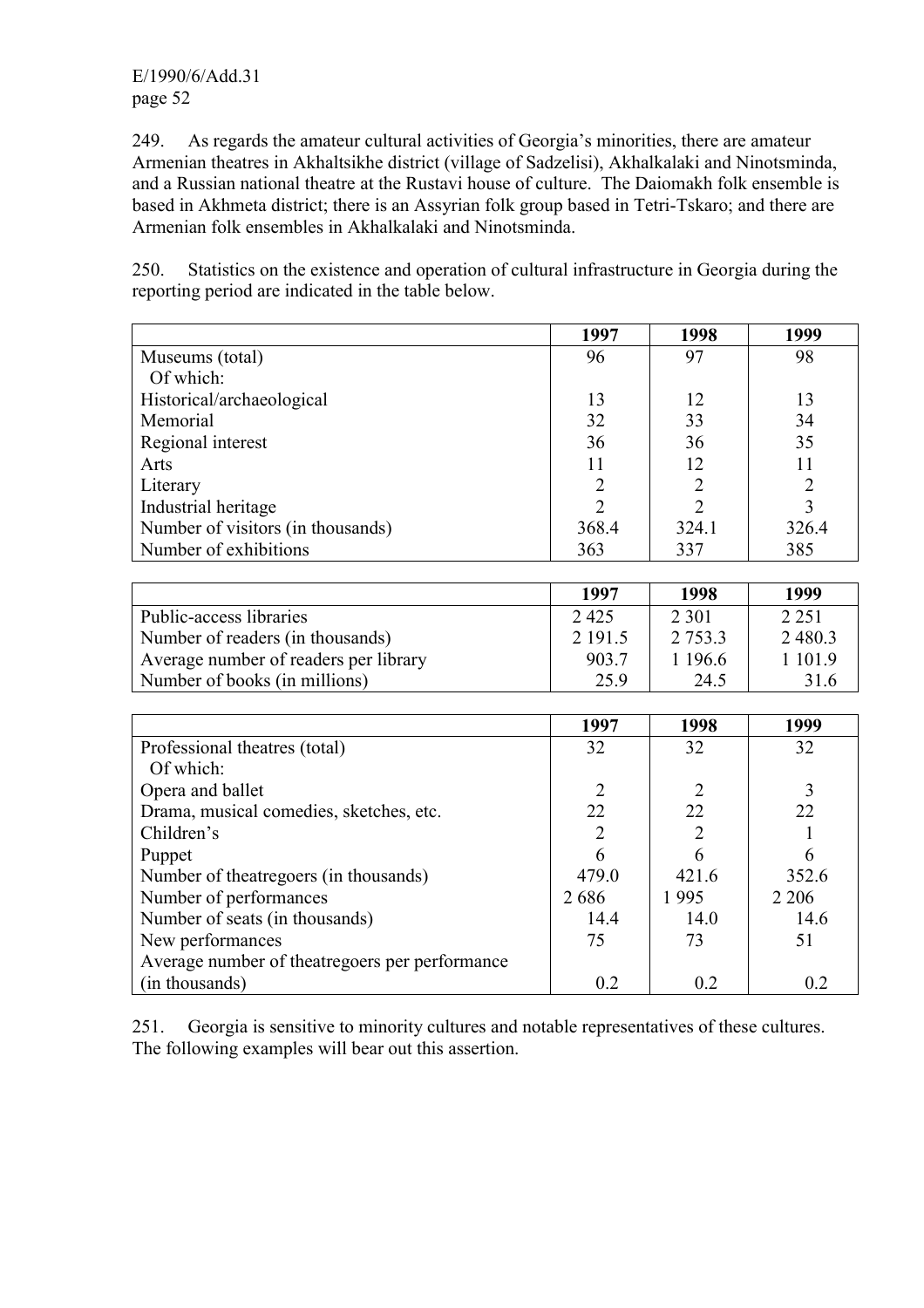252. To commemorate the two hundredth anniversary of the birth of Alexander Pushkin (of whom there is a memorial museum in Tbilisi), the National Art Gallery and the Literary Museum exhibited archive materials and paintings connected with the life of the great Russian poet. An international conference was organized in Tbilisi to celebrate the Pushkin jubilee.

253. In 2000 there was an exhibition of the work of the famous Armenian artist and film director Sergei Parajanov, who lived in Georgia. Events to commemorate the life of Boris Pasternak were organized the same year, including publication of his *Notebook*.

254. The National Museum of Folk and Decorative Art organized an exhibition to mark the centenary of the birth of the Latvian artist Janis Straume. In addition to the exhibition, which was made possible with the collaboration of colleagues from Latvia, a seminar was held to commemorate this anniversary.

255. A museum dedicated to the famous Armenian Conductor Aleksandr Melnik-Pashaev has opened in the composer's house in Marneuli district, and this serves as a venue for frequent concerts and commemorative evenings. The Vladimir Mayakovsky museum in the poet's house in Bagdadi has developed a tradition of hosting symposia for the poet's admirers.

256. As is the case with other cultural centres, the main problems confronting Georgia's museums are bound up with insufficient material resources and inadequate funding.

257. Of the total number of libraries operating in Georgia, 120 are specifically for children and nine for young people. In Tbilisi and Batumi there are two central State libraries, and Tbilisi also has a central State youth library.

258. Practically all social and ethnic groups of the population are represented among library users. Libraries normally hold a diverse stock of foreign literature, both in the original and in translation. Library holdings in areas with large ethnic minority populations include literature in the local language. These libraries serve as a venue for meetings with representatives of the intelligentsia and creative arts of national minorities and for various jointly organized events.

259. In 2002 it is planned to refurbish Georgia's libraries and replenish their stocks in accordance with a programme drawn up by the Ministry of Culture. In January 2000 the Georgian Government discussed measures to improve the work of libraries, and pursuant to the decision adopted at that time they will operate in accordance with a State programme.

260. The problems facing libraries are mainly bound up with the lack of full-time librarians. Local budget underfunding means that library holdings are not replenished with new titles. In many cases libraries are located in unsafe buildings. Up-to-date equipment is quite simply out of the question.

261. Of the professional theatres currently operating in Georgia, three perform in Russian and one each in Armenian, Abkhaz and Ossetian. Preparations are still being made to establish a national Azerbaijani theatre in the capital. Five independent professional theatre companies have also sprung up in Georgia.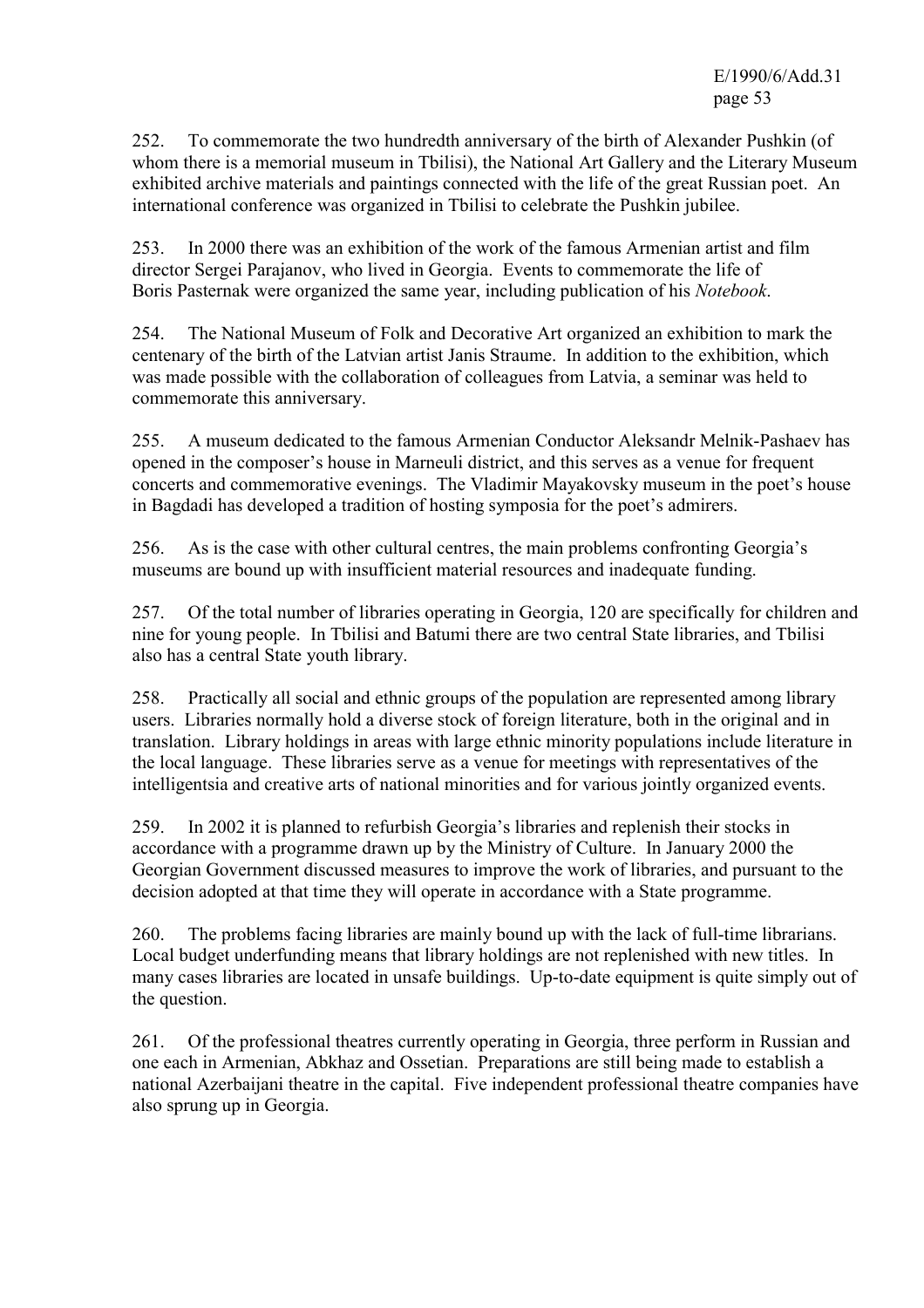E/1990/6/Add.31 page 54

262. The general problem facing all theatres is a lack of money to stage performances and organize tours, and a dearth of information about contemporary trends in world drama. For example, it is impossible to raise funds for the translation and publication of the best in contemporary drama. Notwithstanding these obstacles, the table above shows that no theatre has gone out of business during the reporting period.

263. Despite the problems enumerated above, two festivals have been organized during the reporting period - the Golden Mask International Theatre Festival at Rustavi and the "Gift" International Arts Festival in honour of Mikhail Tumanishvili.

264. In addition to its efforts on behalf of Georgian-language theatre, the State provides whatever assistance it can to ethnic minority theatre companies in helping them organize tours and participate in international theatre festivals and competitions, etc.

265. Unfortunately, opportunities to showcase world cultural heritage in Georgia are severely hampered by a lack of money. For the same reason it is often very difficult to ensure the participation of Georgian cultural figures in international competitions and exhibitions. There is a steady stream of talented singers, musicians and dancers leaving Georgia.

### *Cultural education*

266. The system of arts education in Georgia comprises three levels: elementary (music and arts schools etc.), secondary specialized (arts colleges), higher vocational (arts academy, conservatoire, theatre and cinema institute, cultural institute), and higher (masters degrees, postgraduate studies, traineeships).

267. Elementary education is financed from local budgets with a partial contribution from parents, whereas secondary and higher vocational education is made possible through State-funded requisitioning of educational places.

268. Notwithstanding the requirements of the Culture Act, local authorities in many areas of Georgia have independently initiated the process of requiring elementary-level arts schools be completely self-supporting, in effect sounding their death knell. Consequently a large number of talented children from socially disadvantaged backgrounds are being deprived of the opportunity to take up the arts, an opportunity which was formerly offered to them by the State.

269. A number of steps have been taken to correct this situation: an arts education bill has been drafted and the Ministry of Culture has drawn up a special programme to develop arts education. In December 2001 the Georgian Government will consider the whole issue of measures to promote arts education. The Ministry of Culture is currently studying this question.

270. In January 2001 amendments were made to the Georgian Tax Code which experts believe will have unavoidable negative consequences for educational institutions in the arts sphere, for example inadequately trained personnel, cuts in teaching staff, unwarranted changes to syllabuses, and in many cases the scrapping of subjects in which there is a shortage of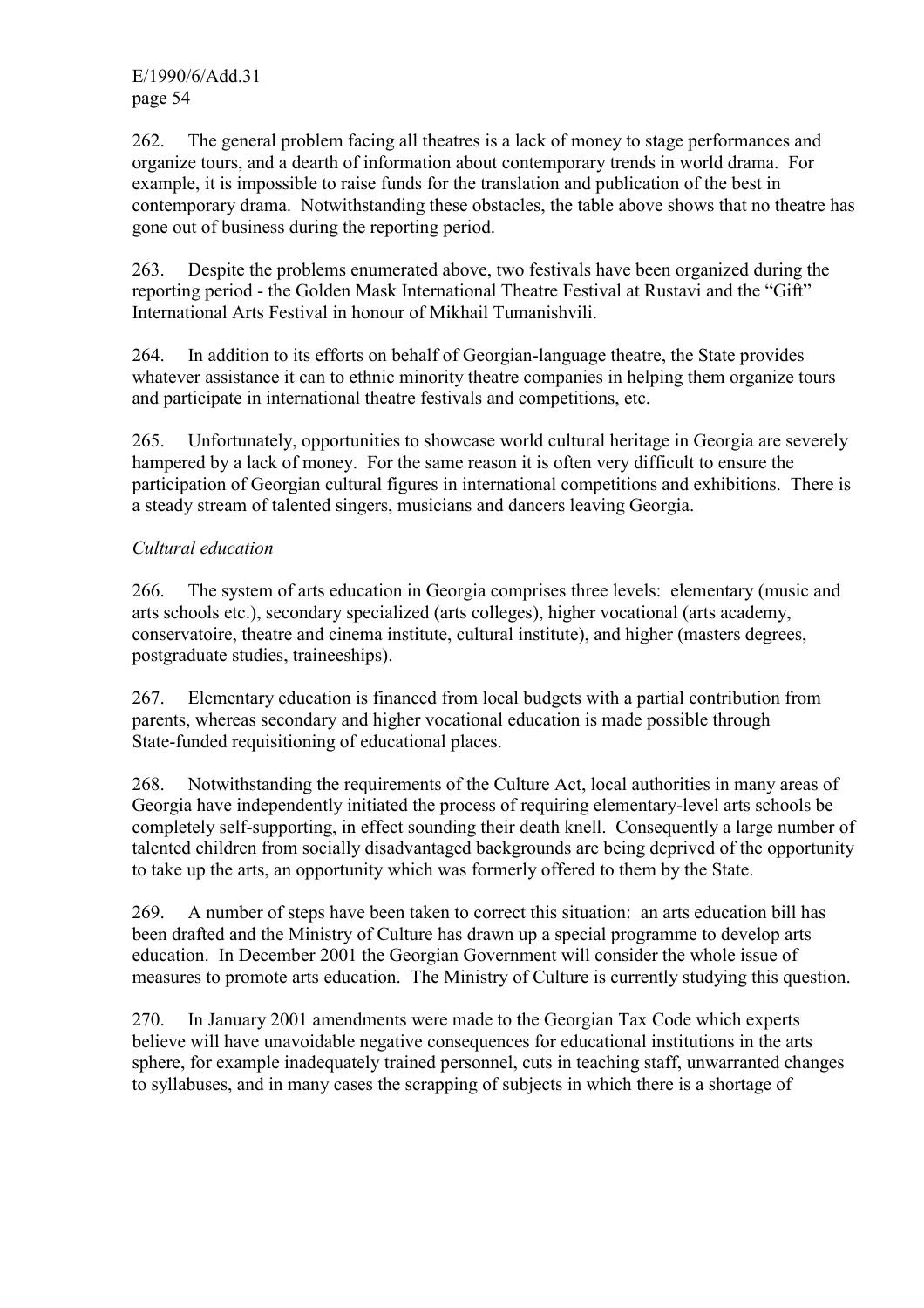teachers. Accordingly, the Ministry of Culture has petitioned the President, the speaker of Parliament and the Minister for Tax Revenue to review the offending provisions of the Tax Code (chap. 29, art. 188).

### *Right to enjoy the benefits of scientific progress*

271. According to information supplied by the Georgian Academy of Sciences, a number of legislative steps have been taken during the reporting period to protect and nurture science, and to ensure the unimpeded enjoyment of the benefits of scientific progress. The most important development is probably the establishment of a legal foundation for the protection of intellectual property. The principal statutes regulating this field were passed in 1999. These statutes have in turn paved the way for greater efficiency in the work of the various components of the system to protect intellectual property.

272. The following statutes were passed in 1999: the Copyright and Associated Rights Act, the Patents Act, the Layout of Integrated Microcircuits Act, and the Intellectual Property (Border Measures) Act.

273. Another very important statute that has been adopted is the Crop Varieties and Quality Seed and Planting Stock (Authorized Propagation) Act.

274. Questions relating to the development and use of scientific works are regulated by the Copyright and Related Rights Act, chapter III of which contains a detailed list of the restrictions on the free use of works (including scientific works) by their creators and other persons involved (arts. 21-30). The same statute protects scientific copyright. Among other things, the Copyright and Related Rights Act lists the scientific works to which copyright does and does not apply (arts. 5 and 6), secures the exclusive rights of the publisher (art. 14), and formulates personal economic and moral rights arising from scientific work (art. 17).

275. It should be noted that harassment of an individual in connection with his or her scientific work is an offence under article 156 of the Criminal Code.

276. In order to illustrate what measures have been taken in practice to foster science in Georgia (defining science in the broadest sense), we cite here a list of the presidential decrees and orders that have some bearing on this issue:

- Presidential decree validating the conditions for the award of presidential bursaries to young scientists (September 1997);
- Presidential order on funding for the establishment of the Athens Georgian-Greek Research Institute at I. Djavakhishvili State University in Tbilisi (September 1997);
- Presidential decree on State support for specially gifted children and young people (October 1997);
- Presidential decree awarding presidential bursaries to young scientists (November 1997);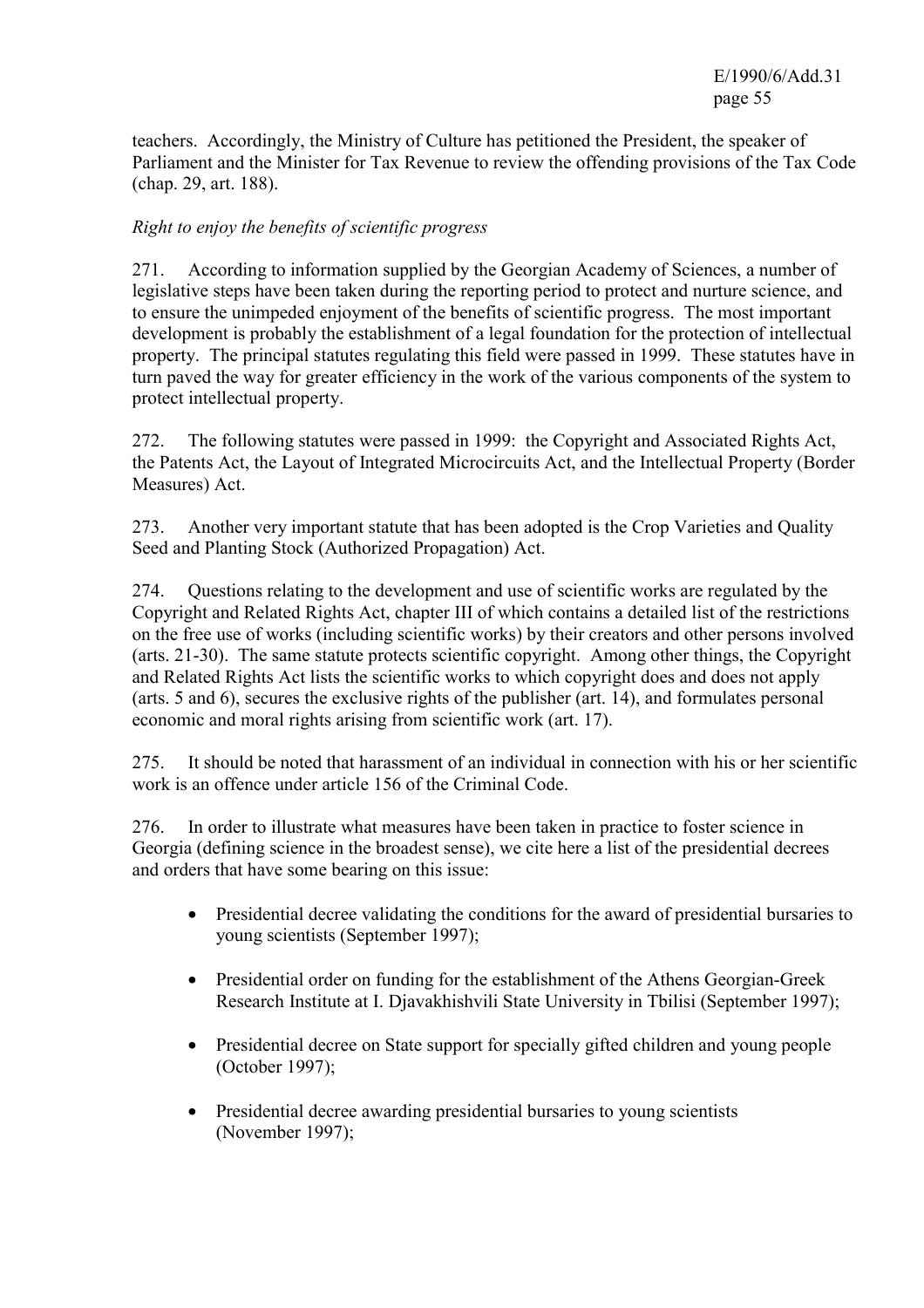E/1990/6/Add.31 page 56

> • Presidential decree on organizing Georgian-themed exhibitions and scientific and cultural events in the United States of America in 1998-1999.

277. The Georgian Academy of Sciences began to establish international contacts with foreign academies and scientific centres in 1991. At the same time the Academy's various institutes were authorized to make individual arrangements with foreign partners to undertake joint scientific research. The Academy of Sciences has already concluded cooperation agreements and agreements on exchange of scientists with the academies of Azerbaijan, Armenia, the Russian Federation, Uzbekistan, and Ukraine. Cooperation is being pursued with other countries in the Commonwealth of Independent States under the Treaty on the International Association of Academies of Sciences, which brings together the academies of the countries of the former USSR. Where countries outside the former Soviet Union are concerned, the Georgian Academy of Sciences has concluded agreements with scientific societies such as the British Academy, the Royal Society in London, the academies of sciences of Austria, Hungary, and Poland, the Israel Academy of Sciences and Humanities, the Italian National Council for Scientific Research, the United Nations Educational, Scientific and Cultural Organization (UNESCO), and others.

278. Individual Georgian institutions and scientific centres have also concluded partnership agreements with their counterparts abroad. Thus, agreements have been concluded between the Abastumani Astrophysics Observatory and Tbilisi State University, on the one hand, and the University of Western Ontario (Canada), on the other; the Institute of Pharmaceutical Chemistry and the Université de la Méditerranée (France); the Palaeontological Institute and the Botanical Institute of the Polish Academy of Sciences; and the Institute of Physiology and the Los Angeles Oncological Institute (United States of America).

279. During the reporting period Georgian academics participated in other forms of joint research and international contacts; the cost being met by foreign partners or through grants. The British Academy and the Royal Society, for example, aware of the Georgian Academy's financial limitations and notwithstanding Georgia's obligations under the agreement, bore all the costs associated with the visit of the Georgian academics.

280. The attendance of Georgian academics at various international conferences, symposiums and congresses has been made possible by similar means. Compared with the late 1980s, for example, the number of Georgian academics travelling abroad has increased considerably. Whereas in 1989 some 300 Georgian academics went on visits abroad, in 2000 approximately 180 such visits were made by the Academy's mathematicians and physicists alone. On average, almost as many again travel abroad from other departments of the Academy. The most frequent destinations are Austria, France, Germany, Italy, the Russian Federation, Switzerland and the United Kingdom, although Georgian academics have visited more than 20 countries all over the world.

281. Regarding the contribution made by Georgian academics to international science, it is worth recalling such famous names as the mathematicians I. Muskhelishvili and I. Vekhua, the physicist A. Tavkhelidze, the physiologist I. Beritashvili, the psychologist D. Uznadze, and others. Recent breakthroughs made by Georgian academics include the discovery of two prehistoric *homo erectus* skulls (so-called *homo ergaster*) estimated to be 1.7 million years old. The skulls were found at an archaeological site west of Tbilisi. This find is significant for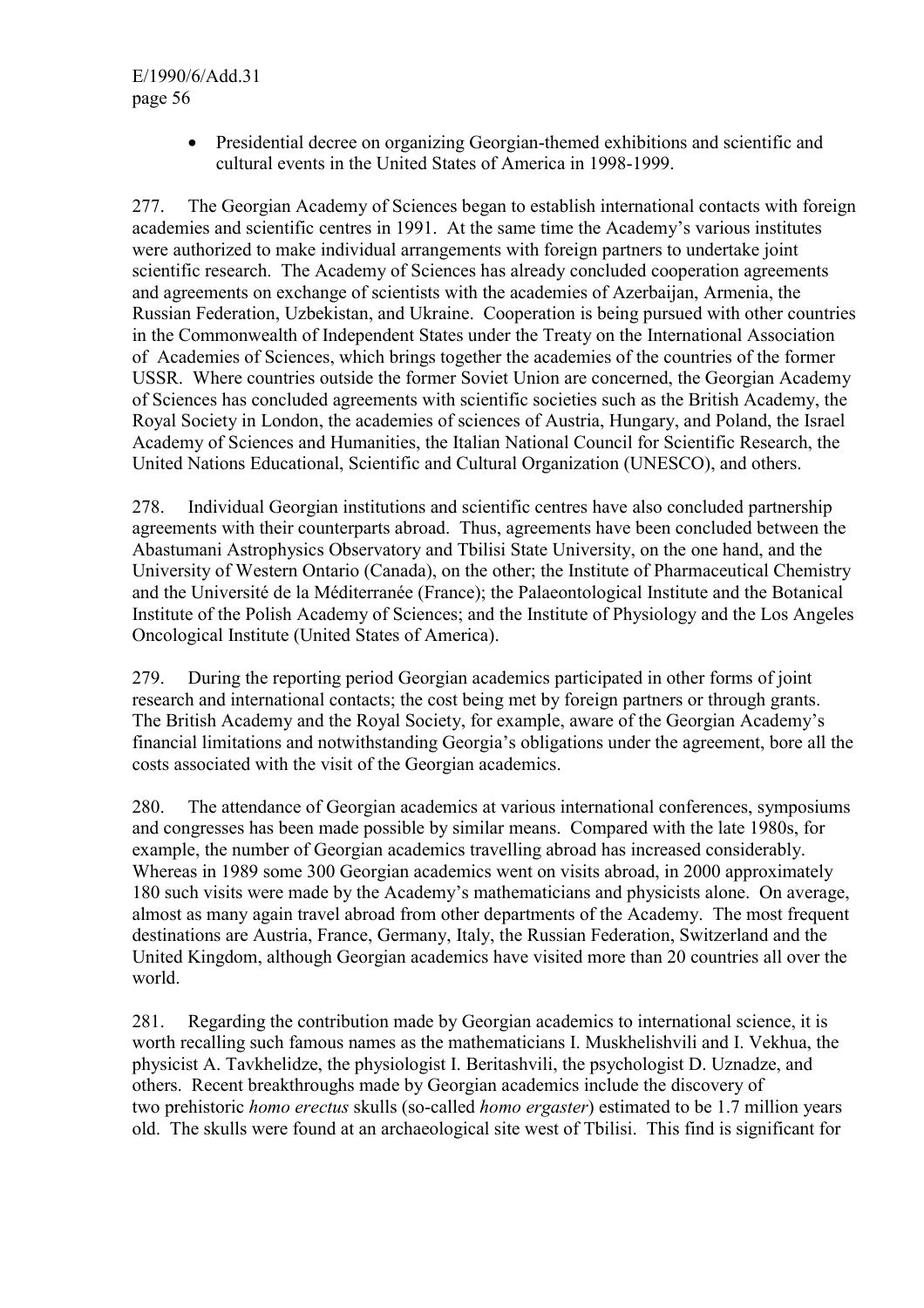the international scientific community because it proves that humans settled in Europe twice as long ago as was previously thought. It also confirms that prehistoric humans entered Europe from Africa via the Caucasus. To follow up this discovery, the Georgian Academy of Sciences has launched an international project for interdisciplinary research at the site where the early hominids were discovered. This project is scheduled to run from 2000 to 2005. It is hoped that German, American and other foreign academics will participate alongside their Georgian colleagues.

282. It is regrettable to report that the financial prospects of the Georgian Academy of Sciences have not improved during the period 1997-2001. Spending is down in nearly all areas utilities, office and transport overheads - not to mention research. Spending on new apparatus and capital repairs has been dropped from the budget altogether.

283. During the same period staff numbers at the Academy have declined from 10,389.5 to 6,878.5 staff units (33.8 per cent). The number of employees at the Academy has halved since 1994.

### *International cultural contacts*

284. In 2000 Georgia, as a full member of the Council of Europe, celebrated European Heritage Days for the second time. This event is celebrated annually in member States of the Council of Europe with support from the European communities.

285. The first ever meeting between the ministers of culture of Armenia, Azerbaijan and Georgia took place at the headquarters of the Council of Europe in Strasbourg, France, in December 2000. This meeting focused on a project devised by the Council of Europe for an overarching cultural policy in the three States concerned, scheduled to run for three years. At the same time, the ministers of culture of Georgia and the Russian Federation signed a treaty to ensure cooperation between their respective ministries in the period 2000-2002.

286. The Georgian Ministry of Culture is developing very close contacts with counterpart structures in the People's Republic of China. In April 2001 a protocol was signed to encourage cooperation in the period 2002-2004. There are plans to organize Georgian cultural days in Beijing in autumn 2001, and Chinese cultural days in Tbilisi in spring 2002.

287. The first ever visit to Georgia by a group of experts from the Council of Europe is scheduled for June 2001. This team, headed by Mr. Terry Sandell, will be looking at aspects of Georgia's cultural policy. There are plans to organize a seminar and workshop during the visit, which will be attended by cultural figures from Georgia, Azerbaijan and Armenia.

288. It should be noted that the execution of a number of interesting projects in the field of international cultural cooperation continues to be extremely problematic. The main stumbling block is chronic underfunding.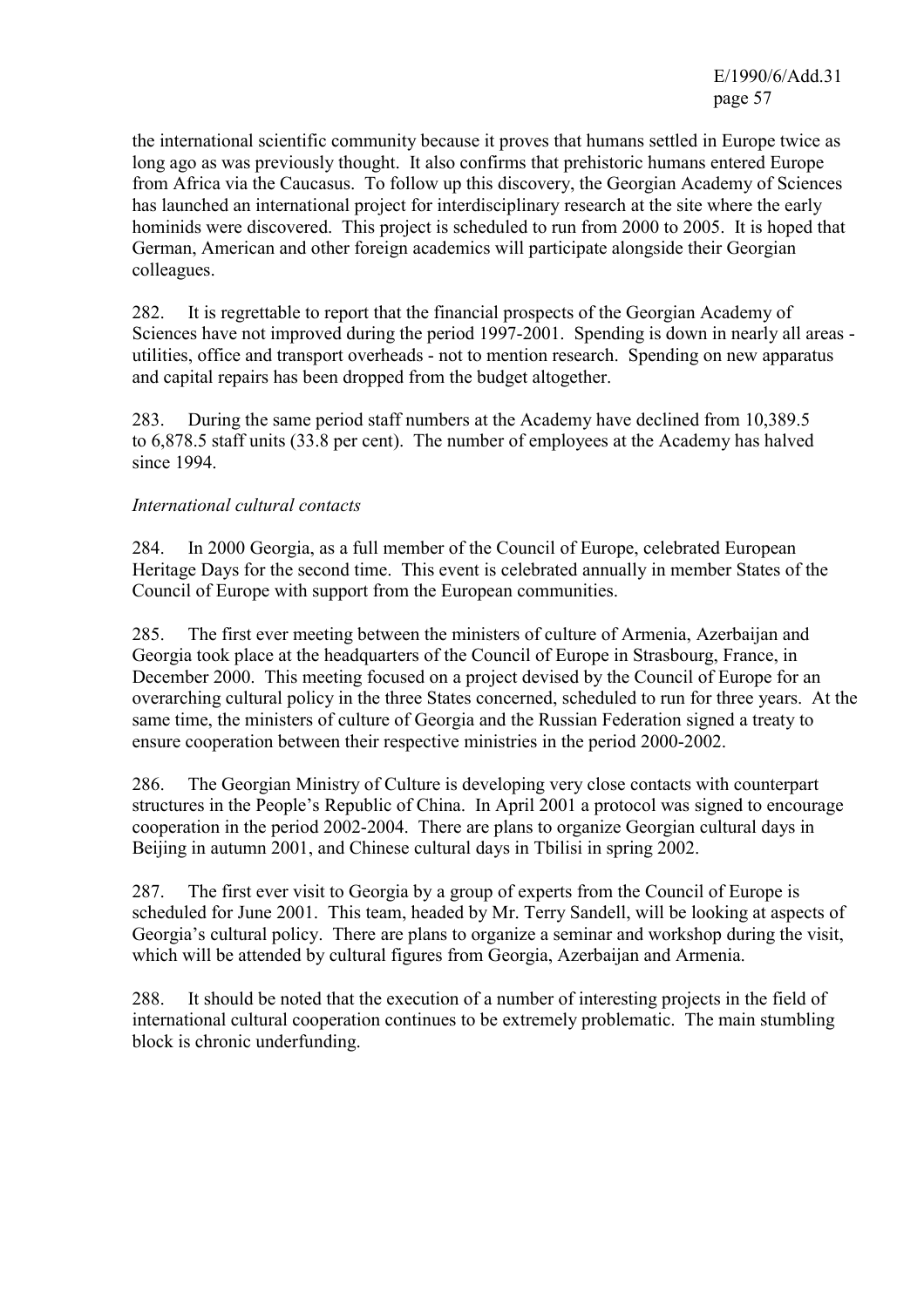### **Annex**

# **Table 1**

# *Absolute and relative poverty level (lari)*

| Year (average) | <b>Subsistence level</b> | <b>Average consumption</b> |
|----------------|--------------------------|----------------------------|
| 1997           | 105.3                    |                            |
| .998           | 101.6                    | 02.8 ،                     |
| 999            |                          | 133                        |

### **Table 2**

# *Poverty level, urban and rural areas (per cent)*

|             | 1998                                   |         |         | 1999    |                               |         |         |         |
|-------------|----------------------------------------|---------|---------|---------|-------------------------------|---------|---------|---------|
|             | 1st                                    | 2nd     | 3rd     | 4th     | 1st                           | 2nd     | 3rd     | 4th     |
|             | quarter                                | quarter | quarter | quarter | quarter                       | quarter | quarter | quarter |
|             |                                        |         |         |         | Relative to subsistence level |         |         |         |
| Towns       | 47.9                                   | 55.9    | 55.3    | 49.7    | 59.4                          | 67.5    | 61.1    | 52.7    |
| Countryside | 24.3                                   | 45.3    | 44.2    | 40.0    | 33.9                          | 48.3    | 44.3    | 37.0    |
|             | Relative to 60% of average consumption |         |         |         |                               |         |         |         |
| Towns       | 18.6                                   | 28.0    | 27.3    | 25.6    | 29.1                          | 29.1    | 27.1    | 29.3    |
| Countryside | 10.4                                   | 20.6    | 17.0    | 18.4    | 15.5                          | 15.7    | 18.4    | 18.1    |
|             | Relative to 40% of average consumption |         |         |         |                               |         |         |         |
| Towns       | 7.8                                    | 12.3    | 13.1    | 12.8    | 12.1                          | 13.4    | 11.4    | 11.3    |
| Countryside | 6.3                                    | 8.9     | 6.8     | 8.9     | 7.5                           | 6.4     | 8.7     | 8.7     |

# **Table 3**

|             | 1998                                   |         |         |         | 1999                          |         |         |         |
|-------------|----------------------------------------|---------|---------|---------|-------------------------------|---------|---------|---------|
|             | 1st                                    | 2nd     | 3rd     | 4th     | 1st                           | 2nd     | 3rd     | 4th     |
|             | quarter                                | quarter | quarter | quarter | quarter                       | quarter | quarter | quarter |
|             |                                        |         |         |         | Relative to subsistence level |         |         |         |
| Towns       | 17.5                                   | 23.0    | 22.9    | 28.8    | 23.0                          | 29.6    | 24.1    | 20.7    |
| Countryside | 9.4                                    | 17.6    | 15.8    | 14.5    | 12.5                          | 18.6    | 16.7    | 13.9    |
|             | Relative to 60% of average consumption |         |         |         |                               |         |         |         |
| Towns       | 6.4                                    | 9.4     | 9.9     | 8.9     | 9.3                           | 9.5     | 8.7     | 9.1     |
| Countryside | 4.4                                    | 6.8     | 5.5     | 6.3     | 5.4                           | 5.2     | 6.3     | 6.4     |
|             | Relative to 40% of average consumption |         |         |         |                               |         |         |         |
| Towns       | 3.1                                    | 4.0     | 4.7     | 3.7     | 3.9                           | 3.9     | 3.6     | 3.5     |
| Countryside | 2.5                                    | 2.8     | 2.3     | 2.9     | 2.6                           | 2.3     | 2.7     | 2.8     |

# *Extent of poverty in urban and rural areas (per cent)*